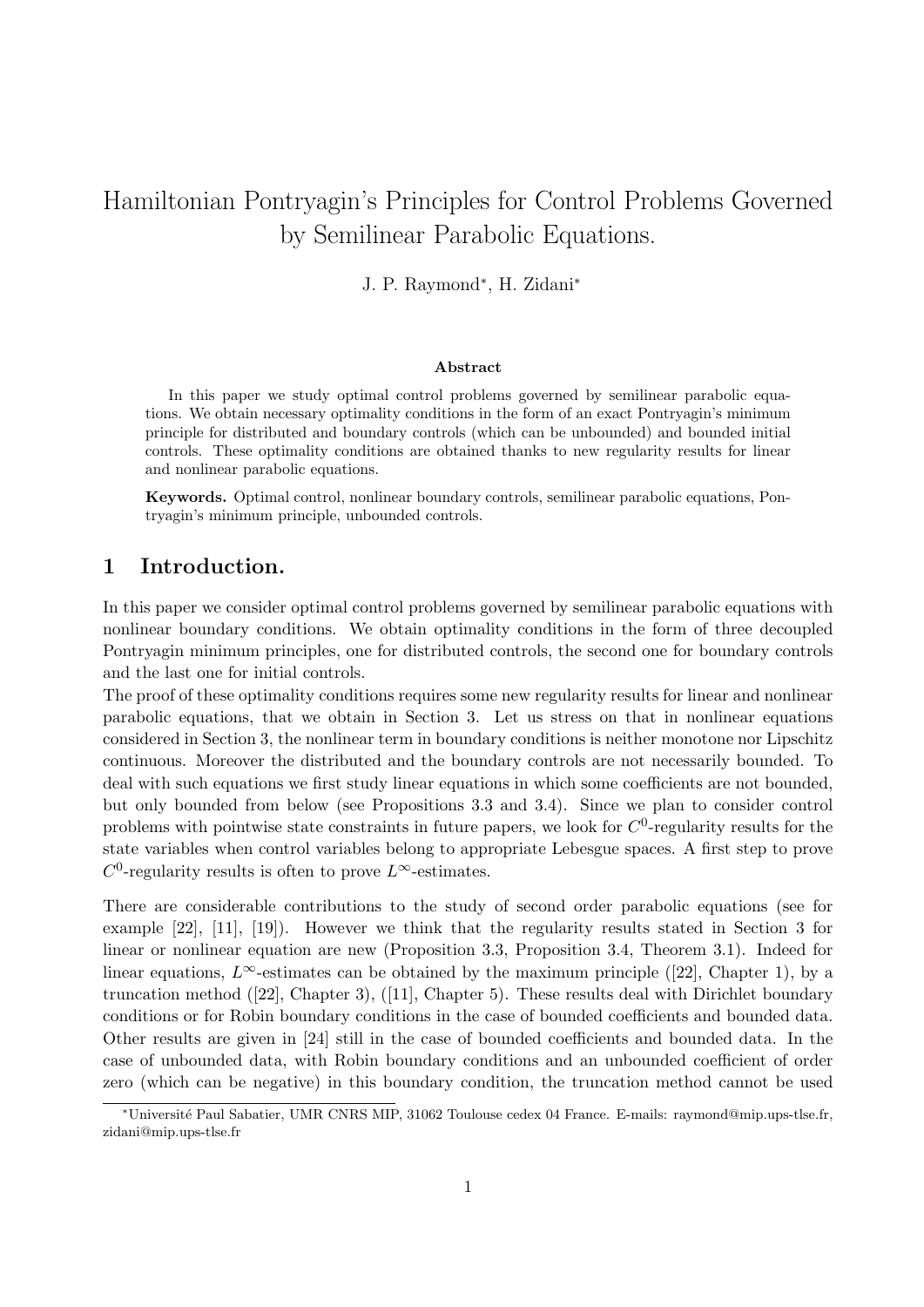to derive  $L^{\infty}$ -estimates. Here we use a semigroup approach coupled with a comparison principle (Proposition 3.1 and Proposition 3.2). For nonlinear equations some nonmonotone perturbations are considered in [2], [3] but not in the form considered here (it is often supposed that the nonlinear boundary term  $g(\cdot, y)$  satisfies  $g(\cdot, y)y \geq -c$  for |y| big enough). We suppose here (in the case when  $y \longmapsto g(\cdot, y)$  is differentiable) that the nonlinear term in boundary conditions satisfies  $g'_y(\cdot, y) \geq -c$ , which corresponds to  $g(\cdot, y)y \geq -c|y|^2$  for |y| big enough. We next use these regularity results to establish in Section 4 some convergence properties for the state and adjoint equations when control variables are replaced by sequence of spike perturbations. We next prove pointwise Pontryagin principles.

Except for convex control problems [31] (with a convex cost functional and a linear state equation), the study of problems with unbounded controls seems to be recent. Their interest is clarified in a paper by H. O. Fattorini [15]. In the nonconvex case, for monotone equations we refer to [5]. Other optimality conditions for problems governed by abstract evolution equations are obtained in [12], [13], [14], [16]. For such problems, the Pontryagin principle is stated as for problems governed by ordinary differential equations except that the Hamiltonian is a functional defined on Banach spaces of infinite dimension. These results cannot be used for problems with nonlinear boundary controls as those considered here. Very recently H. O. Fattorini and T. Murphy have obtained a Pontryagin principle for problems with Dirichlet boundary condition [17] or with Neumann or Robin boundary conditions [18], in the presence of a terminal state constraint. They also prove  $C^0$ -regularity results for equations similar to those considered here, by using estimates on the Neumann function of the heat equation.

Let us finally mention that applications of results presented here, to optimal control problems with pointwise state constraints, are considered in [27] and [28].

# 2 Definition of the problem. Main results.

In all the sequel  $\Omega$  denotes an open bounded subset in  $\mathbb{R}^N$   $(N \geq 2)$  of class  $C^{2,\beta}$  for some  $\beta > 0$ (that is, the boundary  $\Gamma$  of  $\Omega$  is an  $(N-1)$ -dimensional manifold of class  $C^{2,\beta}$  such that  $\Omega$  lies locally on one side of Γ). A function is of class  $C^{2,\beta}$  if it is of class  $C^2$  and if its partial derivatives of second order are Hölder continuous of order  $\beta$ . An analogous definition takes place for  $C^{1,\beta}$ . We denote by  $q, r$  positive numbers satisfying:

$$
q > N/2 + 1 \quad \text{and} \quad r > N + 1.
$$

We consider a second order differential operator defined by:

$$
Ay(x) = -\sum_{i,j=1}^{N} D_i(a_{ij}(x)D_jy(x))
$$

with coefficients  $a_{ij}$  belonging to  $C^{1,\beta}(\overline{\Omega})$  and satisfying the conditions:

$$
a_{ij}(x) = a_{ji}(x) \quad \text{for every } i, j \in \{1, ..., N\},
$$

$$
m_0|\xi|^2 \le \sum_{i,j=1}^N a_{ij}(x)\xi_j\xi_i \le M|\xi|^2 \tag{1}
$$

for all  $x \in \overline{\Omega}$  and all  $\xi \in \mathbb{R}^N$ , with  $0 < m_0 \leq M$ ,  $(D_i$  denotes the partial derivative with respect to  $x_i$ ).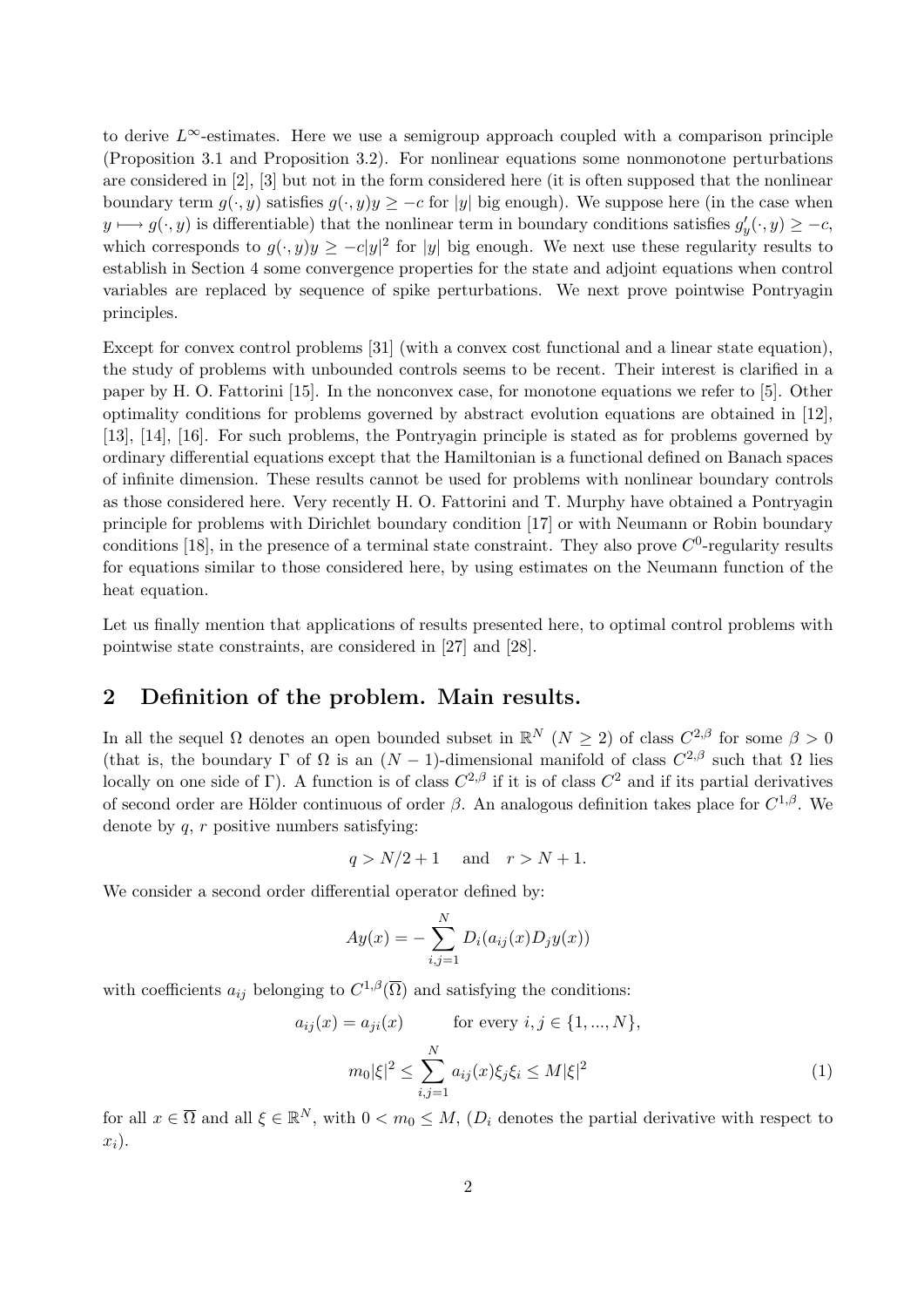#### 2.1 Notation.

Let T be a fixed positive constant. As usual we denote by Q the cylinder  $\Omega \times ]0,T[$  and by  $\Sigma$ the lateral surface  $\Gamma \times ]0, T[$ . For every  $1 \leq \tau, \tau_1 \leq \infty$ , the norms in the spaces  $L^{\tau}(\Omega)$ ,  $L^{\tau}(\Gamma)$ ,  $L^{\tau}(Q), L^{\tau}(\Sigma), L^{\tau}(0,T;L^{\tau_1}(\Omega)), L^{\tau}(0,T;L^{\tau_1}(\Gamma))$  will be denoted by  $\|\cdot\|_{\tau,\Omega}, \|\cdot\|_{\tau,\Gamma}, \|\cdot\|_{\tau,Q}, \|\cdot\|_{\tau,\Sigma}$ ,  $\Vert \cdot \Vert_{\tau,\tau_1,\Omega}, \Vert \cdot \Vert_{\tau,\tau_1,\Gamma}.$  The Hilbert space  $W(0,T;H^1(\Omega),(H^1(\Omega))') = \{y \in L^2(0,T;H^1(\Omega)) \mid \frac{dy}{dt} \in$  $L^2(0,T;(H^1(\Omega))')$  will be denoted by  $W(0,T)$ .

Even if our notation is not usual, for every  $0 \le t_1 \le t_2 \le T$ , we denote by  $C(\overline{Q}_{t_1,t_2})$  the space

$$
C(\overline{Q}_{t_1,t_2}) = \{ y \in L^2(Q) \mid y \text{ is continuous on } \overline{\Omega} \times [t_1, t_2] \},
$$

and we define the seminorm:  $||y||_{C(\overline{Q}_{t_1,t_2})} = \sup\{|y(x,t)| | (x,t) \in \Omega \times [t_1,t_2]\}\.$  It is clear that  $C(Q_{t_1,t_2})$  is a Banach space with the norm  $\|\cdot\|_{L^2(Q)} + \|\cdot\|_{C(\overline{Q}_{t_1,t_2})}$ .

In all the sequel, we denote by  $C_i$ , for  $i \in N^*$ , constants that intervene in the estimates in the various propositions, while the letters K or  $K_i$ ,  $i \in N$ , throughout the proofs denote various constants depending on known quantities.

#### 2.2 State equation.

We consider a control system described by the parabolic equation:

$$
\frac{\partial y}{\partial t} + Ay + f(x, t, y, u) = 0 \quad \text{in } Q,
$$
  

$$
\frac{\partial y}{\partial n_A} + g(s, t, y, v) = 0 \quad \text{on } \Sigma,
$$
  

$$
y(\cdot, 0) = w \quad \text{in } \Omega,
$$
 (2)

where  $\frac{\partial y}{\partial n_A}(s,t) = \sum_{i,j} a_{ij}(s) D_j y(s,t) n_i(s)$  is the conormal derivative of y associated with A,  $n =$  $(n_1, ..., n_N)$  is the outward unit normal to Γ. The control variables u, v and w respectively belong to  $L^q(Q)$ ,  $L^r(\Sigma)$  and  $L^{\infty}(\Omega)$ .

We make the following assumptions on  $f$  and  $g$ .

(A1) - For every  $(y, u) \in \mathbb{R}^2$ ,  $f(\cdot, y, u)$  is measurable on Q. For almost every  $(x, t) \in Q$ ,  $f(x, t, \cdot)$  is continuous on  $\mathbb{R} \times \mathbb{R}$ . For almost every  $(x, t) \in Q$  and every  $u \in \mathbb{R}$ ,  $f(x, t, \cdot, u)$  is of class  $C^1$  on  $\mathbb{R}$ . The following estimates are verified

$$
|f(x, t, 0, u)| \le M_1(x, t) + m_1|u|,
$$
  

$$
C_0 \le f'_y(x, t, y, u) \le (M_1(x, t) + m_1|u|)\eta(|y|),
$$

where  $M_1$  belongs to  $L^q(Q)$ ,  $\eta$  is a nondecreasing function from  $\mathbb{R}^+$  to  $\mathbb{R}^+$ ,  $m_1 \in \mathbb{R}^+$  and  $C_0 \in \mathbb{R}$ .

(A2) - For every  $(y, v) \in \mathbb{R}^2$ ,  $g(\cdot, y, v)$  is measurable on  $\Sigma$ . For almost every  $(s, t) \in \Sigma$ ,  $g(s, t, \cdot)$  is continuous on  $\mathbb{R} \times \mathbb{R}$ . For almost every  $(s,t) \in \Sigma$  and every  $v \in \mathbb{R}$ ,  $g(s,t,\cdot,v)$  is of class  $C^1$  on  $\mathbb{R}$ . The following estimates are verified

$$
|g(s, t, 0, v)| \le M_2(s, t) + m_1|v|,
$$
  

$$
C_0 \le g'_y(s, t, y, v) \le (M_2(s, t) + m_1|v|)\eta(|y|),
$$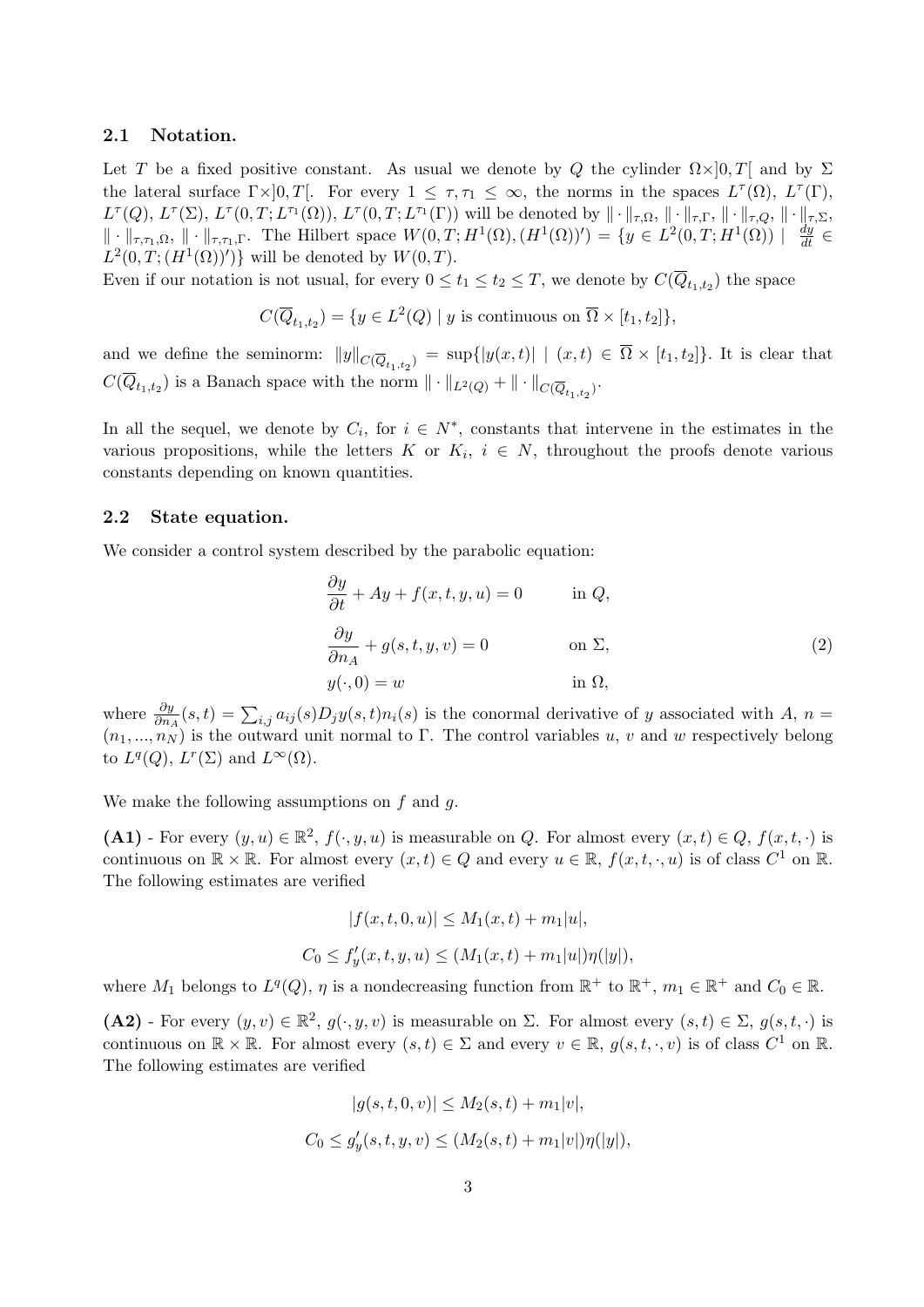where  $M_2$  belongs to  $L^r(\Sigma)$ ,  $C_0, m_1$  and  $\eta$  are as in (A1).

**Remark 2.1.** Thanks to  $(A1)-(A2)$ , we prove in Section 3.2 the existence and uniqueness in  $W(0,T) \cap L^{\infty}(Q)$  of a weak solution for (2). In [18] existence of local solutions, for some nonlinear heat equations, is proved when the nonlinearity is locally Lipschitz continuous with respect to y. Here if we replace the above estimates on  $f'_y$  and  $g'_y$  by

$$
C_0\eta(|y|) \le f'_y(x,t,y,u) \le (M_1(x,t)+m_1|u|)\eta(|y|), \quad C_0\eta(|y|) \le g'_y(s,t,y,v) \le (M_2(s,t)+m_1|v|)\eta(|y|),
$$

and if  $y_0 \in C(\overline{\Omega})$ , then we can also prove that (2) admits a solution in  $W(0, \tilde{T}) \cap C(\overline{\Omega} \times [0, \tilde{T}])$  for some  $0 < \tilde{T} \leq T$ .

#### 2.3 The control problem.

We consider the functional J defined on  $(W(0,T) \cap L^{\infty}(Q)) \times L^{q}(Q) \times L^{r}(\Sigma) \times L^{\infty}(\Omega)$  by

$$
J(y, u, v, w) = \int_{Q} F(x, t, y, u) dx dt + \int_{\Sigma} G(s, t, y, v) ds dt + \int_{\Omega} \ell(x, y(x, T), w(x)) dx,
$$
 (3)

where  $F$ ,  $G$ ,  $\ell$  satisfy the following assumptions.

(A3) - For every  $(y, w) \in \mathbb{R}^2$ ,  $\ell(\cdot, y, w)$  is measurable on  $\Omega$ . For almost every  $x \in \Omega$ ,  $\ell(x, \cdot)$  is continuous on  $\mathbb{R} \times \mathbb{R}$ . For almost every  $x \in \Omega$  and every  $w \in \mathbb{R}$ ,  $\ell(x, \cdot, w)$  is of class  $C^1$  on  $\mathbb{R}$ . The following estimates are verified

$$
|\ell(x,0,w)| \le M_3(x)(1+|w|), \qquad |\ell'_y(x,y,w)| \le (M_4+m_1|w|)\eta(|y|),
$$

where  $M_3 \in L^1(\Omega)$ ,  $M_4 \in \mathbb{R}^+$  and  $m_1, \eta$  are as in (A1).

(A4) - For every  $(y, u) \in \mathbb{R}^2$ ,  $F(\cdot, y, u)$  is measurable on Q. For almost every  $(x, t) \in Q$ ,  $F(x, t, \cdot)$ is continuous on  $\mathbb{R} \times \mathbb{R}$ . For almost every  $(x, t) \in Q$  and every  $u \in \mathbb{R}$ ,  $F(x, t, \cdot, u)$  is of class  $C^1$  on R. The following estimates are verified

$$
|F(x,t,0,u)|\leq M_5(x,t)+m_1|u|^q,\qquad |F'_y(x,t,y,u)|\leq (M_1(x,t)+m_1|u|)\eta(|y|),
$$

where  $M_5 \in L^1(Q)$ ,  $M_1, m_1$  and  $\eta$  are as in (A1).

(A5) - For every  $(y, v) \in \mathbb{R}^2$ ,  $G(\cdot, y, v)$  is measurable on  $\Sigma$ . For almost every  $(s, t) \in \Sigma$ ,  $G(s, t, \cdot, \cdot)$ is continuous on  $\mathbb{R} \times \mathbb{R}$ . For almost every  $(s,t) \in \Sigma$  and every  $v \in \mathbb{R}$ ,  $G(s,t,\cdot,v)$  is of class  $C^1$  on R. The following estimates are verified

$$
|G(s,t,0,v)|\leq M_6(s,t)+m_1|v|^r, \qquad |G'_y(s,t,y,v)|\leq (M_2(s,t)+m_1|v|)\eta(|y|),
$$

where  $M_6 \in L^1(\Sigma)$ ,  $M_2, m_1$  and  $\eta$  are as in  $(A2)$ .

The sets of constraints on  $u, v$  and  $w$  are defined by

$$
U_{ad} = \{ u \in L^{q}(Q) \mid u(x,t) \in K_U \text{ for a.e. } (x,t) \in Q \},
$$
  
\n
$$
V_{ad} = \{ v \in L^{r}(\Sigma) \mid v(s,t) \in K_V \text{ for a.e. } (s,t) \in \Sigma \},
$$
  
\n
$$
W_{ad} = \{ w \in L^{\infty}(\Omega) \mid w(x) \in K_W \text{ for a.e. } x \in \Omega \},
$$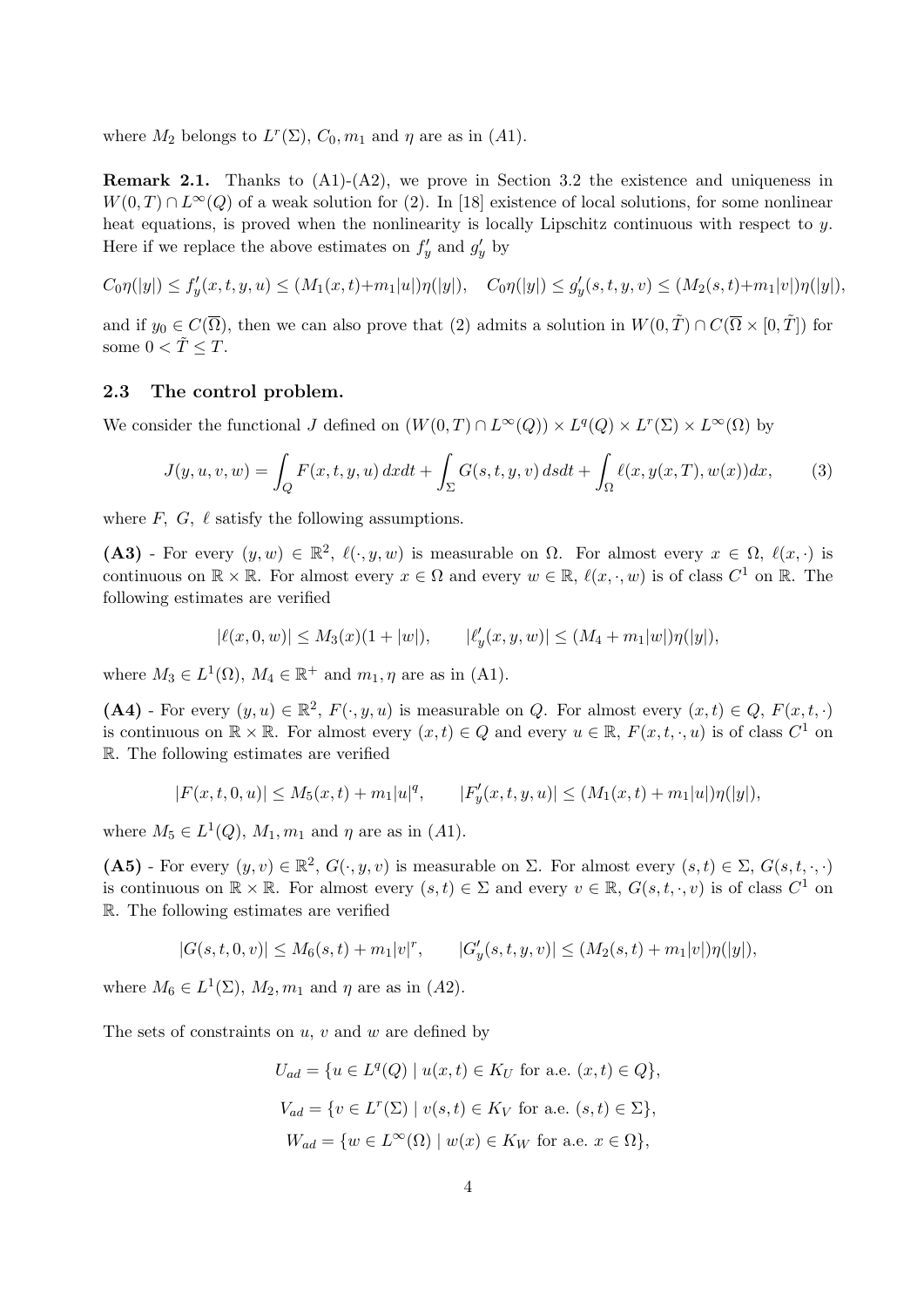where  $K_U$ ,  $K_V$  and  $K_W$  are nonempty closed subsets in  $\mathbb{R}$ .

We study the control problem:

$$
(P) \qquad \inf\{J(y,u,v,w)\mid (y,u,v,w)\in (W(0,T)\cap L^{\infty}(Q))\times U_{ad}\times V_{ad}\times W_{ad}, (y,u,v,w) \text{ satisfies (2)}\}.
$$

**Remark 2.2.** Thanks to  $(A3)-(A5)$  and to Theorem 3.1, the infimum of  $(P)$  will be finite if we suppose for example that

 $F(x,t,y,u) \geq m_2|u|^q - m_3|y|^{\tau_1}, \quad G(s,t,y,v) \geq m_4|v|^r - m_5|y|^{\tau_2}, \quad K_W$  is bounded in R,

where  $m_i$  (for  $2 \le i \le 5$ ) are positive constants and  $1 \le \tau_1 < \min(q, r)$ ,  $1 \le \tau_2 < \min(q, r)$ .

#### 2.4 Pontryagin minimum principles.

We define a distributed Hamiltonian function, a boundary Hamiltonian function and an initial Hamiltonian function by:

$$
H_Q(x, t, y, u, p) = F(x, t, y, u) - pf(x, t, y, u)
$$

for every  $(x, t, y, u, p) \in \Omega \times ]0, T[ \times \mathbb{R} \times \mathbb{R} \times \mathbb{R},$ 

$$
H_{\Sigma}(s,t,y,v,p) = G(s,t,y,v) - pg(s,t,y,v)
$$

for every  $(s, t, y, v, p) \in \Gamma \times ]0, T[ \times \mathbb{R} \times \mathbb{R} \times \mathbb{R}$ , and

$$
H_{\Omega}(x, y, w, p) = \ell(x, y, w) + pw
$$

for every  $(x, y, w, p) \in \Omega \times \mathbb{R} \times \mathbb{R} \times \mathbb{R}$ .

In Section 4, we prove optimality conditions for  $(P)$  in the form of three decoupled Pontryagin principles stated in the following Theorem.

**Theorem 2.1** If  $(\bar{y}, \bar{u}, \bar{v}, \bar{w})$  is a solution of  $(P)$ , there then exists  $\bar{p} \in W(0, T) \cap C_b(\bar{Q} \setminus (\bar{\Omega} \times \{T\}))$ satisfying the equation

$$
-\frac{\partial p}{\partial t} + Ap + f'_y(x, t, \bar{y}, \bar{u})p = F'_y(x, t, \bar{y}, \bar{u}) \t in Q,
$$
  

$$
\frac{\partial p}{\partial n_A} + g'_y(s, t, \bar{y}, \bar{v})p = G'_y(s, t, \bar{y}, \bar{v}) \t on \Sigma,
$$
  

$$
p(T) = \ell'_y(x, \bar{y}, \bar{w}) \t in \Omega,
$$

and such that:

$$
H_Q(x, t, \bar{y}(x, t), \bar{u}(x, t), \bar{p}(x, t)) = \min_{u \in K_U} H_Q(x, t, \bar{y}(x, t), u, \bar{p}(x, t)) \text{ for a.e. } (x, t) \in Q,
$$
  
\n
$$
H_\Sigma(s, t, \bar{y}(s, t), \bar{v}(s, t), \bar{p}(s, t)) = \min_{v \in K_V} H_\Sigma(s, t, \bar{y}(s, t), v, \bar{p}(s, t)) \text{ for a.e. } (s, t) \in \Sigma,
$$
  
\n
$$
H_\Omega(x, \bar{y}(x, T), \bar{w}(x), \bar{p}(x, 0)) = \min_{w \in K_W} H_\Omega(x, \bar{y}(x, T), w, \bar{p}(x, 0)) \text{ for a.e. } x \in \Omega.
$$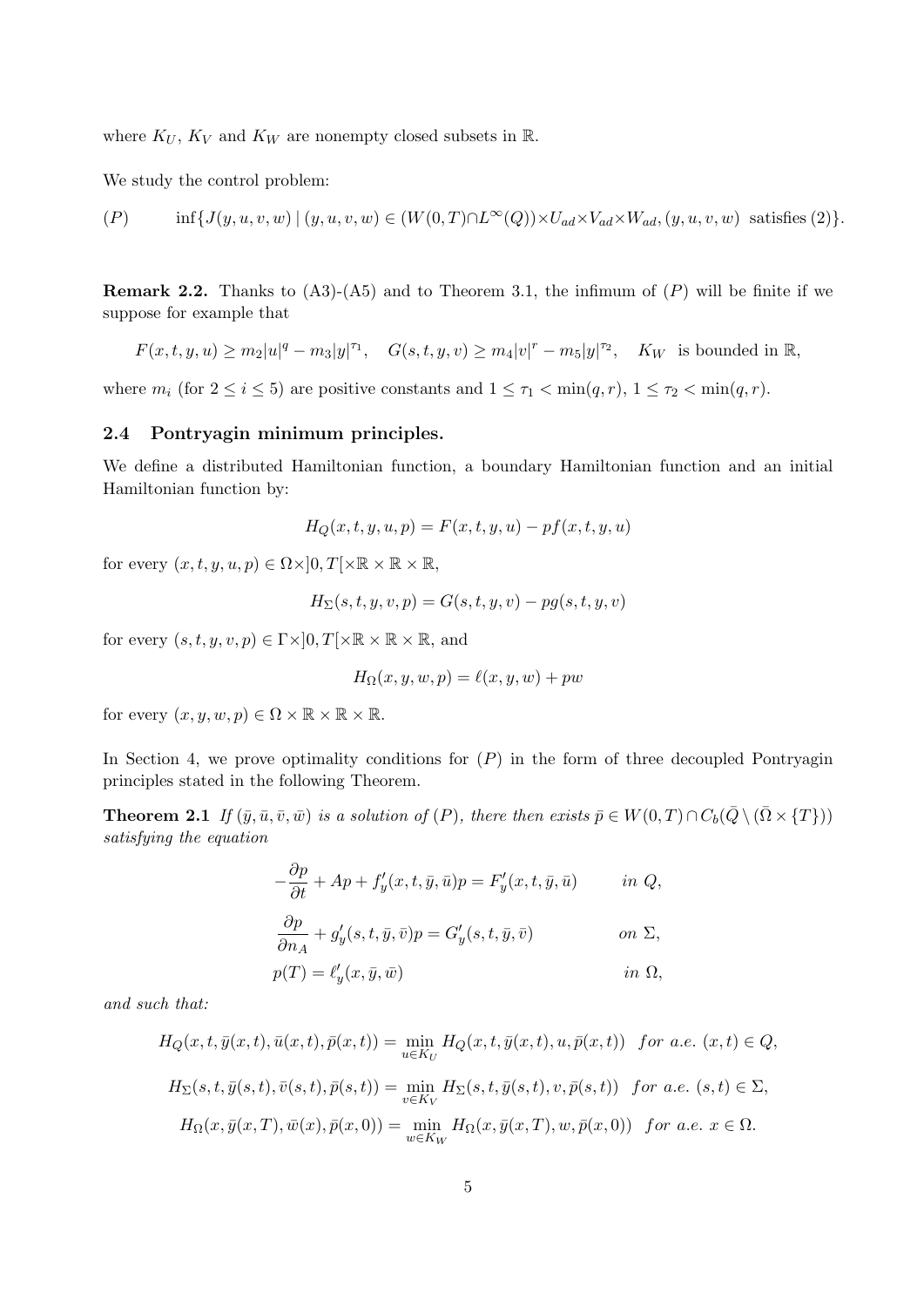# 3 State equation and linearized state equation.

#### 3.1 Technical results for linear equations.

Let  $\overline{A}$  be the operator defined by

$$
D(\tilde{A}) = \{ y \in C^2(\overline{\Omega}) \mid \frac{\partial y}{\partial n_A} + k_2 y = 0 \text{ on } \Gamma \}, \qquad \tilde{A}y = Ay + k_1 y \text{ for every } y \in D(\tilde{A}),
$$

where  $k_1 \in \mathbb{R}$  and  $k_2 \in \mathbb{R}$  are such that

$$
\sum_{i,j} \int_{\Omega} a_{ij}(x) D_j y(x) D_i y(x) dx + \int_{\Omega} k_1 y(x)^2 dx + \int_{\Gamma} k_2 y(s)^2 ds \ge \frac{m_0}{2} ||y||_{H^1(\Omega)}^2
$$
 (4)

for every  $y \in D(\tilde{A}), (m_0 \text{ is the constant in } (1)).$ 

For  $1 \leq l < \infty$ , we denote by  $A_l$  the closure of  $\tilde{A}$  in  $L^l(\Omega)$ . The operator  $(-A_l)$  is the infinitesimal generator of a strongly continuous semigroup  $(S_l(t))_{t\geq 0}$ . For  $1 < l < \infty$ , it is well known that this semigroup is analytic ([20], [4]) and the domain of  $A_l$  is  $D(A_l) = \{y \in W^{2,l}(\Omega) \mid \frac{\partial y}{\partial n}\}$  $\frac{\partial y}{\partial n_A} + k_2 y = 0$  on  $\Gamma$ . The case  $l = 1$  is studied in [4],  $(S_1(t))_{t \geq 0}$  is still analytic and the domain of  $A_1$  is the set of functions  $y \in L^1(\Omega)$  such that there exists  $z \in L^1(\Omega)$  satisfying Ω  $z(x)v(x) dx =$ Ω  $y(x)\tilde{A}v(x) dx$  for every  $v \in D(\tilde{A})$  (remark that here the formal adjoint of  $\tilde{A}$  is  $\tilde{A}$  itself). Since the spectrum of  $A_l$  does not depend on  $1 \leq l \leq \infty$  (see [4], p. 240 and Corollary 9.3), thanks to (4), 0 belongs to the resolvent of  $(-A_l)$  and we can define  $A_l^{\gamma}$  $\tilde{l}$  (the  $\gamma$ -power of  $A_l$ ). For  $\gamma > 0$ ,  $A_l^{-\gamma}$  $\overline{l}^{\gamma}$  is a bounded operator on  $L^{l}(\Omega)$ , it is one-to-one from  $L^l(\Omega)$  onto its range;  $A_l^{\gamma}$  $\hat{l}$  is defined by  $A_l^{\gamma} = (A_l^{-\gamma})$  $\binom{-\gamma}{l}^{-1}$ , as a closed and unbounded operator in  $L^l(\Omega)$  whose domain  $X^l_{\gamma}$  is the range of  $A_l^{-\gamma}$  $\iota_l^{-\gamma}$ . Still with (4) (and because  $\sigma(A_l) = \sigma(A_2)$ for  $1 \leq l \leq \infty$ ), we have (see [21], Theorem 1.4.3):

$$
||A_l^{\gamma} S_l(t)\varphi||_{l,\Omega} \le C_1 t^{-\gamma} ||\varphi||_{l,\Omega},\tag{5}
$$

where  $C_1$  only depends on  $l, \gamma, N$  and  $\Omega$  (let us mention that the estimate (5) holds for any analytic semigroup for which  $\text{Re}\,\sigma(A_l) \geq \delta > 0$ . For  $l = \infty$ ,  $A_l$  is the closure of  $\tilde{A}$  in  $C(\overline{\Omega})$ ,  $(S_l(t))_{t \geq 0}$ is the semigroup in  $C(\Omega)$  generated by  $(-A_l)$ . For every  $t \geq 0$  and for  $l = \infty$ ,  $S_l(t)$  can be still considered as a continuous linear operator from  $L^{\infty}(\Omega)$  into  $L^{\infty}(\Omega)$  (but  $(S_l(t))_{t>0}$  is not a continuous semigroup in  $L^{\infty}(\Omega)$ .

**Lemma 3.1** For every  $1 \leq l \leq \lambda \leq \infty$  with  $l < \infty$ , there exists a positive constant  $C_2 =$  $C_2(N, l, \lambda, \Omega, k_1, k_2)$  such that:

$$
||S_l(t)\varphi||_{\lambda,\Omega} \le C_2(t^{-\frac{N}{2}(\frac{1}{l}-\frac{1}{\lambda})}) ||\varphi||_{l,\Omega},
$$
\n<sup>(6)</sup>

for every  $\varphi \in L^l(\Omega)$  and every  $t > 0$ . For every  $1 \leq l \leq \lambda \leq \infty$  with  $l < \infty$ , for every  $\alpha > 0$ , there exists a positive constant  $C_3 = C_3(N, l, \lambda, \alpha, \Omega, k_1, k_2)$  such that:

$$
||A_1^{\alpha} S_l(t)\varphi||_{\lambda,\Omega} \leq C_3 \left(t^{-\frac{N}{2}(\frac{1}{l}-\frac{1}{\lambda})-\alpha}) ||\varphi||_{l,\Omega} \tag{7}
$$

for every  $\varphi \in L^l(\Omega)$  and every  $t > 0$ .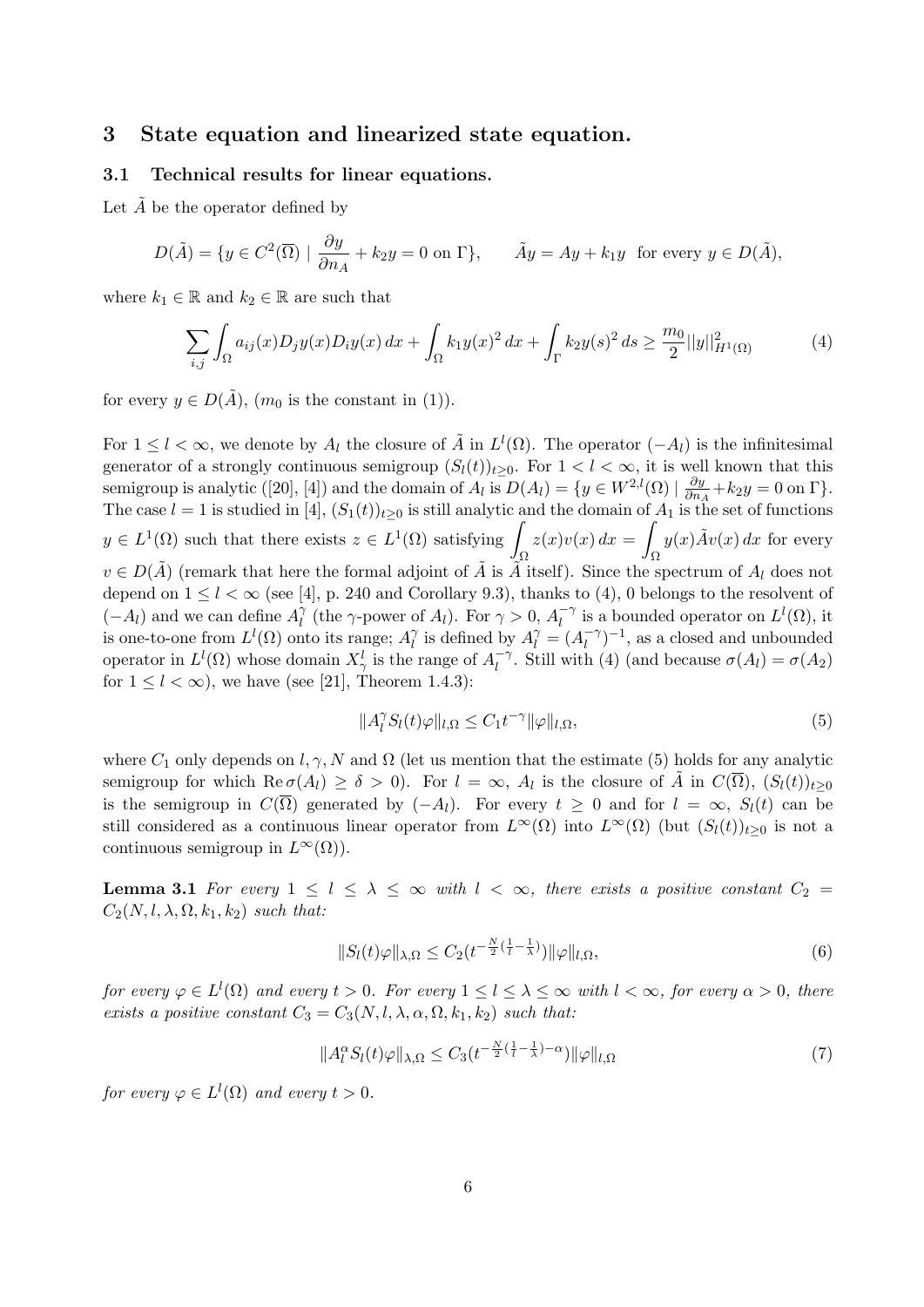**Remark 3.1.** Here we prove (6) when  $l < \infty$ . From the proof of Proposition 3.1 (part (d)) it follows that (6) is still true for  $l = \lambda = \infty$  (this result follows from estimates deduced from (6), (7) and from a comparison principle). But we cannot prove (7) for  $l = \lambda = \infty$ .

**Proof of Lemma 3.1.** The estimate (6) is proved in  $(26)$  Lemma 1 and [4] Proposition 12.5) in the case when  $1 \leq l < \lambda \leq \infty$ . It can be extended to the case  $1 \leq l \leq \lambda \leq \infty$  with  $l < \infty$ , by using the Hölder's inequality. Thanks to  $(6)$ , we have:

$$
||A_l^{\alpha} S_l(t)\varphi||_{\lambda,\Omega} = ||A_l^{\alpha} S_l(t/2) S_l(t/2)\varphi||_{\lambda,\Omega} = ||S_l(t/2) A_l^{\alpha} S_l(t/2)\varphi||_{\lambda,\Omega} =
$$
  

$$
\leq C_2((t/2)^{-\frac{N}{2}(\frac{1}{l}-\frac{1}{\lambda})}) ||A_l^{\alpha} S_l(t/2)\varphi||_{l,\Omega}.
$$

According to (5), it results that

$$
||A_l^{\alpha} S_l(t)\varphi||_{\lambda,\Omega} \le C_1 C_2 \left( (t/2)^{-\frac{N}{2}(\frac{1}{l}-\frac{1}{\lambda})-\alpha} \right) ||\varphi||_{l,\Omega}
$$
  
 
$$
\le K_1 \left( t^{-\frac{N}{2}(\frac{1}{l}-\frac{1}{\lambda})-\alpha} \right) ||\varphi||_{l,\Omega}
$$
 (8)

for every  $\alpha > 0$ .

**Proposition 3.1** Let  $\phi$  be in  $L^{\mu}(0,T;L^m(\Omega))$ ,  $\psi$  be in  $L^{\sigma}(0,T;L^{\nu}(\Gamma))$  and let  $y_0$  be in  $L^{\infty}(\Omega)$ . If

$$
\mu > 1
$$
,  $m > 1$ ,  $\frac{m}{\mu'} > \frac{N}{2}$ ,  $\frac{\nu(2-\sigma')}{\sigma'} > N-1$ , and  $\sigma > 2$ ,

if  $k_1$  and  $k_2$  are constants satisfying (4), then the weak solution in  $C([0,T];L^2(\Omega)) \cap L^2(0,T;H^1(\Omega))$ of

$$
\frac{\partial y}{\partial t} + Ay + k_1 y = \phi \quad in \ Q, \qquad \frac{\partial y}{\partial n_A} + k_2 y = \psi \quad on \ \Sigma, \qquad y(0) = y_0 \quad in \ \Omega,\tag{9}
$$

belongs to  $L^{\infty}(Q) \cap C(\overline{Q}_{\varepsilon,T})$  (for every  $\varepsilon > 0$ ) and verifies the estimate:

$$
||y||_{\infty,\Sigma} + ||y||_{\infty,Q} \le C_4(||\phi||_{\mu,m,\Omega} + ||\psi||_{\sigma,\nu,\Gamma} + ||y_0||_{\infty,\Omega}),
$$
\n(10)

where  $C_4 = C_4(N, \mu, m, \nu, \sigma, \Omega, T, k_1, k_2)$ . In particular the estimate (10) is satisfied for  $\mu = m =$  $q > \frac{N}{2} + 1$  and  $\sigma = \nu = r > N + 1$ . In this case the weak solution belongs to  $W(0,T)$ . Moreover, if  $y_0 \in C(\overline{\Omega})$ , then  $y \in C(\overline{Q})$ .

**Remark 3.2.** The existence of a unique weak solution  $y \in C([0, T]; L^2(\Omega)) \cap L^2(0, T; H^1(\Omega))$  of (9) is a classical result (see [22], Chapter 3, Theorem 5.1).

**Proof of Proposition 3.1.** We first prove the estimate in  $L^{\infty}(Q)$ . Since the equation is linear, we split the proof of this estimate in three parts.

a) If  $y_0 = 0$  and  $(\phi, \psi) \neq (0, 0)$ , to get (10) we proceed by duality. Let  $\varphi$  be a regular function and z be the solution of

$$
\frac{\partial z}{\partial t} + Az + k_1 z = 0 \text{ in } Q, \ \frac{\partial z}{\partial n_A} + k_2 z = 0 \text{ on } \Sigma, \ z(0) = \varphi \text{ in } \Omega.
$$

Since z is regular and  $y(x, 0) = 0$ , we can write:

$$
\int_{\Omega} \varphi(x) y(x, t) dx = \int_0^t \left\{ \frac{d}{d\tau} \int_{\Omega} z(x, t - \tau) y(x, \tau) dx \right\} d\tau
$$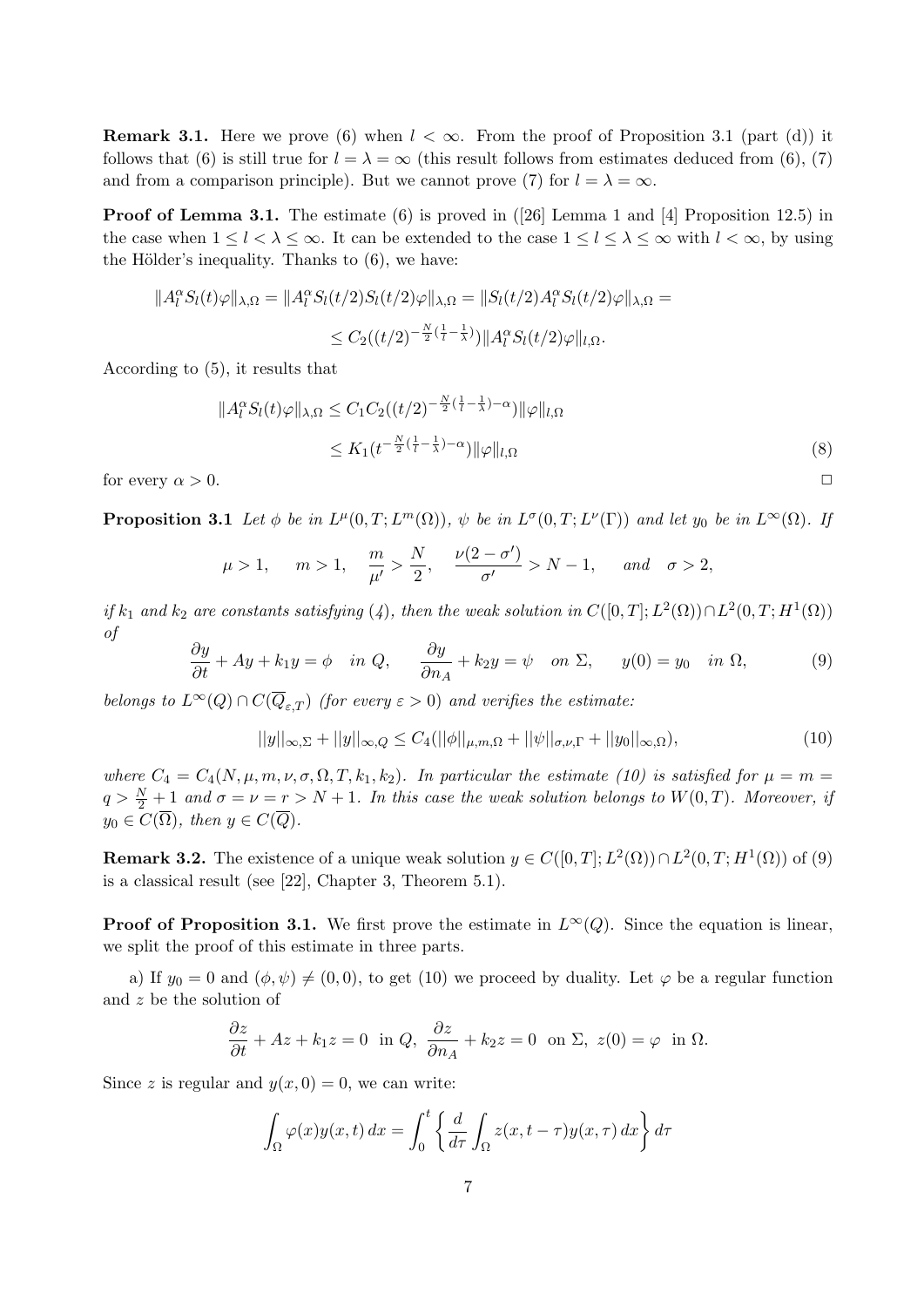$$
= \int_0^t \left\{ \int_{\Omega} -\frac{\partial z}{\partial t}(x, t - \tau) y(x, \tau) + z(x, t - \tau) \frac{\partial y}{\partial t}(x, \tau) dx \right\} d\tau
$$
  

$$
= \int_0^t \left\{ \int_{\Omega} [Az(x, t - \tau) y(x, \tau) - z(x, t - \tau) Ay(x, \tau) + \phi(x, \tau) z(x, t - \tau)] dx \right\} d\tau
$$
  

$$
= \int_0^t \int_{\Omega} \phi(x, \tau) z(x, t - \tau) dx d\tau + \int_0^t \int_{\Gamma} \psi(x, \tau) z(x, t - \tau) dx d\tau,
$$

(since we only need estimates on  $y$ , by using density arguments, we can suppose that  $y$  is regular so that these calculations are justified).

b) Let us now suppose that  $y_0 = 0$  and  $\psi = 0$ . With (6) in Lemma 3.1, we have:

$$
||z(t-\tau)||_{m',\Omega} \leq C_2(t-\tau)^{-\frac{N}{2}(1-\frac{1}{m'})} ||\varphi||_{1,\Omega}.
$$

¿From this estimate we deduce:

$$
\begin{aligned}\n\left| \int_0^t \int_{\Omega} z(x, t - \tau) \phi(x, \tau) \, dx \, d\tau \right| &\leq \int_0^t \|\phi(\tau)\|_{m, \Omega} \ C_2(t - \tau)^{-\frac{N}{2m}} \, d\tau \|\varphi\|_{1, \Omega} \\
&\leq K \|\varphi\|_{1, \Omega} \|\phi\|_{\mu, m, \Omega} \ (t^{1 - \frac{\mu' N}{2m}})^{\frac{1}{\mu'}}.\n\end{aligned}
$$

Since  $\frac{m}{\mu'} > \frac{N}{2}$  $\frac{N}{2}$ , from the equality established in (a) and from the previous estimate we get:

$$
||y(t)||_{\infty,\Omega} = \sup\{|\int_{\Omega} \varphi(x)y(x,t) dx| + ||\varphi||_{1,\Omega} = 1\}
$$
  

$$
\leq K_1 ||\phi||_{\mu,m,\Omega} \quad \text{for every } t \in [0,T],
$$

where  $K_1$  only depends on N,  $\mu$ ,  $m$ ,  $\Omega$ , T,  $k_1$  and  $k_2$ . If we set  $\mu = m$ , the condition  $\frac{m}{\mu'} > \frac{N}{2}$  $\frac{N}{2}$  gives  $\mu = m > \frac{N}{2} + 1.$ 

c) Now we suppose that  $y_0 = 0$  and  $\phi = 0$ . If  $0 < \frac{1}{\rho} < 1 < 2\alpha < 2$  and if  $\rho < N$ , then the following imbeddings are continuous

$$
X^{\rho}_{\alpha} \hookrightarrow W^{1,\rho}(\Omega), \qquad W^{1-\frac{1}{\rho},\rho}(\Gamma) \hookrightarrow L^{\frac{(N-1)\rho}{N-\rho}}(\Gamma),
$$

where  $X_{\alpha}^{\rho}$  is the domain of  $A_{\rho}^{\alpha}$ . The first imbedding can be deduced from [21], Theorem 1.6.1 (see also [25], Theorem 8.4.3). The second imbedding is classical [1], p. 218. The trace mapping is continuous from  $W^{1,\rho}(\Omega)$  onto  $W^{1-\frac{1}{\rho},\rho}(\Gamma)$ . With these imbeddings and with (7) in Lemma 3.1, we get:

$$
||z(t-\tau)||_{\frac{(N-1)\rho}{N-\rho},\Gamma} \leq K(t-\tau)^{-\alpha-\frac{N}{2\rho'}}||\varphi||_{1,\Omega}.
$$

Thus we have:

$$
\begin{split} \big|\int_0^t \int_\Gamma \psi(x,\tau) z(x,t-\tau) \, dx d\tau \big| &\leq K \|\varphi\|_{1,\Omega} \int_0^t (t-\tau)^{-\alpha-\frac{N}{2\rho'}} \|\psi(\tau)\|_{L^{\frac{(N-1)\rho}{N\rho-N}}(\Gamma)} \, d\tau \\ &\leq K \|\varphi\|_{1,\Omega} \|\psi\|_{L^\sigma(0,T;L^{\frac{(N-1)\rho}{N\rho-N}}(\Gamma))} (t^{1-\sigma'(\alpha+\frac{N}{2\rho'})})^{\frac{1}{\sigma'}}. \end{split}
$$

If we proceed as in (b), we obtain

$$
||y(t)||_{\infty,\Omega} \leq K_2 ||\psi||_{L^{\sigma}(0,T;L^{\frac{(N-1)\rho}{N\rho-N}}(\Gamma))},
$$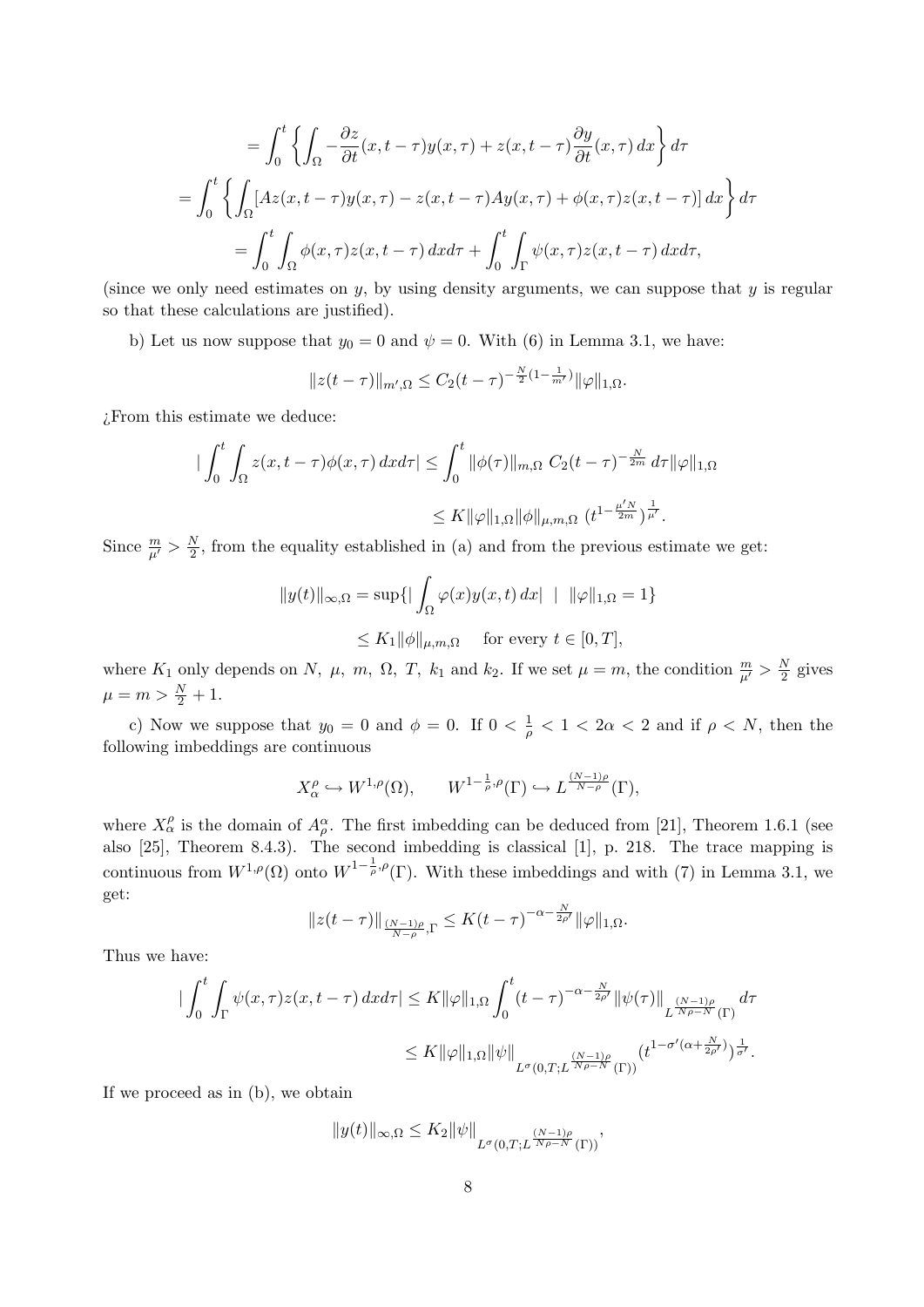when the following conditions are satisfied:

$$
1 - \sigma'(\alpha + \frac{N}{2\rho'}) > 0,\tag{11}
$$

$$
\rho < N, \qquad \frac{1}{\rho} < 1 < 2\alpha < 2. \tag{12}
$$

If  $\psi \in L^{\sigma}(0,T; L^{\nu}(\Omega))$  with  $\frac{\nu(2-\sigma')}{\sigma'} > N-1$  and  $\sigma > 2$ , we set

$$
\rho = \frac{N\nu}{N\nu - N + 1}.
$$

In this case we easily see that

$$
\rho < N
$$
 and  $\frac{1}{\rho} < 1 < \frac{2}{\sigma'} - \frac{N}{\rho'} < 2$ ,

and we can find  $\alpha$  such that (11), (12) are satisfied. In conclusion, we have proved that

$$
||y||_{\infty,Q} \le K ||\psi||_{\sigma,\nu,\Gamma}
$$

if  $\frac{\nu(2-\sigma')}{\sigma'} > N-1$  and  $\sigma > 2$ . If we set  $\sigma = \nu$ , the condition  $\frac{\nu(2-\sigma')}{\sigma'} > N-1$  gives  $\sigma = \nu > N+1$ .

d) Now we suppose that  $\phi = 0$ ,  $\psi = 0$ . Since  $y_0 \in L^{\infty}(\Omega)$ , then  $-\tilde{m} \leq y_0(x) \leq \tilde{m}$  for a.e.  $x \in \Omega$ . with  $\tilde{m} = ||y_0||_{\infty,\Omega}$ . Obviously,  $y_1 = y + \tilde{m}$  is the weak solution of the equation:

$$
\frac{\partial y_1}{\partial t} + Ay_1 + k_1 y_1 = k_1 \tilde{m} \quad \text{in } Q, \quad \frac{\partial y_1}{\partial n_A} + k_2 y_1 = k_2 \tilde{m} \quad \text{on } \Sigma, \quad y_1(0) = y_0 + \tilde{m} \quad \text{in } \Omega.
$$

Since  $y_0 + \tilde{m} \geq 0$ , from the comparison principle stated in Proposition 3.2 we deduce that  $y_1 \geq \tilde{y}_1$ where  $\tilde{y}_1$  is the weak solution of :

$$
\frac{\partial \tilde{y}_1}{\partial t} + A\tilde{y}_1 + k_1 \tilde{y}_1 = k_1 \tilde{m} \quad \text{in } Q, \quad \frac{\partial \tilde{y}_1}{\partial n_A} + k_2 \tilde{y}_1 = k_2 \tilde{m} \quad \text{on } \Sigma, \quad \tilde{y}_1(0) = 0 \quad \text{in } \Omega.
$$

¿From (b) and (c) (with  $\mu = m = \nu = \sigma = \infty$ ), we can see that there exists  $K_3 = K_3(N, \Omega, T, k_1, k_2)$ verifying

$$
\|\tilde{y}_1\|_{\infty,Q} \leq K_3 \tilde{m}.
$$

Then

$$
(-K_3 - 1)\tilde{m} \le y(x, t) \quad \text{for a.e. } (x, t) \in Q.
$$

In the same way, we can prove that

$$
y(x,t) \le (K_3 + 1)\tilde{m} \qquad \text{for a.e. } (x,t) \in Q.
$$

Therefore

$$
||y||_{\infty,Q} \le (K_3+1)||y_0||_{\infty,\Omega}.
$$

Thus (10) is established.

e) Now, to prove that  $y \in C(\overline{Q}_{\varepsilon,T})$ , we set  $y = \overline{y} + z$  where  $\overline{y}$  is the weak solution of (9) corresponding to  $(\phi = 0, \psi = 0, y_0)$  and z is the weak solution of (9) corresponding to  $(\phi, \psi, y_0 = 0)$ . We consider a sequence  $(\phi_n)_n$  of regular functions converging to  $\phi$  in  $L^{\mu}(0,T;L^m(\Omega))$  and a sequence  $(\psi_n)_n$  of regular functions with compact support in  $\Sigma$ , converging to  $\psi$  in  $L^{\sigma}(0,T;L^{\nu}(\Gamma))$ . From a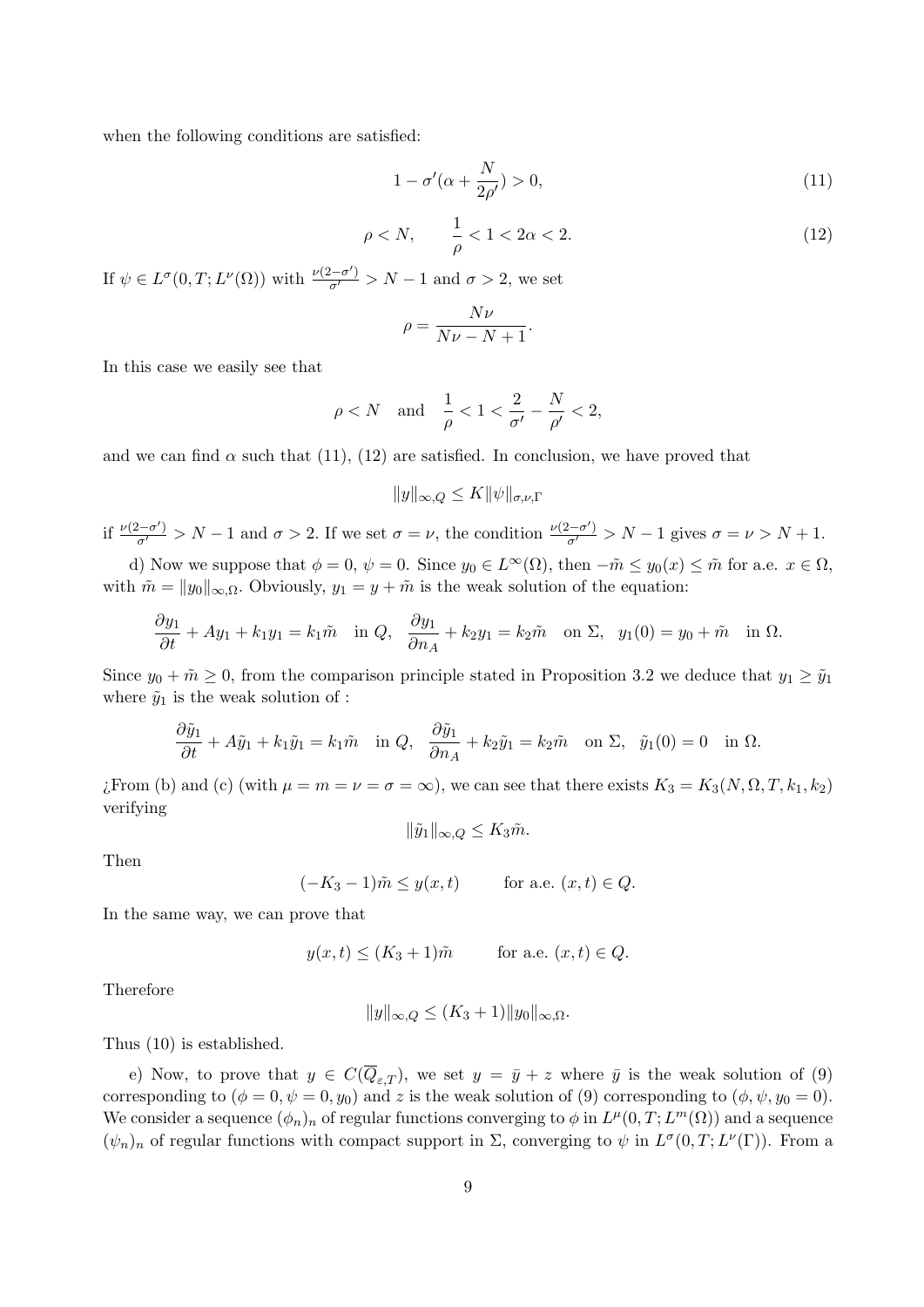well-known regularity result ([22], Theorem 4.5.3), the solution  $y_n$  of (9) corresponding to  $(\phi_n, \psi_n, 0)$ , belongs to  $C(\overline{Q})$ . ¿From (10) we easily see that  $(y_n)_n$  converges to z in  $L^{\infty}(Q)$  and that  $(y_n)_n$  is a Cauchy sequence in  $C(\overline{Q})$ . Thus z belongs to  $C(\overline{Q})$  and satisfies the estimate (10).

f) To prove that  $\bar{y}$ , the weak solution of (9) corresponding to  $(\phi = 0, \psi = 0, y_0)$ , belongs to  $C(\overline{Q}_{\varepsilon T})$ , we first consider the case when  $y_0 \in C(\overline{\Omega})$ . In this case we can construct a sequence  $(y_{0n})_n$ in  $C^{2,\beta}(\overline{\Omega})$  and a sequence  $(\psi_n)_n$  in  $C^{2,\beta}(\overline{\Sigma})$ , such that the pair  $(y_{0n}, \psi_n)$  satisfies the compatibility condition of order zero stated in ([22], p. 320), such that  $(y_{0n})_n$  converges to  $y_0$  in  $C(\overline{\Omega})$  and  $(\psi_n)_n$ converges to zero in  $L^r(0,T;L^{\nu}(\Gamma))$ . The solution  $y_n$  corresponding to  $(\phi=0,\psi_n,y_{0n})$  belongs to  $C(\overline{Q})$ . Moreover thanks to (10),  $(y_n)_n$  is a Cauchy sequence in  $C(\overline{Q})$ . We can easily verify that  $(y_n)_n$  converges in  $C(\overline{Q})$  to  $\overline{y}$ .

g) If  $y_0 \in L^{\infty}(\Omega)$ , thanks to ([26], Lemma 1),  $\bar{y}(\varepsilon) \in C(\overline{\Omega})$  for every  $\varepsilon > 0$ . Therefore it follows from (f) that  $\bar{y} \in C(\overline{Q}_{\varepsilon T}).$ 

**Proposition 3.2** (Comparison principle). Let  $a, \phi$  be in  $L^q(Q)$ , let  $b, \psi$  be in  $L^r(\Sigma)$ , let  $y_0$  be in  $L^2(\Omega)$ . We suppose that

$$
a(x,t) \ge C_0 \text{ in } Q \quad \text{and} \quad b(s,t) \ge C_0 \text{ on } \Sigma. \tag{13}
$$

Let y be the weak solution in  $C([0,T];L^2(\Omega)) \cap L^2(0,T;H^1(\Omega))$  of

$$
\frac{\partial y}{\partial t} + Ay + ay = \phi \quad \text{in } Q, \qquad \frac{\partial y}{\partial n_A} + by = \psi \quad \text{on } \Sigma, \qquad y(0) = y_0 \quad \text{in } \Omega. \tag{14}
$$

If  $\phi \leq 0$ ,  $g \leq 0$  and  $y_0 \leq 0$ , then  $y \leq 0$  a.e. in  $Q$ ,  $y|_{\Sigma}$  (the trace of y on  $\Sigma$ ) satisfies  $y|_{\Sigma} \leq 0$  a.e. on  $\Sigma$  and  $y(\cdot,T) \leq 0$  a.e in  $\Omega$ .

**Remark 3.3.** The equation (14) admits a unique weak solution in  $C([0,T];L^2(\Omega)) \cap L^2(0,T;H^1(\Omega))$ (in the sense of  $[22]$ ). The proof is given in  $([22]$ , Theorem 5.1, Chapter 3).

**Remark 3.4.** In the case when A is the Laplace operator, when  $a = 0$  and b is nonnegative and bounded, Proposition 3.2 is the comparison principle proved in ([29], Appendix Theorem A.1). Even in this case it is noticed in ([29], p. 113) that a complete proof of comparison theorem for weak solutions is not easy to found in classical literature on parabolic equations. The proof of the comparison principle stated in ([29], Theorem A1, p. 113 and Theorem 2.4 p. 101) is based on an identity satisfied by  $y^+$ , the nonnegative part of y, where y is the solution of the heat equation with a nonhomogeneous Neumann boundary conditions ([29], Propositon 2.3). The result of ([29], Proposition 2.3) is still valid if we replace the equation  $\frac{\partial y}{\partial t} - \Delta y = 0$ ,  $\frac{\partial y}{\partial n} = h$ ,  $y(0) = y_0$ , (with  $h \in L^2(\Sigma)$ ,  $y_0 \in L^2(\Omega)$  by the equation  $\frac{\partial y}{\partial t} + Ay + ay = \phi$ ,  $\frac{\partial y}{\partial n_A} + by = \psi$ ,  $y(0) = y_0$ . More precisely we can establish the following Lemma.

**Lemma 3.2** Let  $a, \phi$  be in  $L^q(Q)$ . Let  $b, \psi$  be in  $L^r(\Sigma)$  and let  $y_0$  be in  $L^2(\Omega)$ . Let y be the weak solution in  $C([0,T];L^2(\Omega)) \cap L^2(0,T;H^1(\Omega))$  of (14). Then  $y^+(x,t) = \max(0,y(x,t))$  satisfies the following identity:

$$
\frac{1}{2} \int_{\Omega} (y^+(x,T)^2 + y^+(x,0)^2) dx + \sum_{i,j=1}^N \int_Q a_{ij}(x) D_j y^+(x,t) D_i y^+(x,t) dx dt +
$$

$$
+ \int_Q a(x,t) y^+(x,t)^2 dx dt + \int_{\Sigma} b(s,t) y^+(s,t)^2 ds dt =
$$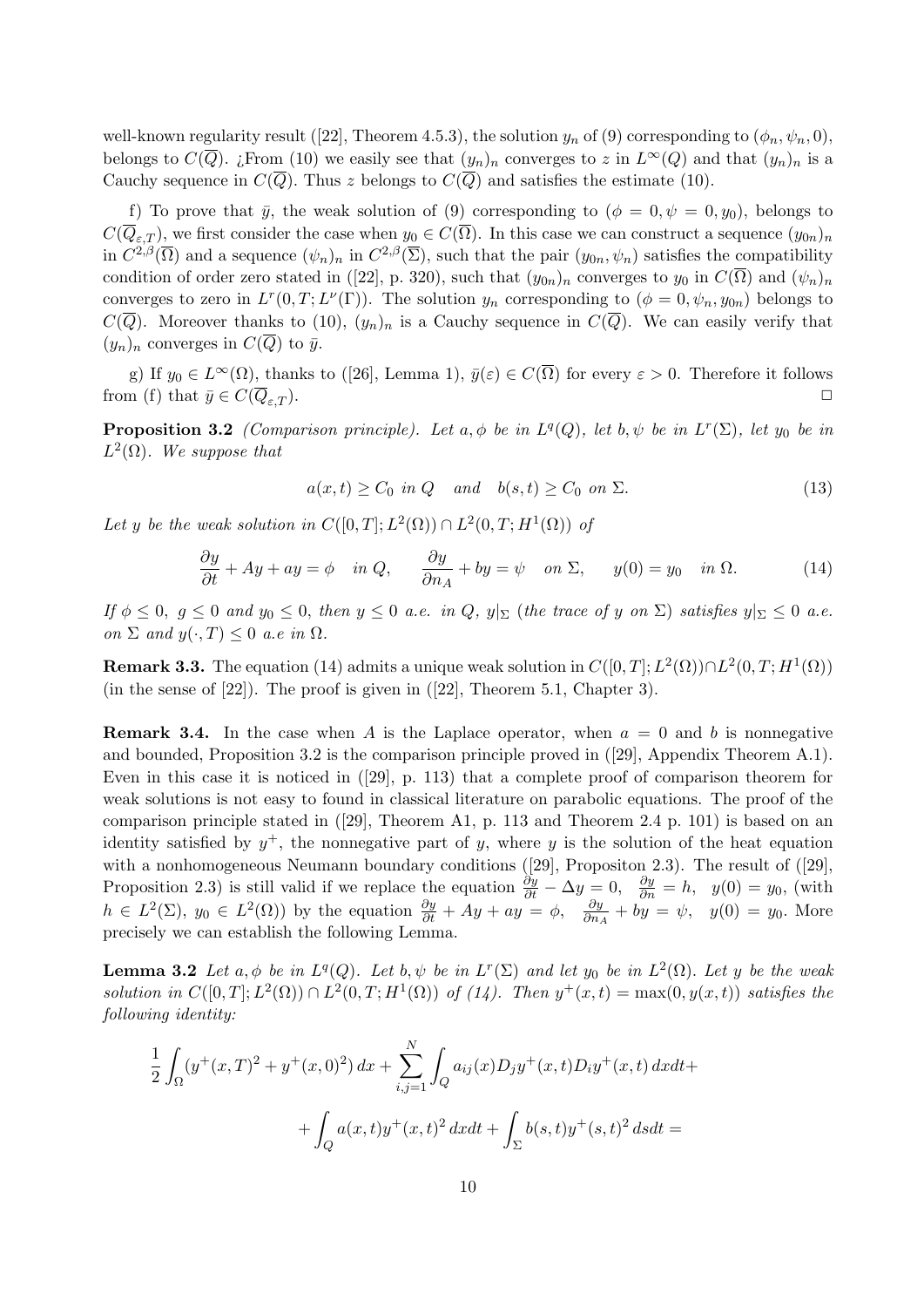$$
= \int_{\Omega} y_0(x) y^+(x,0) \, dx + \int_{\Sigma} \psi(s,t) y^+(s,t) \, ds dt + \int_{Q} \phi(x,t) y^+(x,t) \, dx dt. \tag{15}
$$

Proof of Lemma 3.2. Since our equation is more general than the one given in [29], we slightly modify the proof given in [29] and we recall the main steps for the convenience of the reader. Let us remark that the weak solution y of (14) does not necessarily belong to  $W(0,T)$  but belongs

to  $V_2^{1,\frac{1}{2}}(Q)$  (see [29], Theorem 5.1, Chapter 3), this regularity result is essential in the proof. Since  $y \in C([0,T]; L^2(\Omega)) \cap L^2(0,T; H^1(\Omega))$  is the weak solution of (14) then, for every  $z \in W^{1,2}(Q)$ , we have

$$
-\int_{Q} y(x,t) \frac{\partial z}{\partial t}(x,t) dx dt + \int_{\Omega} y(x,T)z(x,T) dx + \sum_{i,j=1}^{N} \int_{Q} a_{ij}(x)D_{j}y(x,t)D_{i}z(x,t) dx dt +
$$

$$
+\int_{Q} a(x,t)y(x,t)z(x,t) dx dt + \int_{\Sigma} b(s,t)y(s,t)z(s,t) ds dt =
$$

$$
=\int_{\Omega} y_{0}(x)z(x,0) dx + \int_{\Sigma} \psi(s,t)z(s,t) ds dt + \int_{Q} \phi(x,t)z(x,t) dx dt.
$$
(16)

Let  $T_1$  be a positive number such that  $T_1 > T$ . We consider the function  $\tilde{y}^+$  defined by

$$
\tilde{y}^+(x,t) = \begin{cases} y^+(x,t) & \text{on } Q, \\ y^+(x,T-(t-T)) & \text{on } \Omega \times [T,T_1]. \end{cases}
$$

Let  $y_{\delta}^+$  $\delta_{\delta}^{+}$  be the average of  $\tilde{y}^{+}$  defined by  $y_{\delta}^{+}$  $\delta_{\delta}^{+}(\cdot,t) = \delta^{-1} \int_{t}^{t+\delta} \tilde{y}^{+}(\cdot,\tau) d\tau$ . ¿From Lemma 4.7 in ([22] p. 85), it follows that  $y_{\delta}^+ \in C([0,T];L^2(\Omega)) \cap L^2(0,T;H^1(\Omega))$  and that  $y_{\delta}^+$  $y^+$  converges to  $y^+$  in  $L^2(0,T;H^1(\Omega)) \cap C([0,T];L^2(\Omega))$  as  $\delta$  tends to zero. Moreover for a.e.  $t \in [0,T]$  we have

$$
\frac{\partial y_{\delta}^+}{\partial t}(\cdot, t) = D_{\delta} \tilde{y}^+(\cdot, t) := \delta^{-1}[\tilde{y}^+(\cdot, t + \delta) - \tilde{y}^+(\cdot, t)],
$$

therefore  $\frac{\partial y_{\delta}^+}{\partial t} \in L^2(Q)$ . If we set  $z = y_{\delta}^+$  $g_{\delta}^{+}(\cdot,t)$  in (16), we get:

$$
-\int_{0}^{T} y(x,t)D_{\delta}\tilde{y}^{+}(x,t) dxdt + \int_{\Omega} y(x,T)y_{\delta}^{+}(x,T) dx + \sum_{i,j=1}^{N} \int_{Q} a_{ij}(x)D_{j}y(x,t)D_{i}y_{\delta}^{+}(x,t) dxdt + + \int_{Q} a(x,t)y(x,t)y_{\delta}^{+}(x,t) dxdt = \int_{\Sigma} b(s,t)y(s,t)y_{\delta}^{+}(s,t) dsdt = = \int_{\Omega} y_{0}(x)y_{\delta}^{+}(x,0) dx + \int_{\Sigma} \psi(s,t)y_{\delta}^{+}(s,t) dsdt + \int_{Q} \phi(x,t)y_{\delta}^{+}(x,t) dxdt.
$$

¿From convergence results mentioned above, we can easily verify that

$$
\sum_{i,j=1}^{N} \int_{Q} a_{ij} D_{j} y (D_{i} y_{\delta}^{+} - D_{i} y^{+}) dx dt - \int_{Q} \phi(y_{\delta}^{+} - y^{+}) dx dt - \int_{\Sigma} \psi(y_{\delta}^{+} - y^{+}) ds dt
$$

$$
+ \int_{\Omega} y(T) (y_{\delta}^{+}(T) - y^{+}(T)) dx - \int_{\Omega} y(0) (y_{\delta}^{+}(0) - y^{+}(0)) dx \longrightarrow 0
$$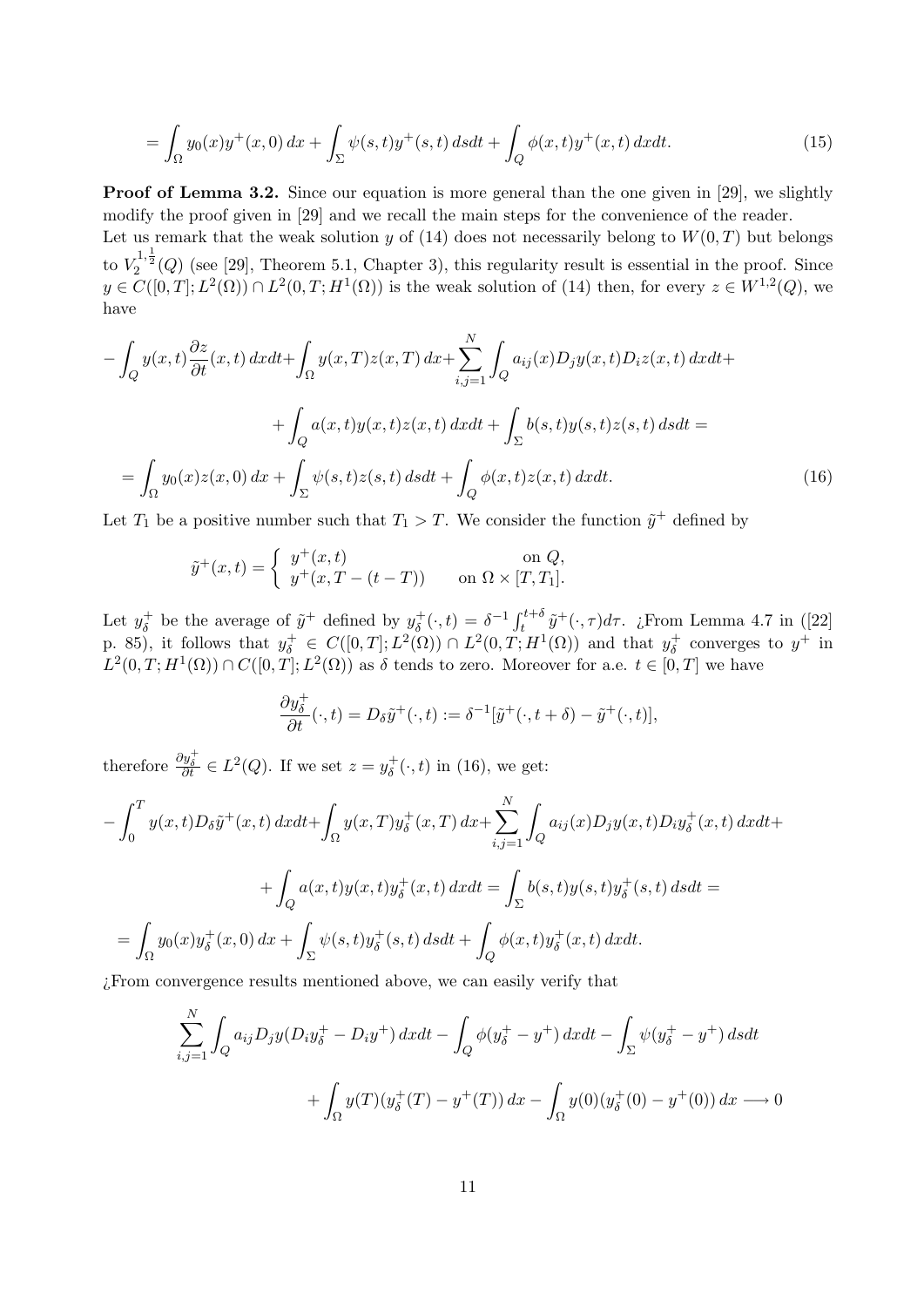as  $\delta$  tends to zero. Moreover, from Hölder inequality and from estimates given in ([22] p. 75 and p. 78), we get

$$
\begin{aligned} \|\int_{Q} a(x,t)y(x,t)(y_{\delta}^{+}(x,t)-y^{+}(x,t))\,dxdt &\leq \|a\|_{\frac{N}{2}+1,Q} \|y\|_{\frac{2(N+2)}{N},Q} \|y_{\delta}^{+}-y^{+}\|_{\frac{2(N+2)}{N},Q} \\ &\leq K \|a\|_{\frac{N}{2}+1,Q} \|y\|_{L^{2}(0,T;H^{1}(\Omega))\cap L^{\infty}(0,T;L^{2}(\Omega))} \|y_{\delta}^{+}-y^{+}\|_{L^{2}(0,T;H^{1}(\Omega))\cap L^{\infty}(0,T;L^{2}(\Omega))} \longrightarrow 0 \end{aligned}
$$

and

$$
\left| \int_{\Sigma} b(s,t)y(s,t)(y_{\delta}^+(s,t) - y^+(s,t)) \, ds dt \right| \leq \|b\|_{N+1,\Sigma} \|y\|_{\frac{2(N+1)}{N},\Sigma} \|y_{\delta}^+ - y^+\|_{\frac{2(N+1)}{N},\Sigma}
$$

 $\leq K_1 \|b\|_{N+1,\Sigma} \|y\|_{L^2(0,T;H^1(\Omega)) \cap L^\infty(0,T;L^2(\Omega))} \|y_\delta^+ - y^+\|_{L^2(0,T;H^1(\Omega)) \cap L^\infty(0,T;L^2(\Omega))} \longrightarrow 0$ as  $\delta$  tends to zero. To complete the proof, it remains to pass to the limit in

$$
-\int_{Q} y(x,t) \frac{\partial y_{\delta}^{+}}{\partial t}(x,t) dx dt = -\int_{Q} y(x,t) D_{\delta} \tilde{y}^{+}(x,t) dx dt
$$
  

$$
= -\int_{0}^{T-\delta} \int_{\Omega} y(x,t) D_{\delta} y^{+}(x,t) dx dt - \int_{T-\delta}^{T} \int_{\Omega} y(x,t) D_{\delta} \tilde{y}^{+}(x,t) dx dt.
$$

Since  $y \in V_2^{1,\frac{1}{2}}(Q)$ , the first term  $-\int_0^{T-\delta} \int_{\Omega} y(x,t)D_\delta y^+(x,t) dx dt$  converges to  $\frac{1}{2} \int_{\Omega} [-y^+(x,T)]^2 +$  $y^+(x,0)^2]dx$  (see [29] p. 99). The term  $\int_{T-\delta}^T \int_{\Omega} y(x,t)D_{\delta} \tilde{y}^+(x,t) dxdt$  tends to 0.

In all the sequel, if  $a \in L^q(Q)$  and  $b \in L^r(\Sigma)$ , we shall say that  $((a_{ij})_{i,j}, a, b)$  verifies the ellipticity condition  $(Em<sub>0</sub>)$  if

$$
\int_{\Omega} \sum_{i,j} a_{ij}(x) D_j \varphi(x) D_i \varphi(x) dx + \int_{\Omega} a(x,t) \varphi(x)^2 dx + \int_{\Gamma} b(s,t) \varphi(s)^2 ds \ge \frac{m_0}{2} ||\varphi||_{H^1(\Omega)}^2 \tag{17}
$$

for a.e.  $t \in [0, T]$  and for every  $\varphi \in H^1(\Omega)$ , where  $m_0$  is the constant in (1).

#### Proof of Proposition 3.2.

a) We first consider the case when  $((a_{ij})_{i,j}, a, b)$  verifies the ellipticity condition  $(Em_0)$ . Thanks to Lemma 3.2, since  $y_0 \leq 0$ , we have:

$$
0 \le \frac{1}{2} \int_{\Omega} (y^+(x,T)^2 + y^+(x,0)^2) dx + \sum_{i,j=1}^N \int_Q a_{ij}(x) D_j y^+(x,t) D_i y^+(x,t) dx dt
$$
  
+ 
$$
\int_Q a(x,t)y^+(x,t)^2 dx dt + \int_{\Sigma} b(s,t)y^+(s,t)^2 ds dt
$$
  

$$
\le \int_Q \phi(x,t)y^+(x,t) dx dt + \int_{\Sigma} \psi(s,t)y^+(s,t) ds dt.
$$

Taking into account the ellipticity condition (17), we get:

$$
0 \le \frac{1}{2} \int_{\Omega} (y^+(x,T)^2 + y^+(x,0)^2) \, dx + \frac{m_0}{2} ||y^+||^2_{L^2(0,T;H^1(\Omega))}
$$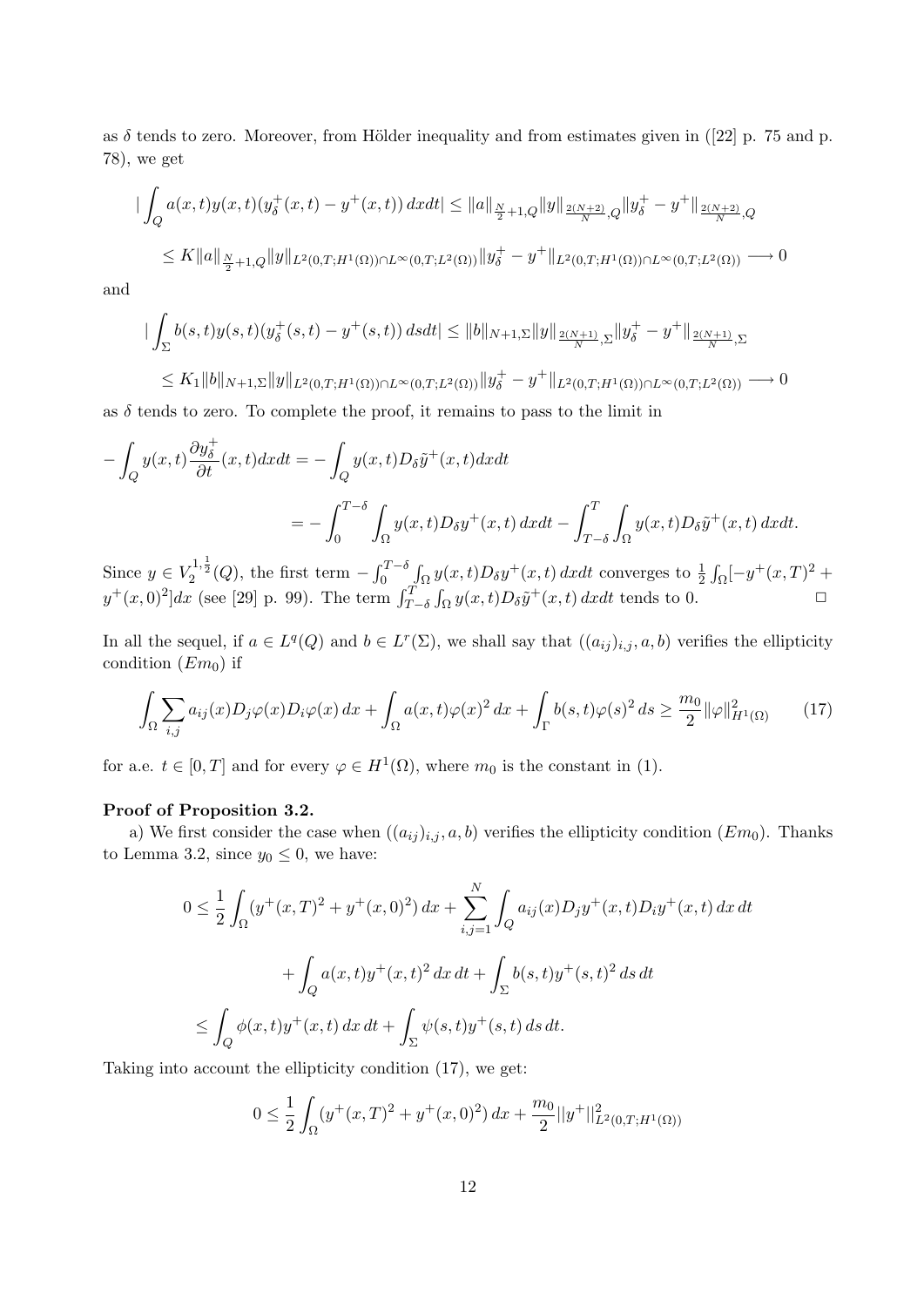$$
\leq \int_{Q^+} \phi(x,t)y^+(x,t)\,dx\,dt + \int_{\Sigma^+} \psi(s,t)y^+(s,t)\,ds\,dt,
$$

where

$$
Q^{+} = \{(x, t) \in Q \mid y(x, t) > 0 \}, \quad \Sigma^{+} = \{(s, t) \in \Sigma^{+} \mid y(s, t) > 0 \}.
$$

Since  $\phi \leq 0$  and  $\psi \leq 0$ , it results that meas  $Q^+ = 0$  and meas  $\Sigma^+ = 0$ . In other words  $y^+ = 0$  a.e. in  $Q$ ,  $(y|_{\Sigma})^{+} = 0$  a.e. on  $\Sigma$  and  $y(T)^{+} = 0$  a.e. in  $\Omega$ .

b) Now we consider the case when the condition (17) is not necessarily satisfied. We set  $z(x, t)$  $e^{-\theta t}y(x,t)$ , where  $\theta \in \mathbb{R}$  will be precisely defined later. We remark that z is the weak solution of the equation:

$$
\frac{\partial z}{\partial t} + Az + (a + \theta)z = \phi e^{-\theta t} \quad \text{in } Q, \qquad \frac{\partial z}{\partial n_A} + bz = \psi e^{-\theta t} \quad \text{on } \Sigma, \qquad z(0) = y_0 \quad \text{in } \Omega. \tag{18}
$$

Let us prove that  $\theta > 0$  can be chosen in such a way that  $((a_{ij})_{i,j}, a + \theta, b)$  satisfies the ellipticity condition  $(Em_0)$ . Let  $\tilde{C} = \min(0, C_0)$  and let  $\varphi$  be in  $H^1(\Omega)$ ; then we have:

$$
\sum_{i,j} \int_{\Omega} a_{ij}(x) D_j \varphi(x) D_i \varphi(x) dx + \int_{\Omega} (a(x,t) + \theta) \varphi(x)^2 dx + \int_{\Gamma} b(s,t) \varphi(s)^2 ds
$$
  

$$
\geq m_0 \|D\varphi\|_{2,\Omega}^2 + (\tilde{C} + \theta) \|\varphi\|_{2,\Omega}^2 + \tilde{C} \|\varphi\|_{2,\Gamma}^2.
$$

Thanks to Lemma 3.3 (see below), we get:

$$
\sum_{i,j} \int_{\Omega} a_{ij}(x) D_j \varphi(x) D_i \varphi(x) dx + \int_{\Omega} (a(x,t) + \theta) \varphi(x)^2 dx + \int_{\Gamma} b(s,t) \varphi(s)^2 ds
$$
  

$$
\geq m_0 \|D\varphi\|_{2,\Omega}^2 + (\tilde{C} + \theta) \|\varphi\|_{2,\Omega}^2 + \frac{C_{\Omega} \tilde{C}}{\varepsilon} \|\varphi\|_{2,\Omega}^2 + \tilde{C} C_{\Omega} \varepsilon \|D\varphi\|_{2,\Omega}^2.
$$

If  $\tilde{C} = 0$ , we recall that  $((a_{ij})_{i,j}, a + m_0, b)$  satisfies (17). If  $\tilde{C} < 0$ , we set:

$$
\varepsilon = \frac{-m_0}{2C_\Omega \tilde{C}} \qquad \theta = \frac{m_0}{2} - \tilde{C} - \frac{C_\Omega \tilde{C}}{\varepsilon} = \frac{m_0}{2} - \tilde{C} + \frac{2\tilde{C}^2 C_\Omega^2}{m_0}.
$$

With such values for  $\varepsilon$  and  $\theta$  we have:

$$
\sum_{i,j} \int_{\Omega} a_{ij}(x) D_j \varphi(x) D_i \varphi(x) dx + \int_{\Omega} (a(x,t) + \theta) \varphi(x)^2 dx + \int_{\Gamma} b(s,t) \varphi(s)^2 ds \geq \frac{m_0}{2} ||\varphi||_{H^1(\Omega)}^2.
$$

Therefore (with (a)), the weak solution z of (18) in  $C([0,T];L^2(\Omega)) \cap L^2(0,T;H^1(\Omega))$  satisfies  $z(x,T) \leq 0$  for a.e.  $x \in \Omega$ ,  $z(x,t) \leq 0$  for a.e.  $(x,t) \in Q$  and  $z|_{\Sigma}(s,t) \leq 0$  for a.e.  $(s,t) \in \Sigma$ . Since  $y(x,t) = e^{\theta t}z(x,t)$ , the proof is complete.

**Lemma 3.3** There exists  $C_{\Omega} > 0$ , such that for every  $\varphi \in H^1(\Omega)$  and for every  $\varepsilon > 0$ , we have:

$$
\|\varphi\|_{2,\Gamma}^2 \leq \frac{C_{\Omega}}{\varepsilon} \|\varphi\|_{2,\Omega}^2 + C_{\Omega} \varepsilon \|D\varphi\|_{2,\Omega}^2.
$$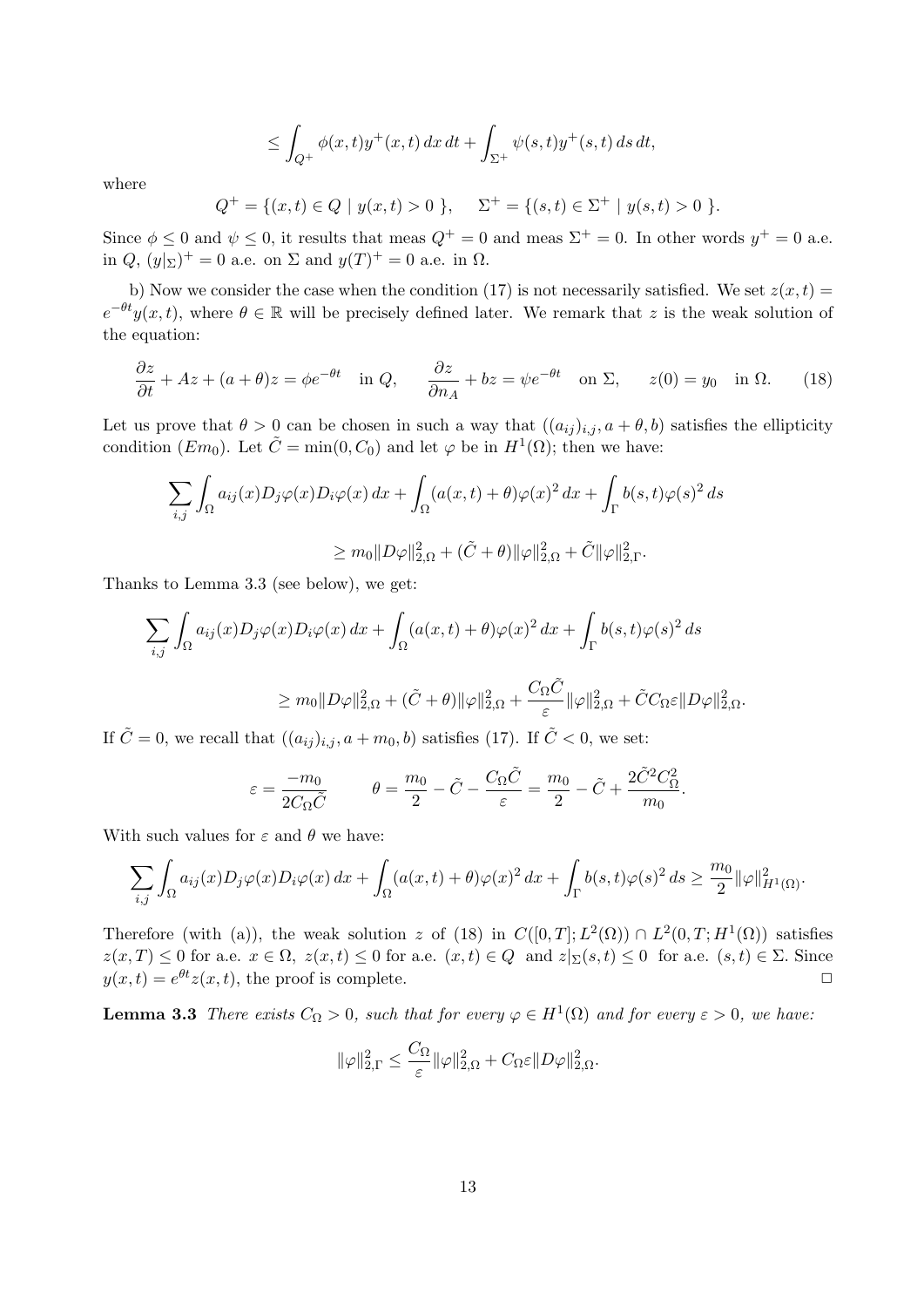**Proof of Lemma 3.3.** The result is classical for  $\varepsilon = 1$ . To prove Lemma 3.3 we rewrite the proof as in the case  $\varepsilon = 1$  but with a slight modification at the end of the proof. Since  $\Omega$  is regular there exist a finite number of regular open bounded subsets  $\{\mathcal{O}_i\}_{i=0}^I$  and regular inversible mappings  $\phi_i$ from  $\mathcal{O}_i$  onto  $B = B(0_{\mathbb{R}^N}, 1)$  (the unit ball in  $\mathbb{R}^N$ ) such that:

$$
\bar{\mathcal{O}}_0 \subset \Omega, \qquad \Omega \subset \bigcup_{i=0}^I \mathcal{O}_i,
$$

for  $1 \leq i \leq I$ ,

$$
\phi_i(\mathcal{O}_i \cap \Omega) = B \cap \mathbb{R}_+^N = \{ \chi = (\chi', \chi_N) \in \mathbb{R}^N \mid |\chi| < 1, \chi_N > 0 \},
$$
\n
$$
\phi_i(\mathcal{O}_i \cap \Gamma) = \{ \chi = (\chi', \chi_N) \in \mathbb{R}^N \mid |\chi'| < 1, \chi_N = 0 \},
$$

and the mappings  $\phi_i^{-1}$  are regular. Moreover there exist a partition of the unity  $\{\alpha_i\}_{i=0}^I$  subordinate to the covering  $\{\mathcal{O}_i\}_{i=0}^I$  and a constant K such that

$$
\|\varphi\|_{2,\Gamma} \le K \sum_{i=1}^I \|P((\alpha_i \varphi) \circ \phi_i^{-1})\|_{L^2(\mathbb{R}^{N-1})}
$$

where  $P((\alpha_i \varphi) \circ \varphi_i^{-1})$  is the extension of  $(\alpha_i \varphi) \circ \varphi_i^{-1}$  by 0 to  $\mathbb{R}^{N-1} \setminus {\{\chi' \in \mathbb{R}^{N-1}, \ |\chi'| < 1}}$ . Thus to prove the lemma it is sufficient to show that

$$
\int_{\mathbb{R}^{N-1}} |\varphi(\chi',0)|^2 d\chi' \le \int_{\mathbb{R}^N_+} (\varepsilon |\frac{\partial \varphi}{\partial \chi_N}(\chi)|^2 + \frac{1}{\varepsilon} |\varphi(\chi)|^2) d\chi \tag{19}
$$

for every  $\varphi \in \mathcal{D}(\overline{\mathbb{R}^N_+})$ . Since by a direct calculation we have

$$
|\varphi(\chi',0)|^2 = -2\int_0^\infty \varphi(\chi',\chi_N)\frac{\partial\varphi}{\partial\chi_N}(\chi',\chi_N)d\chi_N,
$$

the lemma follows from the Young's inequality.  $\Box$ 

**Proposition 3.3** Let a be in  $L^q(Q)$ , let b be in  $L^r(\Sigma)$  verifying  $a(x,t) \geq C_0$  in Q and  $b(s,t) \geq C_0$  on Σ. There exists a positive constant  $C_5 = C_5(N, q, r, \Omega, T, C_0)$  (independent of a and b), such that for every  $\phi \in L^q(Q)$ , every  $\psi \in L^r(\Sigma)$  and every  $y_0 \in L^{\infty}(\Omega)$ , the weak solution  $y \in C([0, T]; L^2(\Omega)) \cap$  $L^2(0,T;H^1(\Omega))$  of the equation (14) belongs to  $L^{\infty}(Q) \cap C(\overline{Q}_{\varepsilon,T})$  (for every  $\varepsilon > 0$ ) and satisfies the estimate:

$$
||y||_{\infty,Q} + ||y||_{\infty,\Sigma} \le C_5(||\phi||_{q,Q} + ||\psi||_{r,\Sigma} + ||y_0||_{\infty,\Omega}).
$$
\n(20)

Moreover, this solution belongs to  $W(0,T)$ .

**Proof of Proposition 3.3.** We set  $\phi^+ = \max(0, \phi)$ ,  $\phi^- = -\min(0, \phi)$ ,  $\psi^+ = \max(0, \psi)$ ,  $\psi^- = -\min(0, \psi), y_0^+ = \max(0, y_0), y_0^- = -\min(0, y_0).$  We denote by  $y_1$  (respectively  $y_2$ ) the solution of (14) corresponding to  $\phi^+, \psi^+, y_0^+$  (respectively  $\phi^-, \psi^-, y_0^-$ ). From Proposition 3.2 we deduce that  $y_1 \geq 0$  in  $Q$ ,  $y_1|_{\Sigma} \geq 0$  on  $\Sigma$ ,  $y_2 \geq 0$  in  $Q$  and  $y_2|_{\Sigma} \geq 0$ . Moreover y (the solution of (14) corresponding to  $(\phi, \psi, y_0)$  is equal to  $y_1 - y_2$ . Thus to prove Proposition 3.3 we have only to establish the estimate (20) for  $y_1$  (the estimate for  $y_2$  is obtained in the same way).

As in the proof of Proposition 3.2, we can find  $\theta \in \mathbb{R}^+$  such that  $((a_{ij})_{i,j}, C_0 + \theta, C_0)$  verifies the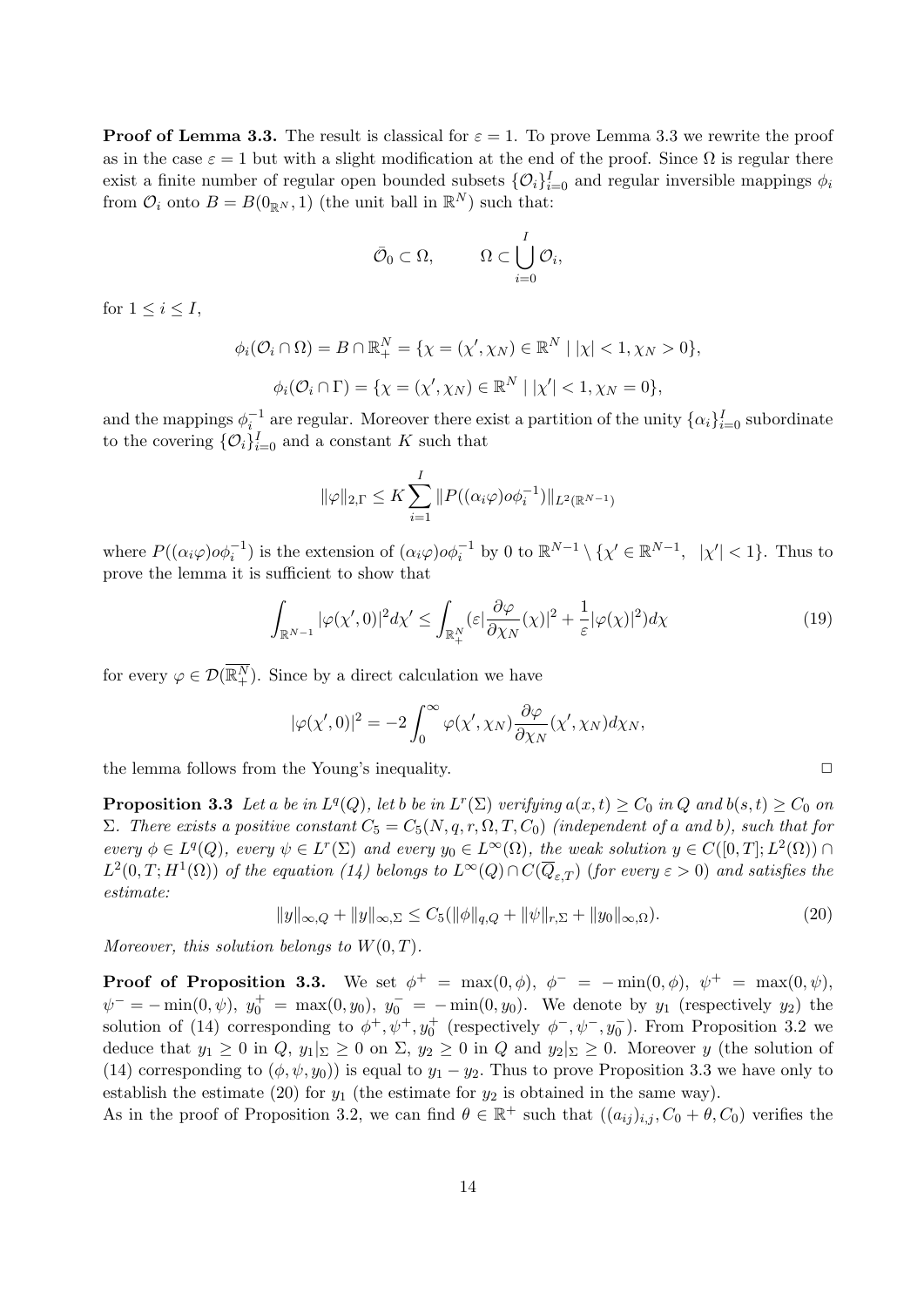ellipticity condition  $(Em_0)$ . In this case, (4) is satisfied for  $k_1 = C_0 + \theta$ ,  $k_2 = C_0$ . We denote by z the weak solution of the equation:

$$
\frac{\partial z}{\partial t} + Az + (C_0 + \theta)z = e^{-\theta t} \phi^+ \quad \text{in } Q, \qquad \frac{\partial z}{\partial n_A} + C_0 z = e^{-\theta t} \psi^+ \quad \text{on } \Sigma, \qquad z(0) = y_0^+ \quad \text{in } \Omega.
$$

*i*. From Proposition 3.2, it follows  $z \geq 0$  on Q and  $z|_{\Sigma} \geq 0$  in Σ. Moreover thanks to  $(Em_0)$  and to Proposition 3.1, we get  $z \in L^{\infty}(Q)$ ,  $z|_{\Sigma} \in L^{\infty}(\Sigma)$  and z satisfies the estimate

$$
||z||_{\infty,Q} + ||z||_{\infty,\Sigma} \le K(||\phi^+||_{q,Q} + ||\psi^+||_{r,\Sigma} + ||y_0^+||_{\infty,\Omega}).
$$

We set  $\varphi = e^{-\theta t} y_1 - z$ ; then  $\varphi$  satisfies:

$$
\frac{\partial \varphi}{\partial t} + A\varphi + (a + \theta)\varphi = (C_0 - a)z \quad \text{in } Q, \qquad \frac{\partial \varphi}{\partial n_A} + b\varphi = (C_0 - b)z \quad \text{on } \Sigma, \qquad \varphi(\cdot, 0) = 0 \quad \text{in } \Omega.
$$

Since  $C_0 - a(\cdot) \leq 0$ ,  $C_0 - b(\cdot) \leq 0$  and  $z \geq 0$ , from Proposition 3.2 it follows  $\varphi \leq 0$  a.e. in Q and  $\varphi|_{\Sigma} \leq 0$  a.e. on  $\Sigma$ . Therefore we have

 $0 \le y_1 \le e^{\theta t} z$  a.e. in  $Q$  and  $0 \le (y_1)|_{\Sigma} \le e^{\theta t} z|_{\Sigma}$  a.e. on  $\Sigma$ .

Thus  $y_1 \in L^{\infty}(Q)$  and

$$
||y_1||_{\infty,Q} + ||y_1||_{\infty,\Sigma} \le K(||\phi^+||_{q,Q} + ||\psi^+||_{r,\Sigma} + ||y_0^+||_{\infty,\Omega}).
$$
\n(21)

Since  $y_1$  verifies the equation

$$
\frac{\partial \xi}{\partial t} + A\xi = \phi_1 \quad \text{in } Q, \qquad \frac{\partial \xi}{\partial n_A} = \psi_1 \quad \text{on } \Sigma, \qquad \xi(0) = y_0 \quad \text{in } \Omega,
$$

with  $\phi_1(x,t) = \phi^+(x,t) - a(x,t)y_1(x,t) \in L^q(Q)$ ,  $\psi_1(s,t) = \psi^+(s,t) - b(s,t)y_1(s,t) \in L^r(\Sigma)$ , thanks to Proposition 3.1, we get  $y_1 \in C(\overline{Q}_{\varepsilon,T})$ . Since  $y_1 \in L^{\infty}(Q)$  and  $y_1|_{\Sigma} \in L^{\infty}(\Sigma)$ , it is clear that  $y \in W(0,T)$ .

**Remark 3.5.** If we proceed as above, we can show that if  $y_0 \in C(\overline{\Omega})$  then the solution of (14) belongs to  $C(Q)$ .

**Proposition 3.4** Let a be in  $L^q(Q)$ , let b be in  $L^r(\Sigma)$  verifying  $a(x,t) \geq C_0$  in Q and  $b(s,t) \geq C_0$  on  $\Sigma$  and let  $\varepsilon$  be such that  $0 < \varepsilon < T$ . There exists a positive constant  $C_6(\varepsilon) = C_6(\varepsilon, N, q, r, \Omega, T, C_0)$ (independent of a and b), such that for every  $\phi \in L^q(Q)$ , every  $\psi \in L^r(\Sigma)$  and every  $y_0 \in L^{\infty}(\Omega)$ , the weak solution  $y \in W(0,T)$  of the equation (14) belongs to  $C(\overline{Q}_{\varepsilon,T})$  and satisfies the estimate:

$$
||y||_{C(\overline{Q}_{\varepsilon,T})} \leq C_6(\varepsilon)(||\phi||_{q,Q} + ||\psi||_{r,\Sigma} + ||y_0||_{2,\Omega}).
$$

Proof of Proposition 3.4. Thanks to Proposition 3.3 we have only to prove that the weak solution z of the equation:

$$
\frac{\partial z}{\partial t} + Az + az = 0 \quad \text{in } Q, \qquad \frac{\partial z}{\partial n_A} + bz = 0 \quad \text{on } \Sigma, \qquad z(0) = y_0 \quad \text{in } \Omega,
$$

satisfies the estimate

$$
||z(t)||_{\infty,\Omega} \le K(\varepsilon) ||y_0||_{2,\Omega}
$$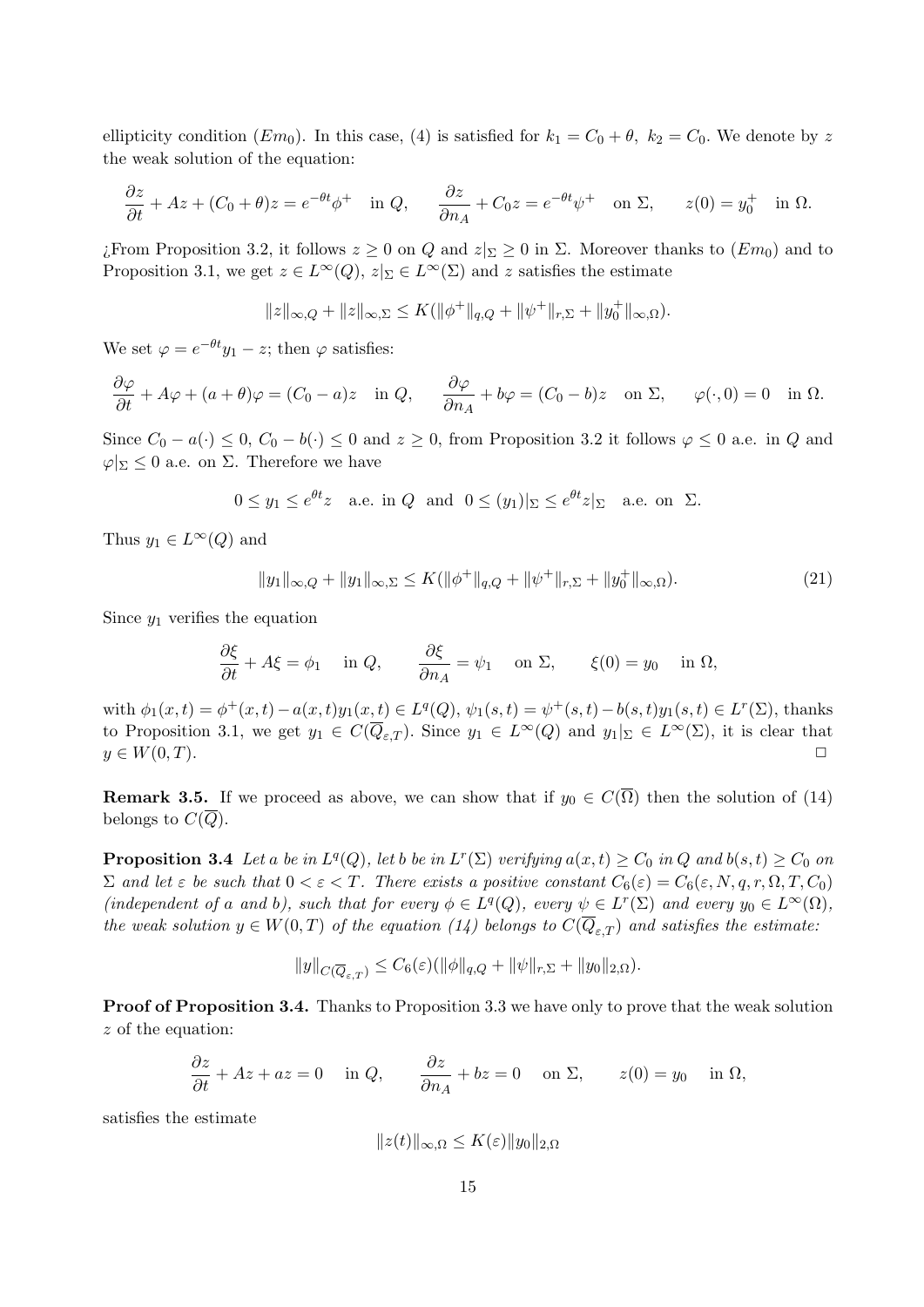for every  $t \in [\varepsilon, T]$ . We proceed as in the proof of Proposition 3.3; we denote by  $\overline{z}$  the weak solution of

$$
\frac{\partial \bar{z}}{\partial t} + A\bar{z} + (C_0 + \theta)\bar{z} = 0 \quad \text{in } Q, \qquad \frac{\partial \bar{z}}{\partial n_A} + C_0\bar{z} = 0 \quad \text{on } \Sigma, \qquad \bar{z}(0) = y_0^+ \quad \text{in } \Omega,
$$

where  $\theta \geq 0$  is such that  $((a_{ij})_{i,j}, C_0 + \theta, C_0)$  satisfies the ellipticity condition  $(Em_0)$ . If we take  $\lambda = \infty, l = 2$  in (6) it follows that

$$
\|\bar{z}(t)\|_{\infty,\Omega} \leq C_2(\varepsilon^{-\frac{N}{4}})\|y_0\|_{2,\Omega}
$$

for every  $\varepsilon \leq t \leq T$ . Now, we consider the weak solution  $z_1$  of

$$
\frac{\partial z_1}{\partial t} + Az_1 + az_1 = 0 \quad \text{in } Q, \qquad \frac{\partial z_1}{\partial n_A} + bz_1 = 0 \quad \text{on } \Sigma, \qquad z_1(0) = y_0^+ \quad \text{in } \Omega.
$$

As in the proof of Proposition 3.3, we get

$$
0 \le z_1(x,t) \le e^{\theta t} \overline{z}(x,t) \le C_2 e^{\theta T} \left(\varepsilon^{-\frac{N}{4}}\right) \|y_0\|_{2,\Omega}
$$

for a.e.  $(x, t) \in Q$ . We obtain a similar estimate for the weak solution  $z_2$  of

$$
\frac{\partial z_2}{\partial t} + Az_2 + az_2 = 0 \quad \text{in } Q, \qquad \frac{\partial z_2}{\partial n_A} + bz_2 = 0 \quad \text{on } \Sigma, \qquad z_2(0) = y_0^- \quad \text{in } \Omega,
$$

and finally we get

$$
||z(t)||_{\infty,\Omega} \le K(\varepsilon) ||y_0||_{2,\Omega} \quad \forall t \in [\varepsilon, T].
$$

#### 3.2 State equation.

**Theorem 3.1** If the assumptions (A1) and (A2) are satisfied, if  $u \in L^q(Q)$ ,  $v \in L^r(\Sigma)$  and  $w \in L^r(Q)$  $L^{\infty}(\Omega)$ , then the equation (2) admits a unique weak solution y in  $W(0,T) \cap L^{\infty}(Q)$ , this solution belongs to  $C(\overline{Q}_{\varepsilon,T})$  for every  $\varepsilon > 0$  and satisfies the estimates

$$
||y||_{\infty,Q} + ||y||_{\infty,\Sigma} \le C_7(||u||_{q,Q} + ||v||_{r,\Sigma} + ||w||_{\infty,\Omega} + 1),
$$
  

$$
||y||_{C(\overline{Q}_{\varepsilon,T})} \le C_8(\varepsilon)(||u||_{q,Q} + ||v||_{r,\Sigma} + ||w||_{2,\Omega} + 1),
$$

where  $C_7 = C_7(N, q, r, \Omega, T, C_0)$  and  $C_8(\varepsilon) = C_8(\varepsilon, N, q, r, \Omega, T, C_0)$  are positive constants.

#### Proof of Theorem 3.1.

a) Let us prove the uniqueness result. Let  $y_1$  and  $y_2$  be two weak solutions of  $(2)$  in  $W(0, T) \cap$  $L^{\infty}(Q)$ . If we set  $z = y_1 - y_2$ , then z satisfies:

$$
\frac{\partial z}{\partial t} + Az + az = 0 \quad \text{in } Q, \qquad \frac{\partial z}{\partial n_A} + bz = 0 \quad \text{on } \Sigma, \qquad z(0) = 0 \quad \text{in } \Omega,
$$

with  $a(x,t) = \int_0^1 f'_y(x,t,y_2+\theta z, u)d\theta \geq C_0$  in Q and with  $b(s,t) = \int_0^1 g'_y(s,t,y_2+\theta z, v)d\theta \geq C_0$ on Σ. Moreover, since  $y_1, y_2$  belong to  $W(0, T) \cap L^{\infty}(Q)$ , thanks to (A1), (A2) we easily see that  $a \in L^q(Q)$  and  $b \in L^r(\Sigma)$ . From Proposition 3.2 it follows  $z = 0$ , that is  $y_1 = y_2$ .

b) To prove existence of solution for (2), we cannot directly use the Faedo-Galerkin method as in ([23], Chapter 2, Theorem 1.2). Indeed, if we look for a solution y in  $W(0,T)$ , the estimates on f and g are not sufficient to prove that the following integrals are well defined

$$
\int_{Q} f(x, t, y(x, t), u(x, t)) z(x, t) dx dt \text{ and } \int_{\Sigma} g(s, t, y(s, t), v(s, t)) z(s, t) ds dt
$$

when  $z \in L^2(0,T;H^1(\Omega))$ . To overcome these difficulties, we have to consider equations with truncated and regularized functions. The details of the proof are given in Section 5.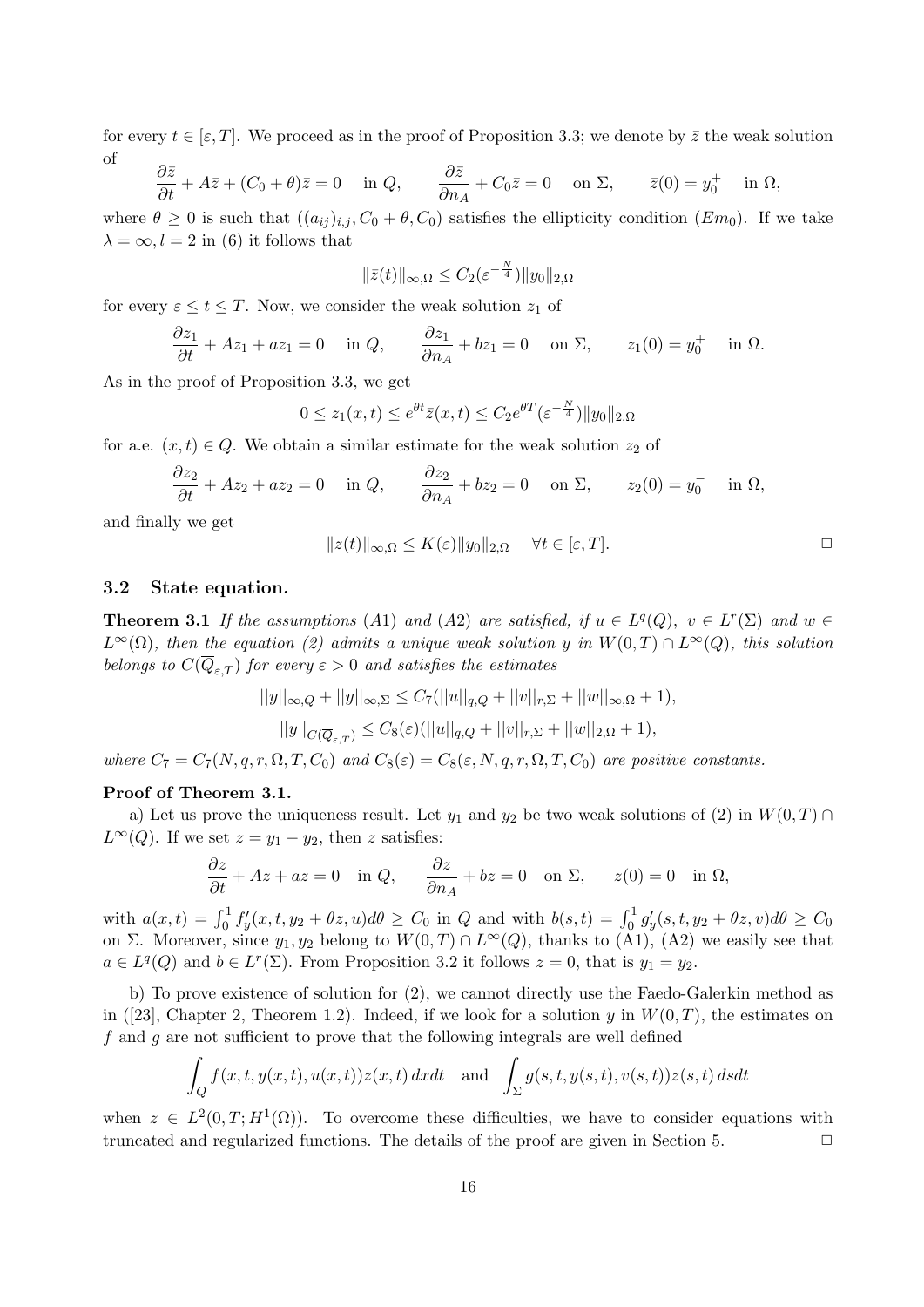## 4 Proof of Theorem 2.1.

#### 4.1 Hamiltonian variation and cost functional variation.

In this section, we derive a basic equality on the cost functional which will be used to prove the Pontryagin principles. Thanks to a Taylor formula we define  $\tilde{F}_y(x,t,y_1,y_2,u)$  by:

$$
F(x, t, y_1, u) - F(x, t, y_2, u) = \left( \int_0^1 F'_y(x, t, y_2 + \theta(y_1 - y_2), u) d\theta \right) (y_1 - y_2)
$$
  
=  $\tilde{F}_y(x, t, y_1, y_2, u) (y_1 - y_2),$ 

for every  $x \in \Omega$ ,  $t \in ]0,T[$ ,  $u \in \mathbb{R}$ ,  $y_1 \in \mathbb{R}$  and  $y_2 \in \mathbb{R}$ . We define  $\tilde{G}_y(s,t,y_1,y_2,v)$ ,  $\tilde{f}_y(x,t,y_1,y_2,u)$ ,  $\tilde{g}_y(s, t, y_1, y_2, v)$  and  $\tilde{\ell}_y(x, y_1, y_2, w)$  in a similar manner.

Let  $(u_1, v_1, w_1), (u_2, v_2, w_2)$  be two triplets of admissible controls. For  $i = 1, 2$ , we denote by  $y_i$  the weak solution of (2) corresponding to  $(u_i, v_i, w_i)$ . We define the intermediate adjoint state  $p_{12}$  as the weak solution of the equation:

$$
-\frac{\partial p}{\partial t} + Ap + \tilde{f}_y(x, t, y_1, y_2, u_1)p = \tilde{F}_y(x, t, y_1, y_2, u_1) \quad \text{in } Q,
$$
  

$$
\frac{\partial p}{\partial n_A} + \tilde{g}_y(s, t, y_1, y_2, v_1)p = \tilde{G}_y(s, t, y_1, y_2, v_1) \quad \text{on } \Sigma,
$$
  

$$
p(T) = \tilde{\ell}_y(x, y_1(T), y_2(T), w_1) \quad \text{in } \Omega.
$$
 (22)

Let us notice that if  $u_1 = u_2$ ,  $v_1 = v_2$  and  $w_1 = w_2$  then  $y_1 = y_2$  and  $p_{12} = p_1$  is the so-called adjoint state associated with  $(u_1, v_1, w_1)$ .

**Proposition 4.1** The equation (22) admits a unique weak solution  $p_{12}$  in  $W(0,T) \cap C(\overline{Q}_{0,T-\varepsilon}) \cap$  $L^{\infty}(Q)$ . Moreover,  $p_{12}$  satisfies the estimates:

$$
||p_{12}||_{\infty,Q} \leq C_5(||\tilde{F}_y(\cdot,y_1,y_2,u_1)||_{q,Q} + ||\tilde{G}_y(\cdot,y_1,y_2,v_1)||_{r,\Sigma} + ||\tilde{\ell}_y(\cdot,y_1(T),y_2(T),w_1)||_{\infty,\Omega}),
$$

 $||p_{12}||_{C(\overline{Q}_{0,T-\varepsilon})} \leq C_6(\varepsilon)(\|\tilde{F}_y(\cdot,y_1,y_2,u_1)\|_{q,Q} + \|\tilde{G}_y(\cdot,y_1,y_2,v_1)\|_{r,\Sigma} + \|\tilde{\ell}_y(\cdot,y_1(T),y_2(T),w_1)\|_{2,\Omega}),$ 

where  $C_5 = C_5(N, q, r, \Omega, T, C_0)$  and  $C_6(\varepsilon) = C_6(\varepsilon, N, q, r, \Omega, T, C_0)$  are the same constants as in Propositions 3.3 and 3.4.

**Proof of Proposition 4.1.** *i*. From assumptions  $(A1)-(A2)$ , we first remark that

$$
\tilde{f}_y(x, t, y_1, y_2, u_1) \ge C_0
$$
 a.e. in  $Q$ ,  $\tilde{g}_y(s, t, y_1, y_2, v_1) \ge C_0$  a.e. on  $\Sigma$ 

and  $\tilde{f}_y(\cdot, y_1, y_2, u_1) \in L^q(Q)$ ,  $\tilde{g}_y(\cdot, y_1, y_2, v_1) \in L^r(\Sigma)$ . In the same way as in Proposition 3.4 we can prove that the equation (22) admits a unique weak solution  $p_{12}$  in  $W(0,T) \cap C(\overline{Q}_{0,T-\varepsilon}) \cap L^{\infty}(Q)$ and that  $p_{12}$  satisfies the estimates stated in the proposition (Thanks to  $(A3)-(A5)$ ) the right sides of the above estimates are finite).

**Proposition 4.2** If  $(u_1, v_1, w_1)$  and  $(u_2, v_2, w_2)$  are two triplets of admissible controls, if  $y_1$  (respectively  $y_2$ ) is the weak solution of (2) corresponding to  $(u_1, v_1, w_1)$  (respectively  $(u_2, v_2, w_2)$ ), then we have:

$$
J(y_1, u_1, v_1, w_1) - J(y_2, u_2, v_2, w_2) = \int_Q \{ H_Q(x, t, y_2, u_1, p_{12}) - H_Q(x, t, y_2, u_2, p_{12}) \} dx dt
$$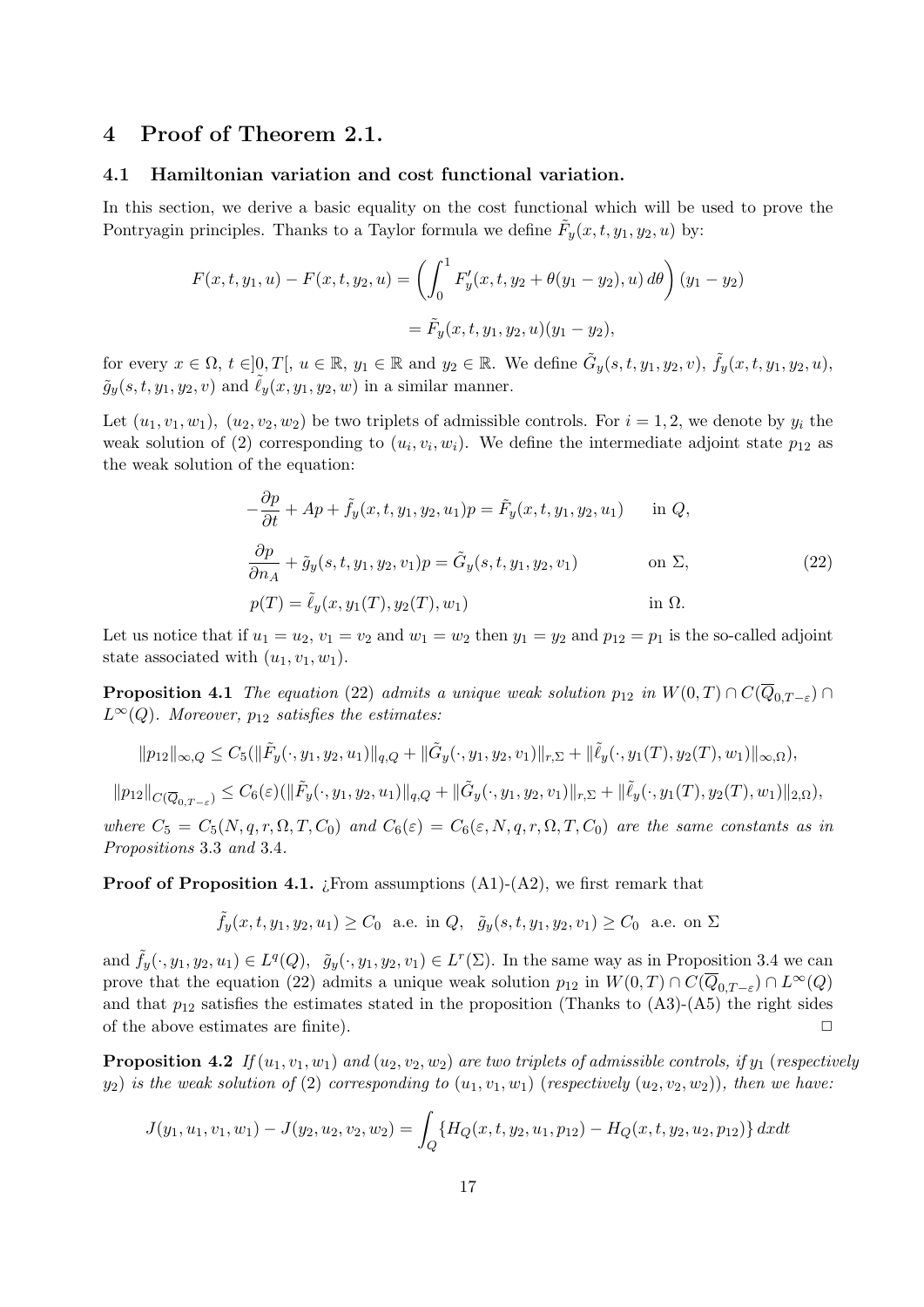+ 
$$
\int_{\Sigma} \{H_{\Sigma}(s, t, y_2, v_1, p_{12}) - H_{\Sigma}(s, t, y_2, v_2, p_{12})\} ds dt
$$
  
+  $\int_{\Omega} \{H_{\Omega}(x, y_2(T), w_1, p_{12}(0)) - H_{\Omega}(x, y_2(T), w_2, p_{12}(0))\} dx$ 

where  $p_{12}$  is the intermediate adjoint state given by (22).

**Remark 4.1.** If  $v_2 = v_1$  and  $w_2 = w_1$  then

$$
J(y_1, u_1, v_1, w_1) - J(y_2, u_2, v_1, w_1) = \int_Q \{ H_Q(x, t, y_2, u_1, p_{12}) - H_Q(x, t, y_2, u_2, p_{12}) \} dx dt
$$

where  $y_2$  is the weak solution of (2) corresponding to  $(u_2, v_1, w_1)$ . In a similar manner, if  $u_2 = u_1$ and  $w_2 = w_1$  we have

$$
J(y_1, u_1, v_1, w_1) - J(y_2, u_1, v_2, w_1) = \int_{\Sigma} \{H_{\Sigma}(s, t, y_2, v_1, p_{12}) - H_{\Sigma}(s, t, y_2, v_2, p_{12})\} ds dt,
$$

if  $u_2 = u_1$  and  $v_2 = v_1$  we have

$$
J(y_1, u_1, v_1, w_1) - J(y_2, u_1, v_1, w_2) = \int_{\Omega} \{H_{\Omega}(x, y_2(T), w_1, p_{12}(0)) - H_{\Omega}(x, y_2(T), w_2, p_{12}(0))\} dx.
$$

This is the reason why we can obtain three decoupled Pontryagin minimum principles.

Proof of Proposition 4.2. The proof can be obtained by a straightforward calculation

$$
J(y_1, u_1, v_1, w_1) - J(y_2, u_2, v_2, w_2) =
$$
  
=  $\int_Q \{F(x, t, y_1, u_1) - F(x, t, y_2, u_1)\} dxdt + \int_Q \{F(x, t, y_2, u_1) - F(x, t, y_2, u_2)\} dxdt +$   
+  $\int_{\Sigma} \{G(s, t, y_1, v_1) - G(s, t, y_2, v_1)\} dsdt + \int_{\Sigma} \{G(s, t, y_2, v_1) - G(s, t, y_2, v_2)\} dsdt +$   
+  $\int_{\Omega} \{\ell(x, y_1(T), w_1) - \ell(x, y_2(T), w_1)\} dx + \int_{\Omega} \{\ell(x, y_2(T), w_1) - \ell(x, y_2(T), w_2)\} dx.$ 

On the other hand, we have

$$
\int_{Q} \{F(x, t, y_1, u_1) - F(x, t, y_2, u_1)\} dxdt = \int_{Q} \tilde{F}_y(x, t, y_1, y_2, u_1)(y_1 - y_2) dxdt
$$

$$
= \int_{0}^{T} \left\langle -\frac{\partial p_{12}}{\partial t} + Ap_{12} + \tilde{f}_y(\cdot, t, y_1, y_2, u_1)p_{12}, y_1(t) - y_2(t) \right\rangle_{(H^1(\Omega))' \times H^1(\Omega)} dt
$$

where  $p_{12}$  is the intermediate adjoint state. By using the Green formula, we obtain

$$
\int_{Q} \{F(x, t, y_1, u_1) - F(x, t, y_2, u_1)\} dx dt = \int_{Q} p_{12}(x, t) \{f(x, t, y_1, u_1) - f(x, t, y_2, u_1)\} dx dt \n+ \int_{0}^{T} \left\{ \langle p_{12}, \frac{\partial(y_1 - y_2)}{\partial t} + A(y_1 - y_2) \rangle_{H^1(\Omega) \times (H^1(\Omega))'} - \langle \frac{\partial p_{12}(t)}{\partial n_A}, y_1(t) - y_2(t) \rangle_{H^{-\frac{1}{2}}(\Gamma) \times H^{\frac{1}{2}}(\Gamma)} \right\} dt \n+ \int_{0}^{T} \langle \frac{\partial(y_1 - y_2)}{\partial n_A}(t), p_{12}(t) \rangle_{H^{-\frac{1}{2}}(\Gamma) \times H^{\frac{1}{2}}(\Gamma)} dt - \int_{\Omega} \{p_{12}(T)(y_1(T) - y_2(T)) + p_{12}(0)(y_1(0) - y_2(0))\} dx.
$$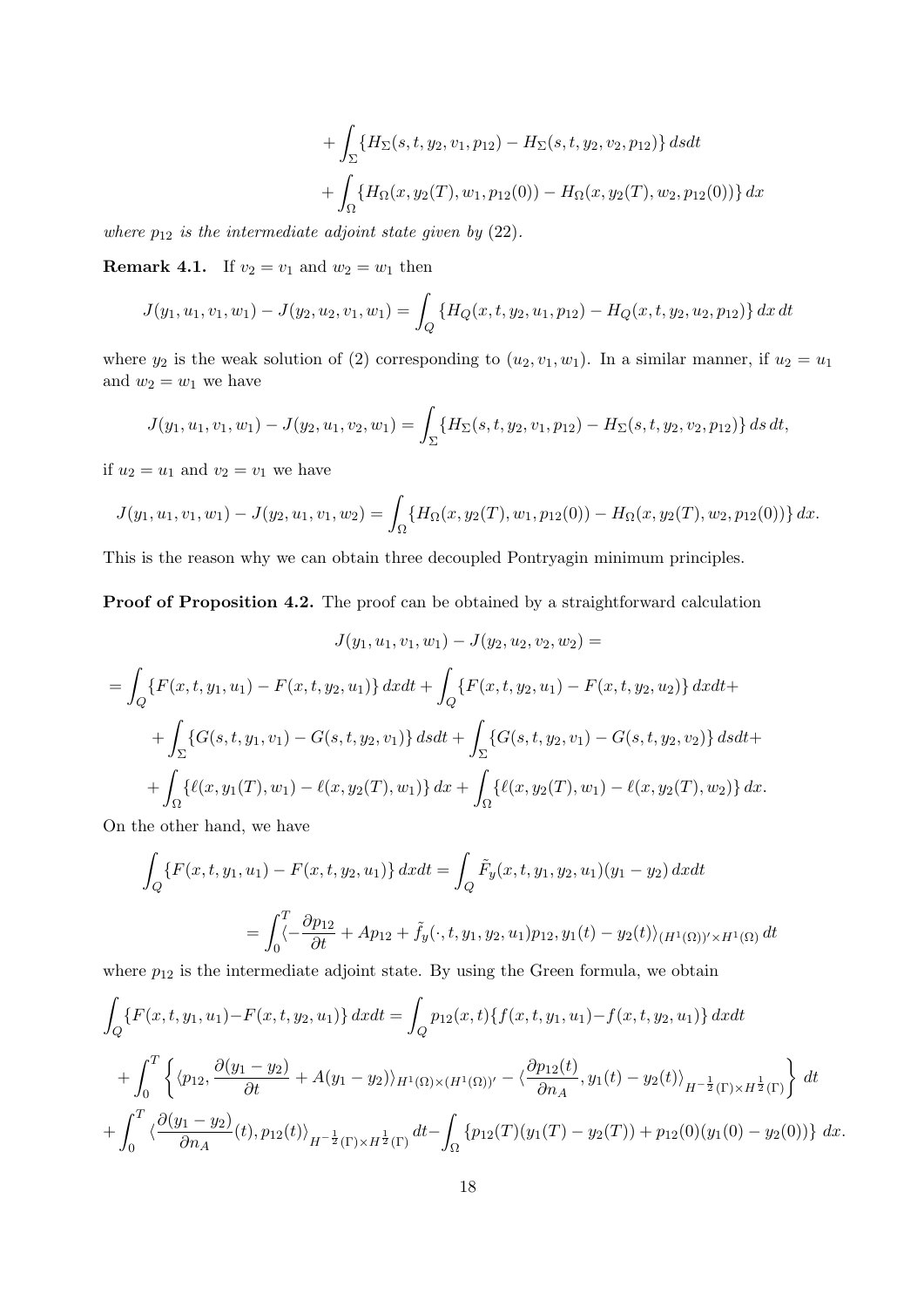Since  $y_1$  and  $y_2$  are the weak solutions of (2) corresponding respectively to  $(u_1, v_1, w_1)$  and to  $(u_2, v_2, w_2)$  and since  $p_{12}$  is the weak solution of  $(22)$ , we get

$$
\int_{Q} \{F(x, t, y_1, u_1) - F(x, t, y_2, u_1)\} dx dt = \int_{Q} p_{12}(x, t) \{f(x, t, y_2, u_2) - f(x, t, y_2, u_1)\} dx dt
$$

$$
- \int_{\Sigma} \{G(s, t, y_1, v_1) - G(s, t, y_2, v_1)\} ds dt - \int_{\Omega} \{\ell(x, y_1(T), w_1) - \ell(x, y_2(T), w_1)\} dx
$$

$$
+ \int_{\Sigma} p_{12}(s, t) \{g(s, t, y_2, v_2) - g(s, t, y_2, v_1)\} ds dt + \int_{\Omega} p_{12}(0)(w_1 - w_2) dx.
$$

This equality, with the first one, proves the Proposition.  $\Box$ 

#### 4.2 Convergence results.

Let  $(u^*, v^*, w^*)$  be a triplet of admissible controls and let  $y^*$  be the associated state. We consider sequences  $\{u_k, v_k, w_k\}_k$  of admissible controls such that:

$$
\lim_{k} \|u_{k} - u^{*}\|_{q,Q} = 0, \quad \lim_{k} \|v_{k} - v^{*}\|_{r,\Sigma} = 0,
$$
  

$$
\lim_{k} \|w_{k} - w^{*}\|_{2,\Omega} = 0 \quad \text{and} \quad \sup_{k} \|w_{k}\|_{\infty,\Omega} \le C_{10}.
$$

For every  $k \geq 1$  we denote by  $y_k$  (respectively  $y^k$ ) the weak solution of (2) corresponding to  $(u_k, v_k, w^*)$  (respectively  $(u^*, v^*, w_k)$ ) and by  $p_k$  (respectively  $p^k$ ) the weak solution of (22) corresponding to  $y_2 = y^*$  and  $y_1 = y_k$  (respectively  $y_2 = y^*$ ,  $y_1 = y^k$ ). Let us notice that the sequences  ${||u_k||_{q,Q}}_k, {||v_k||_{r,\Sigma}}_k$  and  ${||w_k||_{\infty,\Omega}}_k$  are uniformly bounded. Thus from Theorem 3.1 (respectively Proposition 4.1), it follows that  $(y_k)_k$  and  $(y^k)_k$  (respectively  $(p_k)_k$  and  $(p^k)_k$ ) are uniformly bounded in  $L^{\infty}(Q)$ .

We study the convergence of  $(y_k)_k$ ,  $(y^k)_k$ ,  $(p_k)_k$  and  $(p^k)_k$  in the following proposition.

**Proposition 4.3** a) If  $(y_k)_k$  and  $(p_k)_k$  are defined as above then  $(y_k)_k$  converges to  $y^*$  in  $L^{\infty}(Q)$ ,  $(p_k)_k$  converges to  $p^*$  in  $L^{\infty}(Q)$  and  $(p_k|_{\Sigma})_k$  converges to  $p^*|_{\Sigma}$  in  $L^{\infty}(\Sigma)$ , where  $p^*$  is the weak solution of the equation:

$$
-\frac{\partial p}{\partial t} + Ap + f'_y(x, t, y^*, u^*)p = F'_y(x, t, y^*, u^*) \qquad in Q,
$$
  

$$
\frac{\partial p}{\partial n_A} + g'_y(s, t, y^*, v^*)p = G'_y(s, t, y^*, v^*) \qquad on \Sigma,
$$
  

$$
p(\cdot, T) = \ell'_y(x, y^*(x, T), w^*(x)) \qquad in \overline{\Omega}.
$$
 (23)

b) If  $(y^k)_k$  and  $(p^k)_k$  are defined as above then  $(y^k(T))_k$  converges to  $y^*(T)$  in  $C(\overline{\Omega})$  and  $(p^k(0))_k$ converges to  $p^*(0)$  in  $C(\overline{\Omega})$ .

**Remark 4.2.** With Theorem 3.1 and Proposition 4.1 we have  $\{(y_k)_k,(y^k)_k,y^*\}\subset C(\overline{\Omega}\times]0,T$ ) ∩  $L^{\infty}(Q)$ ,  $\{(p_k)_k,(p^k)_k,p^*\}\subset C(\overline{\Omega}\times[0,T])\cap L^{\infty}(Q)$  and the traces of  $(y_k)_k,(y^k)_k,y^*,(p_k)_k,(p^k)_k$  and  $p^*$  belong to  $L^{\infty}(\Sigma)$ .

Proof of Proposition 4.3.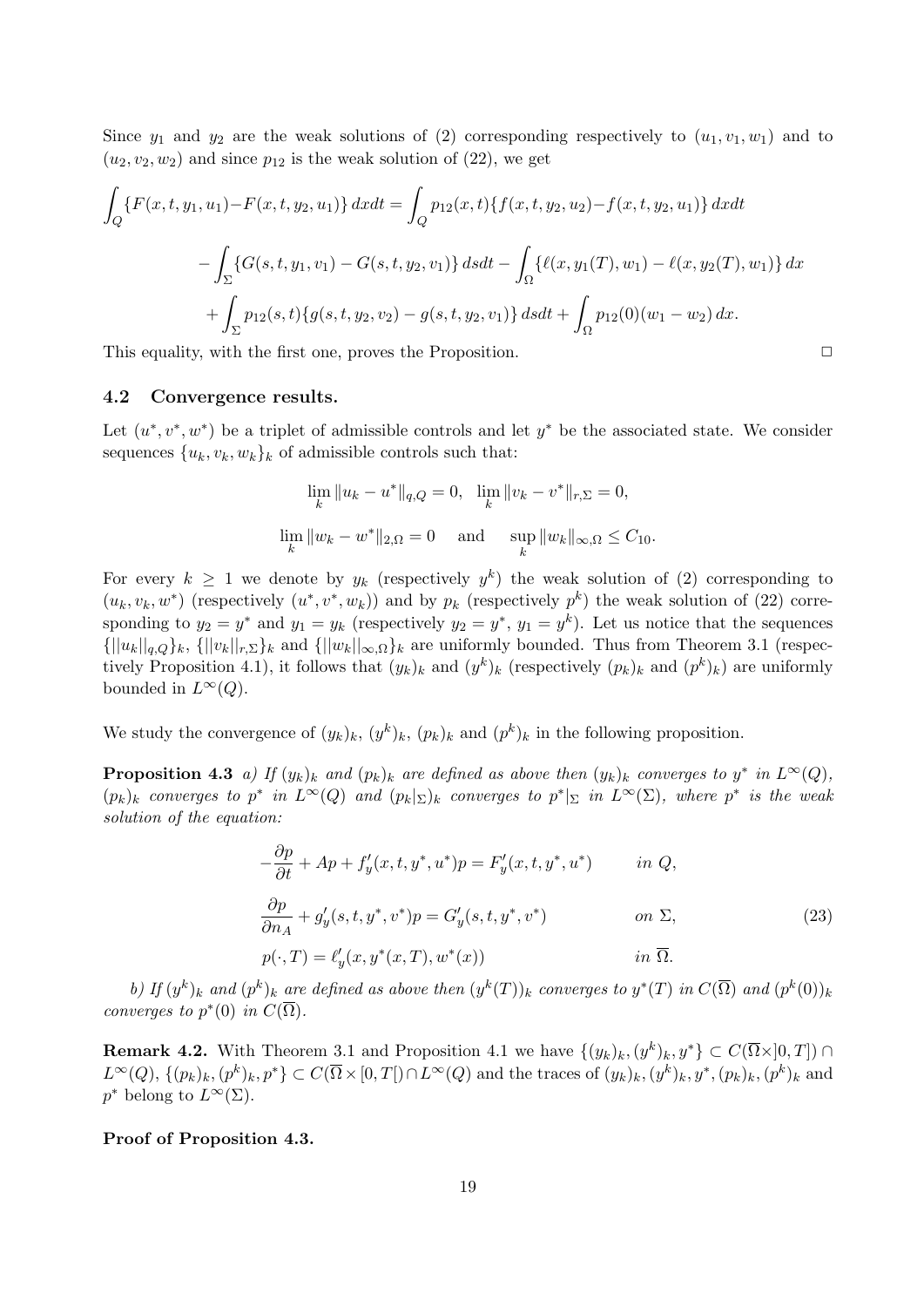i) For every  $k \geq 1$ ,  $z = y_k - y^*$  is the weak solution of the equation:

$$
\frac{\partial z}{\partial t} + Az + a_k z = f(x, t, y^*, u^*) - f(x, t, y^*, u_k) \quad \text{in } Q,
$$

$$
\frac{\partial z}{\partial n_A} + b_k z = g(s, t, y^*, v^*) - g(s, t, y^*, v_k) \quad \text{on } \Sigma,
$$

$$
z(0) = 0
$$
 in  $\Omega$ ,

where  $a_k(x,t) = \int_0^1 f'_y(x,t,y^* + \theta(y_k - y^*), u_k) d\theta \ge C_0$ ,  $b_k(s,t) = \int_0^1 g'_y(s,t,y^* + \theta(y_k - y^*), v_k) d\theta \ge C_0$  $C_0$ . Thus, from Proposition 3.3 we get

$$
||y_k - y^*||_{\infty,Q} \le C_5 \{ ||f(y^*, u^*) - f(y^*, u_k)||_{q,Q} + ||g(y^*, v^*) - g(y^*, v_k)||_{r,\Sigma} \}
$$

where  $f(y^*, u^*)$  denotes the function  $(x,t) \longmapsto f(x,t, y^*(x,t), u^*(x,t))$  and  $g(y^*, v^*)$  denotes the function  $(s, t) \longmapsto g(s, t, y^*(s, t), v^*(s, t))$ ; we use the same kind of notation for others functions throughout the proof. Since  $(u_k)_k$  converges to  $u^*$  in  $L^q(Q)$  and  $(v_k)_k$  converges to  $v^*$  in  $L^r(\Sigma)$ , with estimates in  $(A1)$  and  $(A2)$  we can prove by classical arguments that

$$
\lim_{k \to \infty} ||f(y^*, u^*) - f(y^*, u_k)||_{q,Q} = 0, \quad \lim_{k \to \infty} ||g(y^*, v^*) - g(y^*, v_k)||_{r,\Sigma} = 0.
$$

Therefore,  $(y_k)_k$  converges to  $y^*$  in  $L^{\infty}(Q)$ . As previously,  $p = p_k - p^*$  is the weak solution of

$$
-\frac{\partial p}{\partial t} + Ap + \tilde{f}_y(y_k, y^*, u^*)p = \tilde{F}_y(y_k, y^*, u^*) - F'_y(y^*, u^*) + (f'_y(y^*, u^*) - \tilde{f}_y(y_k, y^*, u^*))p^*
$$
  

$$
\frac{\partial p}{\partial n_A} + \tilde{g}_y(y_k, y^*, v^*)p = \tilde{G}_y(y_k, y^*, v^*) - G'_y(y^*, v^*) + (g'_y(y^*, v^*) - \tilde{g}_y(y_k, y^*, v^*))p^*
$$
  

$$
p(T) = \tilde{\ell}_y(y_k(T), y^*(T), w^*) - \ell'_y(y^*(T), w^*).
$$

To complete the proof, it remains to show that  $||p_k - p^*||_{\infty, \Sigma} + ||p_k - p^*||_{\infty, Q} \to 0$  as  $k \to \infty$ . From Proposition 4.1, we get

$$
||p_{k} - p^{*}||_{\infty,\Sigma} + ||p_{k} - p^{*}||_{\infty,Q} \le
$$
  

$$
C_{5} \left\{ ||\tilde{F}_{y}(y_{k}, y^{*}, u^{*}) - F'_{y}(y^{*}, u^{*})||_{q,Q} + ||\tilde{G}_{y}(y_{k}, y^{*}, v^{*}) - G'_{y}(y^{*}, v^{*})||_{r,\Sigma} +
$$

$$
+ ||\tilde{f}_{y}(y_{k}, y^{*}, u^{*}) - f'_{y}(y^{*}, u^{*})||_{q,Q} ||p^{*}||_{\infty,Q} + ||\tilde{g}_{y}(y_{k}, y^{*}, v^{*}) - g'_{y}(y^{*}, v^{*})||_{r,\Sigma} ||p^{*}||_{\infty,\Sigma} +
$$

$$
+ ||\tilde{\ell}_{y}(y_{k}(T), y^{*}(T), w^{*}) - \ell'_{y}(y^{*}(T), w^{*})||_{\infty,\Omega} \right\}.
$$

Since  $(y_k)_k$  converges to  $y^*$  in  $L^{\infty}(Q)$  and since  $\{(y_k)_k, y^*\} \subset C(\overline{\Omega} \times ]0, T]$  then the right-hand side of the above inequality converges to 0 as k tends to infinity and part (a) of Proposition 4.3 is proved.

ii) Now we prove part (b). We first remark that  $z = y^k - y^*$  is the solution of the equation

$$
\frac{\partial z}{\partial t} + Az + a^k z = 0 \quad \text{in } Q, \qquad \frac{\partial z}{\partial n_A} + b^k z = 0 \quad \text{on } \Sigma, \qquad z(0) = w_k - w^* \quad \text{in } \Omega,
$$

 $(\text{where } a^k(x,t) = \int_0^1 f'_y(x,t,y^* + \theta(y^k - y^*), u^*) d\theta \ge C_0, b^k(s,t) = \int_0^1 g'_y(s,t,y^* + \theta(y^k - y^*), v^*) d\theta \ge C_0$  $C_0$ ). Moreover  $p = p^k - p^*$  is the weak solution of the equation

$$
-\frac{\partial p}{\partial t} + Ap + \tilde{f}_y(y^k, y^*, u^*)p = \tilde{F}_y(y^k, y^*, u^*) - F'_y(y^*, u^*) + (f'_y(y^*, u^*) - \tilde{f}_y(y^k, y^*, u^*))p^*
$$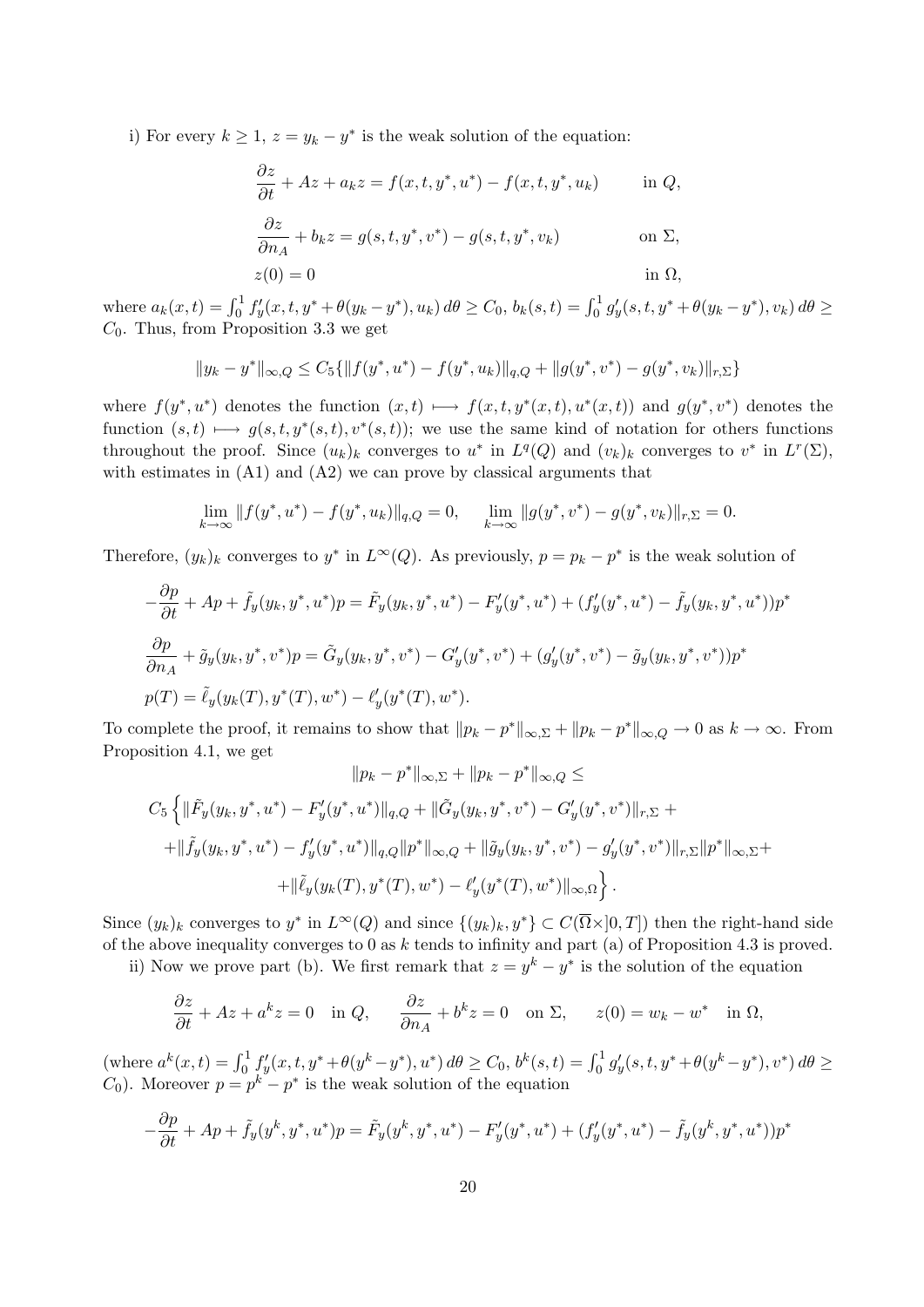$$
\frac{\partial p}{\partial n_A} + \tilde{g}_y(y^k, y^*, v^*)p = \tilde{G}_y(y^k, y^*, v^*) - G'_y(y^*, v^*) + (g'_y(y^*, v^*) - \tilde{g}_y(y^k, y^*, v^*))p^*
$$
  

$$
p(T) = \tilde{\ell}_y(y^k(T), y^*(T), w^*) - \ell'_y(y^*(T), w^*).
$$

¿From Proposition 3.4, it follows that

$$
||y^k - y^*||_{C(\overline{Q}_{\varepsilon,T})} \leq C_6(\varepsilon) ||w_k - w^*||_{2,\Omega}
$$

for every  $\varepsilon > 0$  and from Proposition 4.1

$$
||p^k(0)-p^*(0)||_{C(\overline{\Omega})}\leq
$$

$$
\leq C_6(\varepsilon) \left\{ \|\tilde{F}_y(y^k, y^*, u^*) - F'_y(y^*, u^*)\|_{q,Q} + \|\tilde{G}_y(y^k, y^*, v^*) - G'_y(y^*, v^*)\|_{r,\Sigma} \right\}+\|\tilde{f}_y(y^k, y^*, u^*) - f'_y(y^*, u^*)\|_{q,Q} \|p^*\|_{\infty,Q} + \|\tilde{g}_y(y^k, y^*, v^*) - g'_y(y^*, v^*)\|_{r,\Sigma} \|p^*\|_{\infty,\Sigma} +\|\tilde{\ell}_y(y^k(T), y^*(T), w^*) - \ell'_y(y^*(T), w^*)\|_{2,\Omega} \right\}.
$$
 (24)

Thus  $(y^k)_k$  converges to  $y^*$  almost everywhere in  $Q, (y^k|_{\Sigma})_k$  converges to  $y^*|_{\Sigma}$  almost everywhere in  $\Sigma$  and  $y^k(T)$  converges to  $y^*(T)$  in  $C(\overline{\Omega})$ . Therefore, the right-hand side in (24) converges to 0. This completes the proof.  $\Box$ 

For any  $(x_0, t_0) \in Q$ , we consider a sequence of balls  $(S_k(x_0, t_0))_k$  centered at  $(x_0, t_0)$  such that  $\lim_k \mathcal{L}^{N+1} S_k(x_0, t_0) = 0$  (where  $\mathcal{L}^{N+1}$  is the  $(N+1)$ -dimensional Lebesgue measure in  $\mathbb{R}^{N+1}$ ). For any  $(s_0, t_0) \in \Sigma$ , we consider the sequence  $B_k(s_0, t_0) = S_k(s_0, t_0) \cap \Sigma$ . For any  $x_0 \in \Omega$ , we consider a sequence of balls  $(W_k(x_0))_k$ , centered at  $x_0$ , such that  $\lim_k \mathcal{L}^N W_k(x_0) = 0$ .

Let u be in  $K_U$ , v be in  $K_V$  and w be in  $K_W$ , we define the sequence  $(u_k)_k$ ,  $(v_k)_k$  and  $(w_k)_k$  of admissible controls by:

$$
u_k(x,t) = \begin{cases} u^*(x,t) & \text{on } Q \setminus S_k(x_0,t_0), \\ u & \text{on } S_k(x_0,t_0), \end{cases}
$$
(25)

$$
v_k(s,t) = \begin{cases} v^*(s,t) & \text{on } \Sigma \setminus B_k(s_0,t_0), \\ v & \text{on } B_k(s_0,t_0), \end{cases}
$$
(26)

$$
w_k(x) = \begin{cases} w^*(x) & \text{on } \Omega \setminus W_k(x_0), \\ w & \text{on } W_k(x_0). \end{cases}
$$
 (27)

In the literature on optimal control the sequences defined in  $(25)$ ,  $(26)$ ,  $(27)$  are called spike perturbations. Other kind of perturbations (more sophisticated) are also used to prove Pontryagin's principles [10], [18], [14], [28]. These different methods can also be used here. In this case the Pontryagin's principles are first obtained in integral form, spike perturbations must be next used to recover pointwise Pontryagin's principles. Here the method of spike perturbations seems to be the most direct one.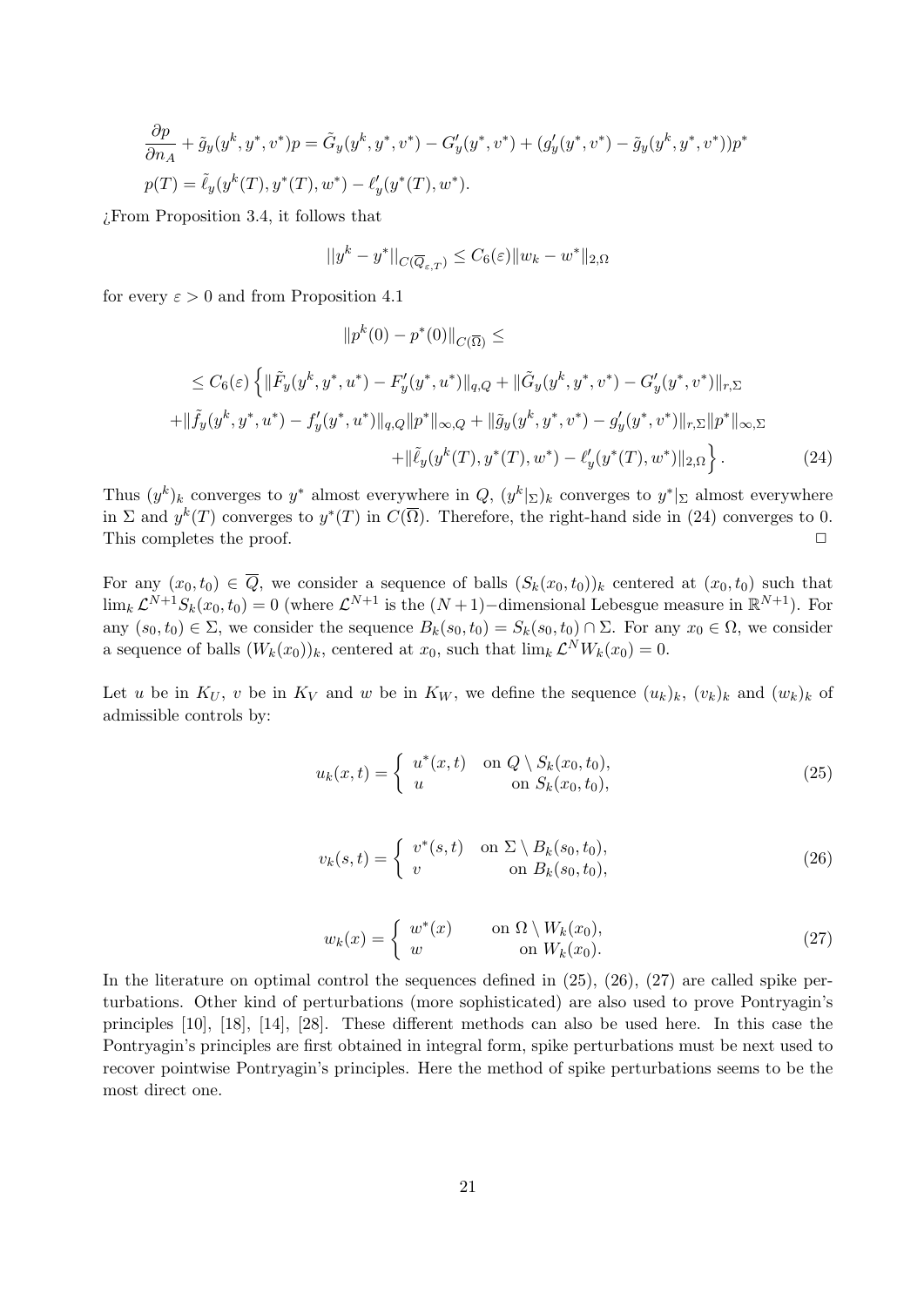**Proposition 4.4** Let  $(u^*, v^*, w^*)$  be a triplet of admissible controls, let u be in  $K_U$ , v be in  $K_V$  and w be in  $K_W$ .

a) There exists a subset  $Q(u^*, u) \subset Q$  (only depending on  $u^*$  and u) satisfying  $\mathcal{L}^{N+1}(Q(u^*, u)) =$  $\mathcal{L}^{N+1}(Q)$  and such that for every  $(x_0,t_0) \in Q(u^*,u)$ , we have

$$
\lim_{k} \frac{1}{\mathcal{L}^{N+1}(S_k(x_0, t_0))} [J(y_k, u_k, v^*, w^*) - J(y^*, u^*, v^*, w^*)] =
$$
  

$$
H_Q(x_0, t_0, y^*(x_0, t_0), u, p^*(x_0, t_0)) - H_Q(x_0, t_0, y^*(x_0, t_0), u^*(x_0, t_0), p^*(x_0, t_0)),
$$

where  $(u_k)_k$  is the sequence defined in (25),  $y_k$  is the weak solution of (2) corresponding to  $(u_k, v^*, w^*)$ . b) There exists a subset  $\Sigma(v^*, v) \subset \Sigma$  (only depending on  $v^*$  and v) satisfying  $\mathcal{L}^N(\Sigma(v^*, v)) =$ 

 $\mathcal{L}^N(\Sigma)$  and such that for every  $(s_0, t_0) \in \Sigma(v^*, v)$ , we have

$$
\lim_k \frac{1}{\mathcal{L}^N(B_k(s_0,t_0))} [J(y_k,u^*,v_k,w^*) - J(y^*,u^*,v^*,w^*)] =
$$

$$
H_{\Sigma}(s_0,t_0,y^*(s_0,t_0),v,p^*(s_0,t_0))-H_{\Sigma}(s_0,t_0,y^*(s_0,t_0),v^*(s_0,t_0),p^*(s_0,t_0)),
$$

where  $(v_k)_k$  is the sequence defined in (26),  $y_k$  is the weak solution of (2) corresponding to  $(u^*, v_k, w^*)$ .

c) There exists a subset  $\Omega(w^*, w) \subset \Omega$  (only depending on w<sup>\*</sup> and w) satisfying  $\mathcal{L}^N(\Omega(w^*, w)) =$  $\mathcal{L}^N(\Omega)$  and such that for every  $x_0 \in \Omega(w^*, w)$ , we have

$$
\lim_{k} \frac{1}{\mathcal{L}^{N}(W_{k}(x_{0}))} [J(y^{k}, u^{*}, v^{*}, w_{k}) - J(y^{*}, u^{*}, v^{*}, w^{*})] =
$$
  

$$
H_{\Omega}(x_{0}, y^{*}(x_{0}, T), w, p^{*}(x_{0}, 0)) - H_{\Omega}(x_{0}, y^{*}(x_{0}, T), w^{*}(x_{0}), p^{*}(x_{0}, 0)),
$$

where  $(w_k)_k$  is the sequence defined in (27),  $y^k$  is the weak solution of (2) corresponding to  $(u^*, v^*, w_k)$ .

#### Proof of Proposition 4.4.

i) If  $u \in K_U$ , we denote by  $Q(u^*, u)$  the intersection of the sets of Lebesgue points in Q for the functions:

$$
(x,t) \longmapsto f(x,t,y^*(x,t),u), \qquad (x,t) \longmapsto H_Q(x,t,y^*(x,t),u^*(x,t),p^*(x,t)),
$$
  

$$
(x,t) \longmapsto f(x,t,y^*(x,t),u^*(x,t)), \qquad (x,t) \longmapsto H_Q(x,t,y^*(x,t),u,p^*(x,t)).
$$

Taking into account assumptions (A1) and (A2), we have  $\mathcal{L}^{N+1}(Q(u^*, u)) = \mathcal{L}^{N+1}(Q)$ . Let  $(x_0, t_0)$ be in  $Q(u^*, u)$ . With Proposition 4.2, we have

$$
J(y_k, u_k, v_k, w_k) - J(y^*, u^*, v^*, w^*) = \int_Q \{ H_Q(x, t, y^*, u_k, p_k) - H_Q(x, t, y^*, u^*, p_k) \} dx dt
$$
  
= 
$$
\int_{S_k(x_0, t_0)} \{ H_Q(x, t, y^*, u, p_k) - H_Q(x, t, y^*, u^*, p_k) \} dx dt
$$
  
= 
$$
\int_{S_k(x_0, t_0)} \{ H_Q(x, t, y^*, u, p^*) - H_Q(x, t, y^*, u^*, p^*) \} dx dt
$$
  
+ 
$$
\int_{S_k(x_0, t_0)} (p^* - p_k) f(x, t, y^*, u) dx dt + \int_{S_k(x_0, t_0)} (p_k - p^*) f(x, t, y^*, u^*) dx dt,
$$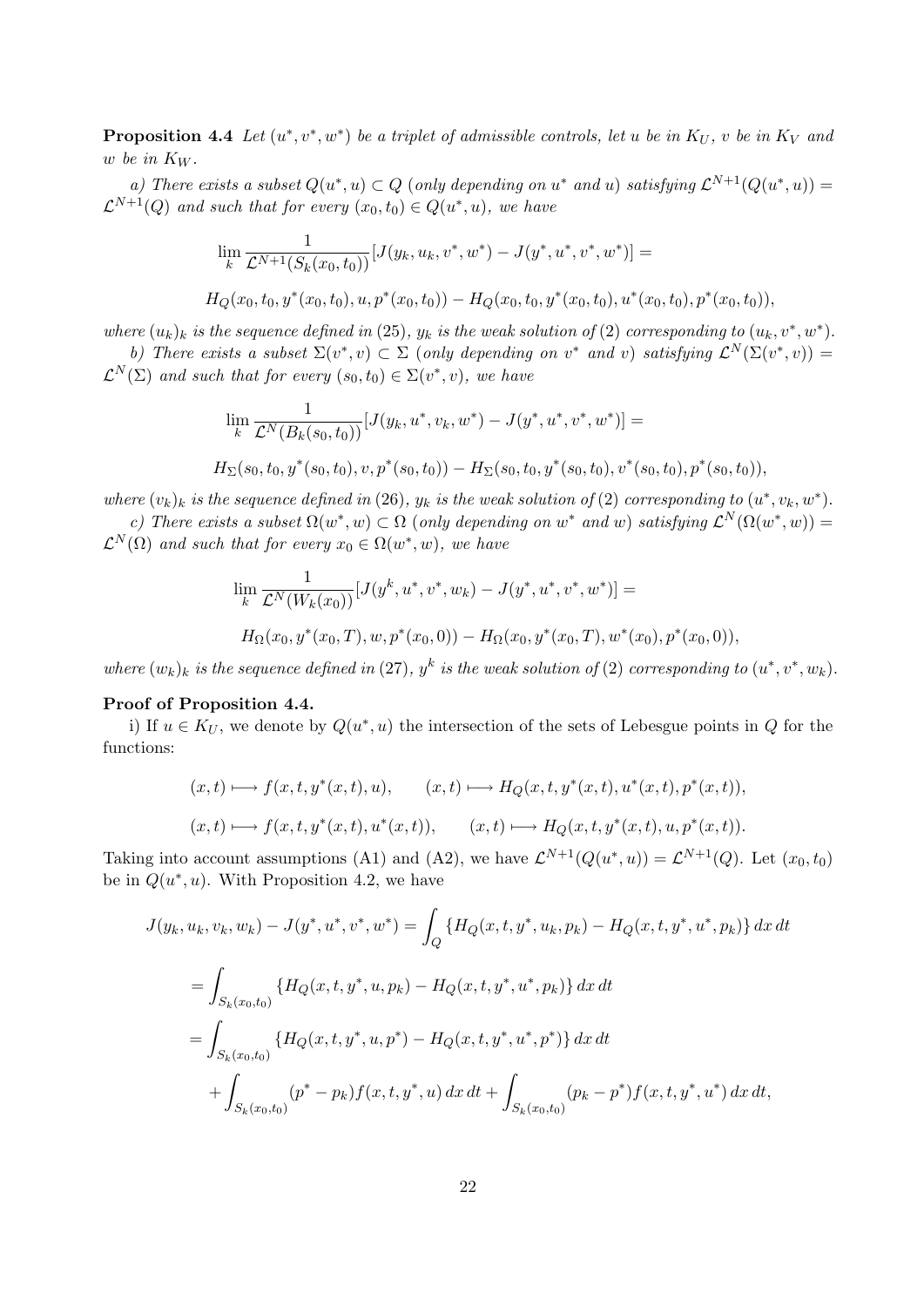where  $p_k$  is the solution of (22) corresponding to  $(y_2 = y_k, y_1 = y^*)$ . Then

$$
\lim_{k} \frac{1}{\mathcal{L}^{N+1}(S_k(x_0, t_0))} [J(y_k, u_k, v_k, w_k) - J(y^*, u^*, v^*, w^*)] =
$$
\n
$$
= \lim_{k} \frac{1}{\mathcal{L}^{N+1}(S_k(x_0, t_0))} \int_{S_k(x_0, t_0)} \{H_Q(x, t, y^*, u, p^*) - H_Q(x, t, y^*, u^*, p^*)\} dx dt
$$
\n
$$
+ \lim_{k} \frac{1}{\mathcal{L}^{N+1}(S_k(x_0, t_0))} \{ \int_{S_k(x_0, t_0)} (p^* - p_k) f(x, t, y^*(x, t), u) dx dt
$$
\n
$$
+ \int_{S_k(x_0, t_0)} (p_k - p^*) f(x, t, y^*(x, t), u^*(x, t)) dx dt \}.
$$

We already know that  $(p_k)_k$  converges to  $p^*$  in  $L^{\infty}(Q)$  (see Proposition 4.3). Since  $(x_0, t_0) \in$  $Q(u^*, u)$ , we have

$$
\frac{1}{\mathcal{L}^{N+1}(S_k(x_0, t_0))} |\int_{S_k(x_0, t_0)} (p^* - p_k) f(x, t, y^*, u) dx dt| \le
$$
  

$$
\frac{1}{\mathcal{L}^{N+1}(S_k(x_0, t_0))} \int_{S_k(x_0, t_0)} |f(x, t, y^*, u)| dx dt ||(p^* - p_k)||_{\infty, Q} \longrightarrow 0 \quad as \ k \longrightarrow \infty,
$$

and

$$
\frac{1}{\mathcal{L}^{N+1}(S_k(x_0, t_0))} |\int_{S_k(x_0, t_0)} (p_k - p^*) f(x, t, y^*, u^*) dx dt| \le
$$
  

$$
\frac{1}{\mathcal{L}^{N+1}(S_k(x_0, t_0))} \int_{S_k(x_0, t_0)} |f(x, t, y^*, u^*)| dx dt ||(p^* - p_k)||_{\infty, Q} \longrightarrow 0 \quad as \ k \longrightarrow \infty.
$$

Therefore it follows

$$
\lim_{k} \frac{1}{\mathcal{L}^{N+1}(S_k(x_0, t_0))} [J(y_k, u_k, v_k, w_k) - J(y^*, u^*, v^*, w^*)] =
$$
\n
$$
= \lim_{k} \frac{1}{\mathcal{L}^{N+1}(S_k(x_0, t_0))} \int_{S_k(x_0, t_0)} \{H_Q(x, t, y^*, u, p^*) - H_Q(x, t, y^*, u^*, p^*)\} dx dt
$$
\n
$$
= H_Q(x_0, t_0, y^*(x_0, t_0), u, p^*(x_0, t_0)) - H_Q(x_0, t_0, y^*(x_0, t_0), u^*(x_0, t_0), p^*(x_0, t_0)).
$$

Assertions (b) can be proved in the same way.

ii) Let  $\Omega(w^*, w)$  be the intersection of sets of Lebesgue points in  $\Omega$  for the functions:

$$
x \longmapsto w^*(x), \quad x \longmapsto H_{\Omega}(x, y^*(x, T), w, p^*(x, 0)), \quad x \longmapsto H_{\Omega}(x, y^*(x, T), w^*(x), p^*(x, 0)).
$$
  
Let  $x_0$  be in  $\Omega(w^*, w)$ . From Proposition 4.2, we deduce:

$$
J(y^k, u^*, v^*, w_k) - J(y^*, u^*, v^*, w^*) = \int_{\Omega} \{ H_{\Omega}(x, y^*(T), w_k, p^k(0)) - H_{\Omega}(x, y^*(T), w^*, p^k(0)) \} dx
$$
  

$$
= \int_{W_k(x_0)} \{ H_{\Omega}(x, y^*(T), w, p^k(0)) - H_{\Omega}(x, y^*(T), w^*, p^k(0)) \} dx
$$
  

$$
= \int_{W_k(x_0)} \{ H_{\Omega}(x, y^*(T), w, p^*(0)) - H_{\Omega}(x, y^*(T), w^*, p^*(0)) \} dx
$$
  

$$
+ \int_{W_k(x_0)} (p^*(x, 0) - p^k(x, 0)) (w^*(x) - w) dx,
$$

where  $p^k$  is the solution of (22) corresponding to  $(y_2 = y^k, y_1 = y^*)$ . By using the same arguments as above and taking into account Proposition 4.3, we end the proof.  $\square$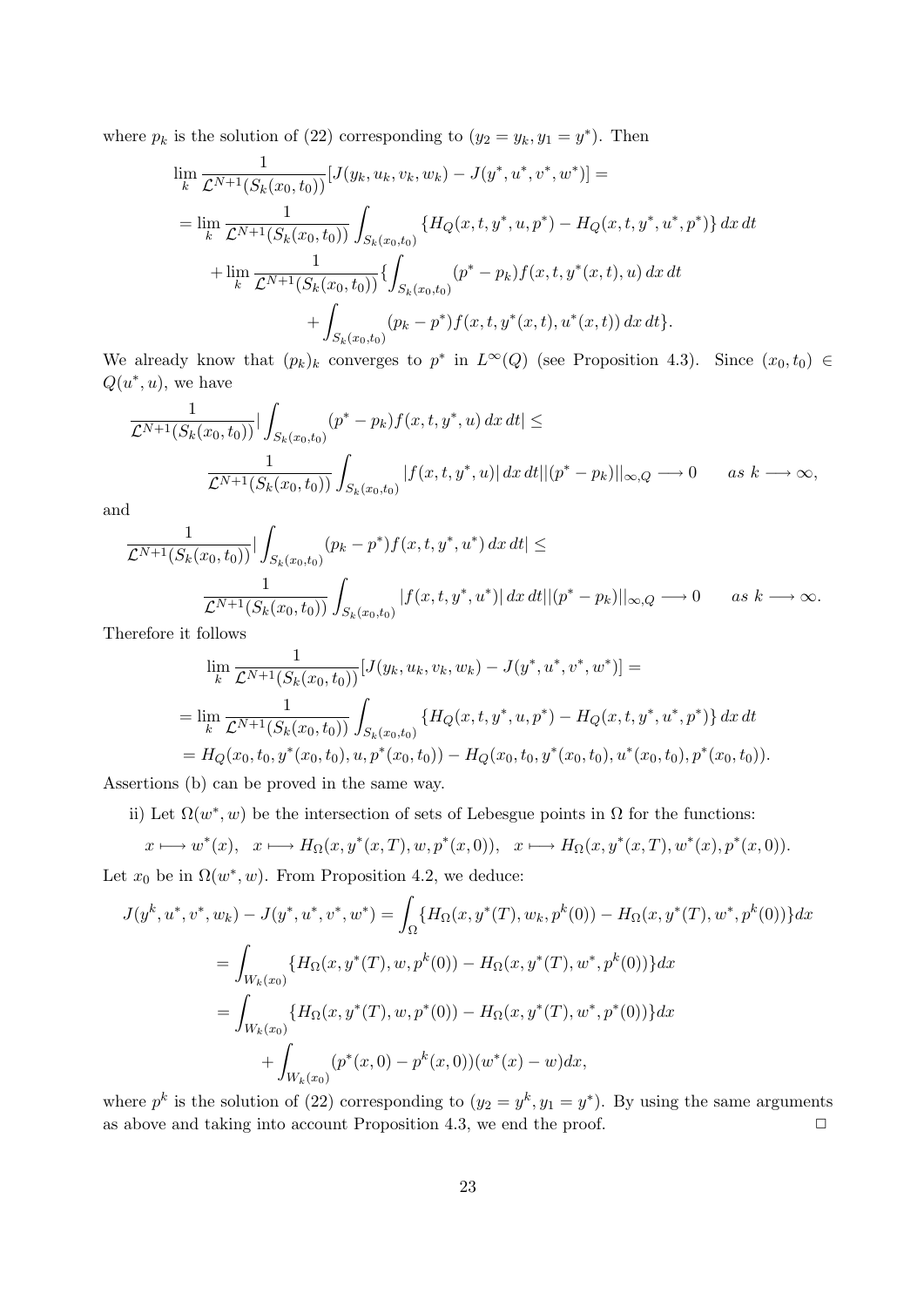#### 4.3 Proof of Theorem 2.1

Let  $(\bar{y}, \bar{u}, \bar{v}, \bar{w})$  be a solution of  $(P)$  and let  $\bar{p}$  be its associated adjoint state. Thanks to Proposition 4.4, for every  $u \in K_U$ , every  $v \in K_V$  and every  $w \in K_W$  we have:

$$
H_Q(x, t, \bar{y}(x, t), \bar{u}(x, t), \bar{p}(x, t)) \leq H_Q(x, t, \bar{y}(x, t), u, \bar{p}(x, t))
$$

for every  $(x, t) \in Q(\bar{u}, u)$ ,

$$
H_{\Sigma}(s,t,\bar{y}(s,t),\bar{v}(s,t),\bar{p}(s,t))\leq H_{\Sigma}(s,t,\bar{y}(s,t),v,\bar{p}(s,t))
$$

for every  $(s, t) \in \Sigma(\bar{v}, v)$  and

$$
H_{\Omega}(x,\bar{y}(x,T),\bar{w}(x),\bar{p}(x,0)) \leq H_{\Omega}(x,\bar{y}(x,T),w,\bar{p}(x,0))
$$

for every  $x \in \Omega(\bar{w}, w)$ .

i) Let  $(u_k)_{k\geq 1}$  be a countable dense subset of  $K_U$ . With the above inequality for  $H_Q$ , we get

$$
H_Q(x, t, \bar{y}(x, t), \bar{u}(x, t), \bar{p}(x, t)) \leq H_Q(x, t, \bar{y}(x, t), u_k, \bar{p}(x, t))
$$

for every  $(x,t) \in Q(\bar{u},u_k)$ . Let us set  $Q_0 = \bigcap_{k \geq 1} Q(\bar{u},u_k)$ , we have  $\mathcal{L}^{N+1}(Q_0) = \mathcal{L}^{N+1}(Q)$  and

$$
H_Q(x, t, \bar{y}(x, t), \bar{u}(x, t), \bar{p}(x, t)) \leq H_Q(x, t, \bar{y}(x, t), u_k, \bar{p}(x, t))
$$

for every  $(x, t) \in Q_0$  and for every  $k \geq 1$ . Since the Hamiltonian  $H_Q$  is continuous with respect to the control variable  $u$ , we have

$$
H_Q(x,t,\bar{y}(x,t),\bar{u}(x,t),\bar{p}(x,t))=\min_{u\in K_U}H_Q(x,t,\bar{y}(x,t),u,\bar{p}(x,t))
$$

for every  $(x, t) \in Q_0$ .

ii) The boundary Pontryagin principle and the Pontryagin principle for the initial condition can be shown in a similar manner.

# 5 Appendix.

Let  $f^*$  and  $g^*$  be two functions defined respectively on  $\Omega \times ]0, T[ \times \mathbb{R}$  and on  $\Gamma \times ]0, T[ \times \mathbb{R}$ . We suppose that  $f^*$ ,  $g^*$  verify the following assumptions.

(A1') - For every  $y \in \mathbb{R}$ ,  $f^*(\cdot, y)$  is measurable on Q. For almost every  $(x, t) \in Q$ ,  $f^*(x, t, \cdot)$  is of class  $C^1$  on  $\mathbb R$  and we have the following estimates

$$
|f^*(x,t,0)| \le M_1^*(x,t), \quad C_0 \le f_y^{*'}(x,t,y) \le M_1^*(x,t),
$$

where  $M_1^*$  belongs to  $L^{2q}(Q)$ ,  $C_0$  is as in (A1).

 $(A2')$  - For every  $y \in \mathbb{R}$ ,  $g^*(\cdot, y)$  is measurable on  $\Sigma$ . For almost every  $(s,t) \in \Sigma$ ,  $g^*(s,t,\cdot)$  is of class  $C^1$  on  $\mathbb R$  and we have the following estimates

$$
|g^*(s,t,0)| \le M_2^*(s,t), \quad C_0 \le g_y^{*'}(s,t,y) \le M_2^*(s,t),
$$

where  $M_2^*$  belongs to  $L^{2r}(\Sigma)$ ,  $C_0$  is as in (A1).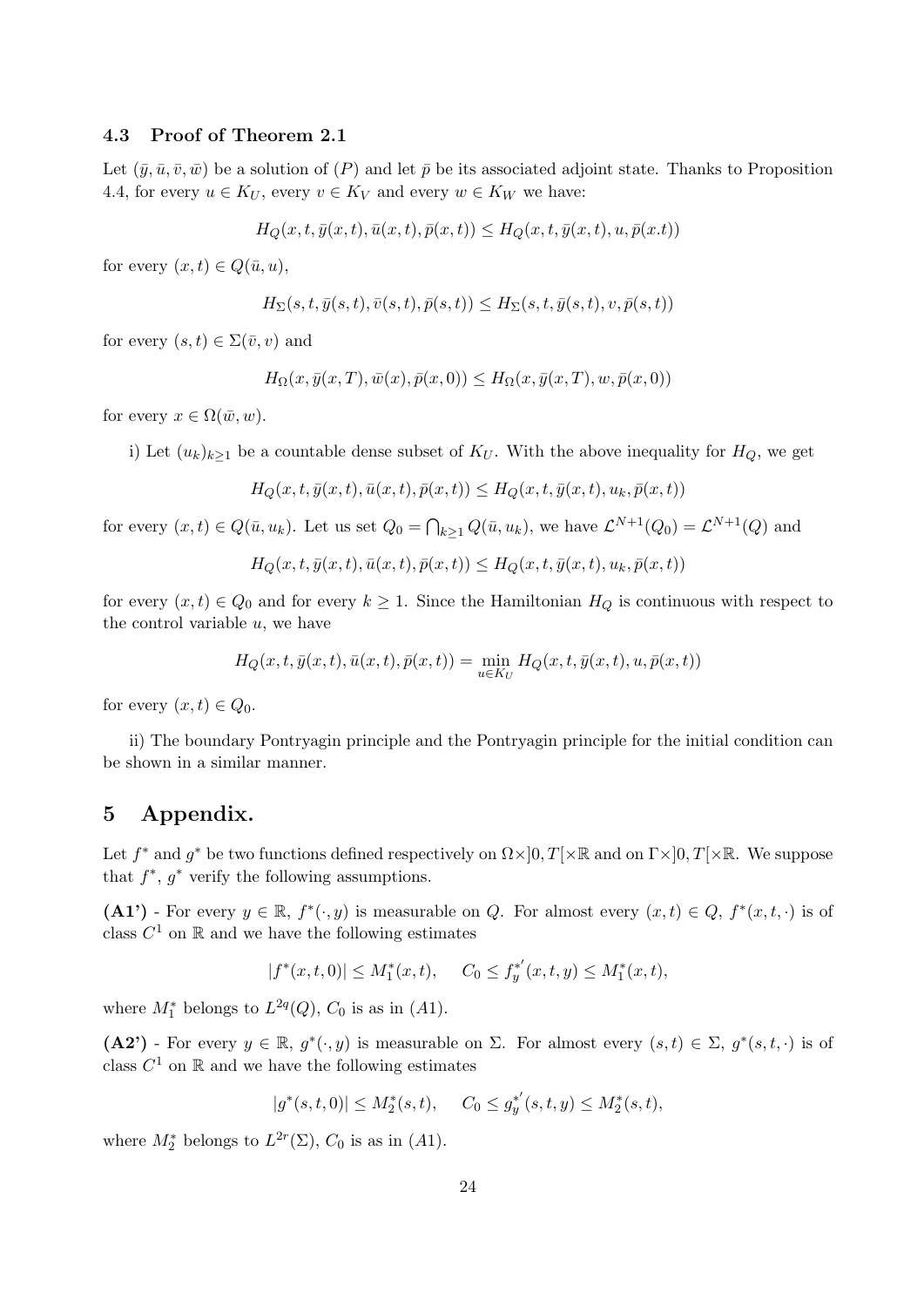**Lemma 5.1** Let  $y_0$  be in  $L^{\infty}(\Omega)$ . Under the assumptions  $(A1') - (A2')$ , the equation

$$
\frac{\partial y}{\partial t} + Ay + f^*(x, t, y) = 0 \quad \text{in } Q, \quad \frac{\partial y}{\partial n_A} + g^*(s, t, y) = 0 \quad \text{on } \Sigma, \quad y(0) = y_0 \quad \text{in } \Omega,\tag{28}
$$

admits a unique weak solution y in  $W(0,T)$ , this solution belongs to  $L^{\infty}(Q)$  and satisfies the estimate

$$
||y||_{\infty,Q} + ||y||_{\infty,\Sigma} + ||y(T)||_{\infty,\Omega} + ||y||_{L^2(0,T;H^1(\Omega))} \le
$$

$$
\leq C_{11}(\|f^*(\cdot,0)\|_{q,Q}+\|g^*(\cdot,0)\|_{r,\Sigma}+\|y_0\|_{\infty,\Omega}),
$$

where  $C_{11} = C_{11}(N, q, r, \Omega, T, C_0)$ .

**Proof of Lemma 5.1.** We can suppose, without loss of generality, that  $((a_{ij})_{i,j}, C_0, C_0)$  verifies the ellipticity condition  $(Em_0)$  (see part (i) below in the proof of Theorem 3.1). In this case, the proof of existence result is similar to the one given in ([23], Chapter 2, Theorem 1.2). We denote by y the weak solution of  $(28)$ . We remark that y is also the weak solution of the following equation:

$$
\frac{\partial z}{\partial t} + Az + a^*z = -f^*(x, t, 0) \quad \text{in } Q, \qquad \frac{\partial z}{\partial n_A} + b^*z = -g^*(s, t, 0) \quad \text{on } \Sigma, \qquad z(0) = y_0 \quad \text{in } \Omega,
$$

where  $a^*(x,t) = \int_0^1 f_y^{*'}(x,t,\theta y) d\theta \ge C_0$  and  $b^*(s,t) = \int_0^1 g_y^{*'}(s,t,\theta y) d\theta \ge C_0$ . ¿From Proposition 3.3 and Proposition 3.4, we deduce  $y \in C(\overline{Q}_{\varepsilon,T}) \cap L^{\infty}(Q)$ ,  $y|_{\Sigma} \in L^{\infty}(\Sigma)$  and

$$
||y||_{\infty,Q} + ||y||_{\infty,\Sigma} + ||y(T)||_{\infty,\Omega} \le K(||f^*(\cdot,0)||_{q,Q} + ||g^*(\cdot,0)||_{r,\Sigma} + ||y_0||_{\infty,\Omega}).
$$

The estimate in  $L^2(0,T;H^1(\Omega))$  is immediate.

#### Proof of existence result of Theorem 3.1.

i) If  $((a_{ij})_{i,j}, C_0, C_0)$  does not verify the ellipticity condition  $(Em_0)$ , we set  $z(x,t) = e^{-\theta t}y(x,t)$ , where  $\theta$  is chosen so that  $((a_{ij})_{i,j}, C_0 + \theta, C_0)$  satisfies  $(Em_0)$ . We remark that y is a weak solution of  $(2)$  if and only if z is a weak solution of

$$
\frac{\partial z}{\partial t} + Az + \tilde{f}(x, t, z, u) = 0 \text{ in } Q, \quad \frac{\partial z}{\partial n_A} + \tilde{g}(s, t, z, v) = 0 \text{ on } \Sigma, \quad z(0) = y_0 \text{ in } \Omega,
$$

with

$$
\tilde{f}(x,t,z,u) = e^{-\theta t} f(x,t,e^{\theta t}z,u) + \theta z, \quad \tilde{g}(s,t,z,v) = e^{-\theta t} g(s,t,e^{\theta t}z,v).
$$

It is clear that

$$
\tilde{f}'_z(x,t,z,u) \ge C_0 + \theta, \quad \tilde{g}'_z(s,t,z,v) \ge C_0.
$$

Thus, without loss of generality, we can suppose that  $((a_{ij})_{i,j}, C_0, C_0)$  verifies the ellipticity condition  $(Em<sub>0</sub>)$ .

ii) To use the previous lemma, we consider an equation with truncated and regularized functions. For this we set:

$$
f_k(x, t, y, u) = \begin{cases} f(x, t, k, u) + f'_y(x, t, k, u)(y - k) & \text{if } y > k, \\ f(x, t, y, u) & \text{if } |y| \le k, \\ f(x, t, -k, u) + f'_y(x, t, -k, u)(y + k) & \text{if } y < -k, \end{cases}
$$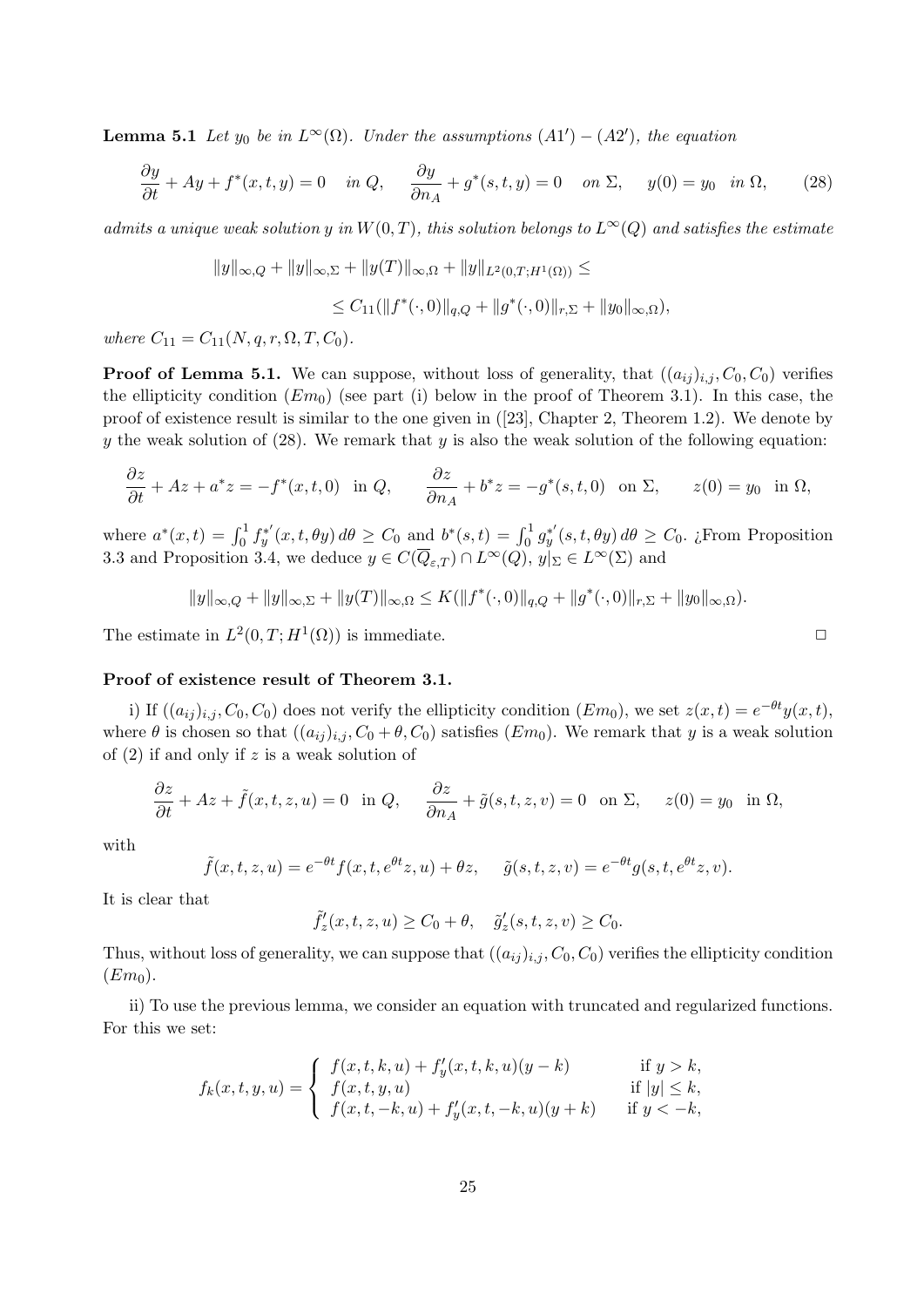$$
g_k(s, t, y, v) = \begin{cases} g(s, t, k, v) + g'_y(s, t, k, v)(y - k) & \text{if } y > k, \\ g(s, t, y, v) & \text{if } |y| \le k, \\ g(s, t, -k, v) + g'_y(s, t, -k, v)(y + k) & \text{if } y < -k. \end{cases}
$$

Let u be in  $L^q(Q)$ , v in  $L^r(\Sigma)$  and w in  $L^{\infty}(\Omega)$ . We want to prove that the equation

$$
\frac{\partial y}{\partial t} + Ay + f_k(x, t, y, u) = 0 \quad \text{in } Q, \quad \frac{\partial y}{\partial n_A} + g_k(s, t, y, v) = 0 \quad \text{on } \Sigma, \quad y(0) = w \quad \text{in } \Omega, \tag{29}
$$

admits a weak solution in  $W(0,T) \cap L^{\infty}(Q)$ . Lemma 5.1 cannot be directly applied to equation (29), first we must regularize  $f_k$  and  $g_k$ . For every  $k \geq 1$ , we consider the sequences of functions  $(f_k^n)_{n\geq 1}$  and  $(g_k^n)_{n\geq 1}$  defined by

$$
f_k^n(x, t, y) = \theta_n * f_k(\cdot, y, u(\cdot))(x, t),
$$
  

$$
g_k^n(s, t, y) = \tilde{\theta}_n * g_k(\cdot, y, v(\cdot))(s, t),
$$

where  $(\theta_n)_n$  is a sequence of nonnegative regularizing kernels in  $\mathbb{R}^N \times \mathbb{R}$  and  $(\tilde{\theta}_n)_n$  is a sequence of nonnegative regularizing kernels in  $\Gamma \times \mathbb{R}$   $(f_k(\cdot, y, u(\cdot))$  and  $g_k(\cdot, y, v(\cdot))$  are extended by zero outside  $Q$  and  $\Sigma$ ). We consider the equation

$$
\frac{\partial y}{\partial t} + Ay + f_k^n(x, t, y) = 0 \quad \text{in } Q, \quad \frac{\partial y}{\partial n_A} + g_k^n(s, t, y) = 0 \quad \text{on } \Sigma, \quad y(0) = w \quad \text{in } \Omega. \tag{30}
$$

Since  $f_k^n$  verifies (A1') and  $g_k^n$  verifies (A2') for every  $k \ge 1$  and every  $n \ge 1$ , from Lemma 5.1 equation (30) admits a unique weak solution in  $W(0,T)$  denoted by  $y_k^n$ . Moreover,

$$
||y_k^n||_{\infty,Q} + ||y_k^n||_{\infty,\Sigma} + ||y_k^n(T)||_{\infty,\Omega} + ||y_k^n||_{L^2(0,T;H^1(\Omega))} \le
$$
  
\n
$$
\leq K(||f_k^n(\cdot,0)||_{q,Q} + ||g_k^n(\cdot,0)||_{r,\Sigma} + ||w||_{\infty,\Omega}),
$$
  
\n
$$
\leq K_1(||f(\cdot,0,u(\cdot))||_{q,Q} + ||g(\cdot,0,v(\cdot))||_{r,\Sigma} + ||w||_{\infty,\Omega} + 1).
$$
\n(31)

For every  $k \geq 1$  and every  $n \geq 1$ , we define the nonlinear operator  $\mathcal{A}_k^n$  from  $L^2(0,T;H^1(\Omega))$  into  $L^2(0,T;(H^1(\Omega))')$  such that, for every  $z,\varphi\in L^2(0,T;H^1(\Omega))$ , we have

$$
\langle \mathcal{A}_k^n(z), \varphi \rangle = \sum_{i,j} \int_Q a_{ij}(x) D_j z(x,t) D_i \varphi(x,t) dx dt +
$$
  
+ 
$$
\int_Q f_k^n(x,t,z(x,t)) \varphi(x,t) dx dt + \int_{\Sigma} g_k^n(s,t,z(s,t)) \varphi(s,t) ds dt
$$

where  $\langle \cdot, \cdot \rangle$  is the duality product between  $L^2(0,T;H^1(\Omega))$  and  $L^2(0,T;(H^1(\Omega))')$ . ¿From  $(Em_0)$ , we see that for every  $k \geq 1$  and every  $n \geq 1$ ,  $\mathcal{A}_k^n$  is well defined and is monotone. Equation (30) can be written in the form:

$$
\frac{dy}{dt} + \mathcal{A}_k^n(y) = 0 \quad \text{in } L^2(0, T; (H^1(\Omega))'), \qquad y(0) = w \quad \text{in } \Omega,
$$

and we have

$$
\|\frac{dy_k^n}{dt}\|_{L^2(0,T;(H^1(\Omega))')}=\|\mathcal{A}_k^n(y_k^n)\|_{L^2(0,T;(H^1(\Omega))')}\leq
$$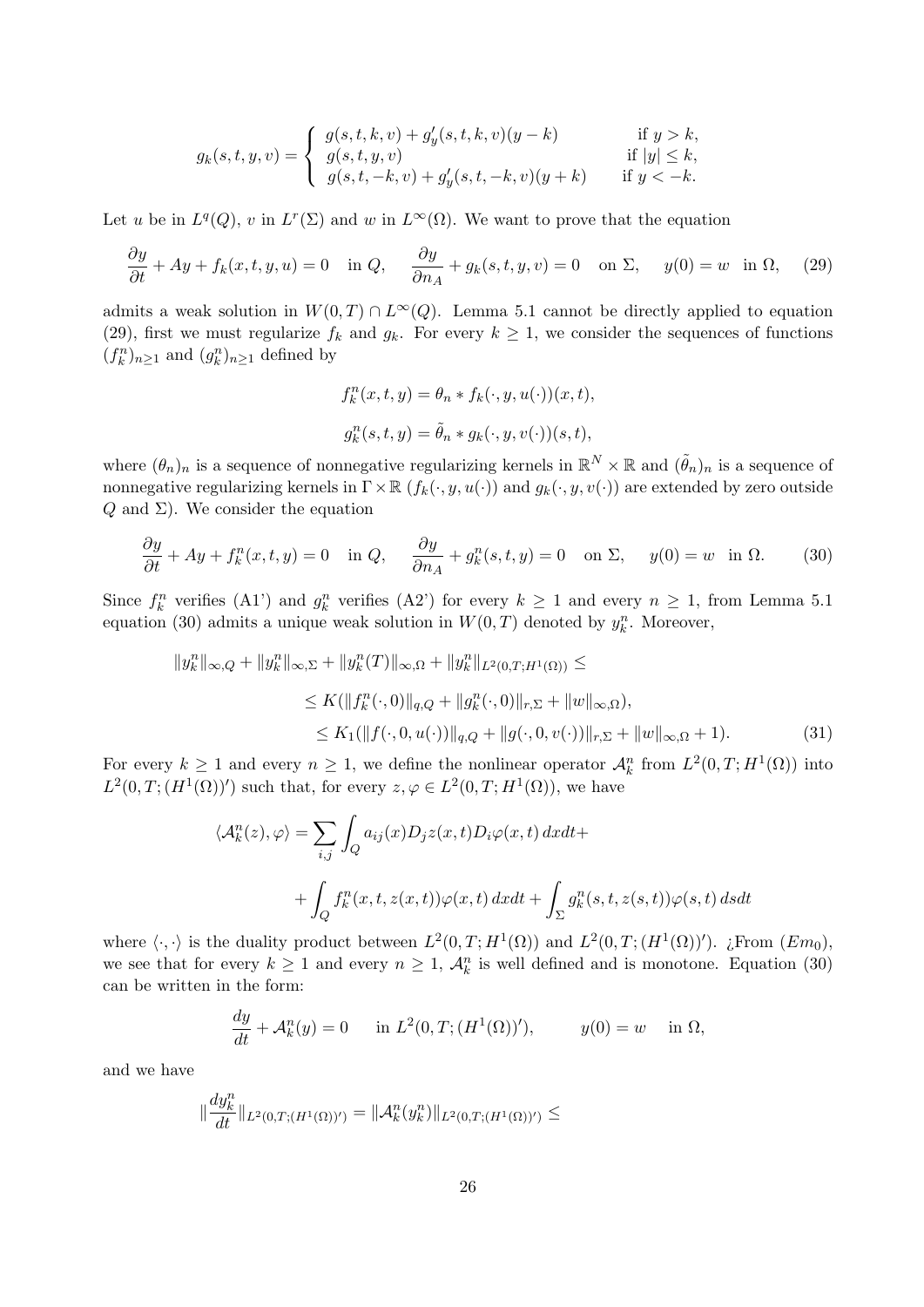$$
\leq K_2 \left\{ \|\int_0^1 (f_k^n)'_y(\cdot,\theta y_k^n) d\theta\|_{2,Q} \|y_k^n\|_{\infty,Q} + \|f_k^n(\cdot,0)\|_{2,Q} + \|g_k^n(\cdot,0)\|_{2,\Sigma} \right.\n+ \|\int_0^1 (g_k^n)'_y(\cdot,\theta y_k^n) d\theta\|_{2,\Sigma} \|y_k^n\|_{\infty,\Sigma} + \|y_k^n\|_{L^2(0,T;H^1(\Omega))} \right\}\n\leq K_1 K_2 \left\{ \|\int_0^1 f_{ky}'(\cdot,\theta y_k^n, u) d\theta\|_{2,Q} + \|\int_0^1 g_{ky}'(\cdot,\theta y_k^n, v) d\theta\|_{2,\Sigma} + \|f(\cdot,0,u)\|_{2,Q} + \|g(\cdot,0,v)\|_{2,\Sigma} \right\}\n\times \{ \|f(\cdot,0,u)\|_{q,Q} + \|g(\cdot,0,v)\|_{r,\Sigma} + \|w\|_{\infty,\Omega} + 1 \} .
$$

*i*. From the above estimates, it follows that, for every  $k \geq 1$ , the sequences  $\{\mathcal{A}_k^n(y_k^n)\}_n, \{y_k^n\}_n, \{y_k^n\}_n\}$ and  $\{y_k^n(T)\}_n$  are bounded respectively in  $L^2(0,T;(H^1(\Omega))')$ , in  $W(0,T)\cap L^{\infty}(Q)$ , in  $L^{\infty}(\Sigma)$  and in  $L^2(\Omega)$ . For every  $k \geq 1$ , there then exist subsequences, still indexed by n to simplify the notation,  $y_k \in W(0,T) \cap L^{\infty}(Q)$  and  $\chi_k \in L^2(0,T;(H^1(\Omega))')$  such that

$$
y_k^n \rightharpoonup y_k
$$
 in  $W(0,T)$ ,  $y_k^n \rightharpoonup y_k$  weakly star in  $L^{\infty}(Q)$ ,

 $y_k^n|_{\Sigma} \to y_k|_{\Sigma}$  weakly star in  $L^{\infty}(\Sigma)$ ,

$$
\mathcal{A}_k^n(y_k^n) \rightharpoonup \chi_k \quad \text{weakly in } L^2(0,T; (H^1(\Omega))'), \quad y_k^n(T) \rightharpoonup y_k(T) \quad \text{weakly in } L^2(\Omega).
$$

Recall that  $y_k^n$  is the weak solution of (30), hence for every  $\varphi \in L^2(0,T;H^1(\Omega))$  we have

$$
\langle \frac{dy_k^n}{dt} + \mathcal{A}_k^n(y_k^n), \varphi \rangle_{L^2(0,T;(H^1(\Omega))') \times L^2(0,T;H^1(\Omega))} = 0. \tag{32}
$$

Thus, by passing to the limit in this equality when  $n$  tends to infinity, we get

$$
\frac{dy_k}{dt} = -\chi_k \qquad \text{in } L^2(0, T; (H^1(\Omega))').
$$

To prove that  $y_k$  is the weak solution of (29), it is sufficient to prove that  $\chi_k$  coincides with  $\mathcal{A}_k(y_k)$ , where  $\mathcal{A}_k$  is the operator from  $L^2(0,T;H^1(\Omega)) \cap L^{\infty}(Q)$  into  $L^2(0,T;(H^1(\Omega))')$  defined by

$$
\langle \mathcal{A}_k(z), \varphi \rangle = \sum_{i,j} \int_Q a_{ij}(x) D_j z(x,t) D_i \varphi(x,t) dx dt +
$$
  
+ 
$$
\int_Q f_k(x,t,z(x,t),u(x,t)) \varphi(x,t) dx dt + \int_{\Sigma} g_k(s,t,z(s,t),v(s,t)) \varphi(s,t) ds dt
$$

for every  $z \in L^2(0,T;H^1(\Omega)) \cap L^{\infty}(Q)$  and every  $\varphi \in L^2(0,T;H^1(\Omega))$ . Let us notice that, when n tends to infinity,  $\{f_k^n(\cdot, z)\}_n$  converges to  $f_k(\cdot, z)$  in  $L^q(Q)$  and  $\{g_k^n(\cdot, z)\}_n$  converges to  $g_k(\cdot, z)$  in  $L^r(\Sigma)$ . Therefore, for every  $z \in L^2(0,T;H^1(\Omega)) \cap L^{\infty}(Q)$ ,  $\{\mathcal{A}_k^n(z)\}_n$  strongly converges to  $\mathcal{A}_k(z)$  in  $L^2(0,T;(H^1(\Omega))')$ . Taking into account the monotony of  $\mathcal{A}_k^n$ , for  $z \in L^2(0,T;H^1(\Omega)) \cap L^{\infty}(Q)$  we have

$$
\langle \mathcal{A}_k^n(z) - \mathcal{A}_k^n(y_k^n), z - y_k^n \rangle \ge 0.
$$

With this inequality and with (32), we get

$$
\frac{1}{2}||w||_{2,\Omega}^2 - \frac{1}{2}||y_k^n(T)||_{2,\Omega}^2 - \langle \mathcal{A}_k^n(y_k^n), z \rangle + \langle \mathcal{A}_k^n(z), z - y_k^n \rangle \ge 0.
$$

By passing to the limit when n tends to infinity, since  $\liminf_n ||y_k^n(T)||_{2,\Omega}^2 \ge ||y_k(T)||_{2,\Omega}^2$ , it results that:

$$
\frac{1}{2}||w||_{2,\Omega}^2 - \frac{1}{2}||y_k(T)||_{2,\Omega}^2 - \langle \chi_k, z \rangle + \langle \mathcal{A}_k(z), z - y_k \rangle \ge 0.
$$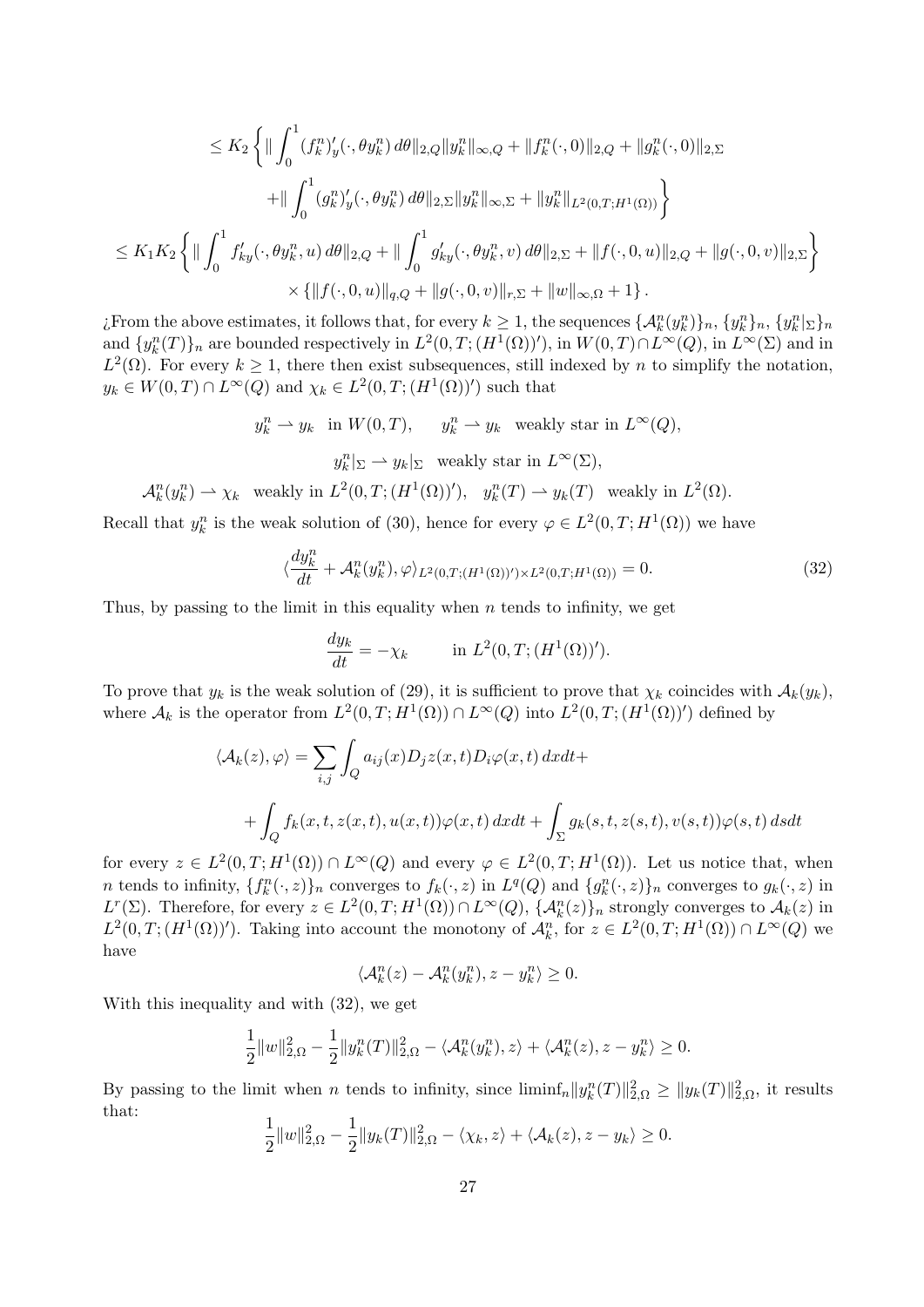Thus, we have:

$$
\langle \mathcal{A}_k(z) - \chi_k, z - y_k \rangle \ge 0 \qquad \text{for every } z \in L^2(0, T; H^1(\Omega)) \cap L^\infty(Q). \tag{33}
$$

Let  $\psi$  be in  $L^2(0,T;H^1(\Omega)) \cap L^{\infty}(Q)$  and let  $\lambda > 0$ . We put  $z = y_k - \lambda \psi$  in (33):

$$
\langle \mathcal{A}_k(y_k - \lambda \psi) - \chi_k, \psi \rangle \leq 0.
$$

If  $\lambda$  tends to 0, we get

$$
\langle \mathcal{A}_k(y_k) - \chi_k, \psi \rangle = 0 \quad \text{for every } \psi \in L^2(0, T; H^1(\Omega)) \cap L^{\infty}(Q).
$$

Finally, by denseness arguments we obtain

$$
\mathcal{A}_k(y_k) = \chi_k \quad \text{in } L^2(0,T;(H^1(\Omega))').
$$

Therefore we have proved that  $y_k$  is the weak solution in  $W(0,T) \cap L^{\infty}(Q)$  of (29). Moreover  $y_k$ verifies the estimate (31). It is clear that if  $k \geq K_1(||f(\cdot, 0, u)||_{q,Q} + ||g(\cdot, 0, v)||_{r,\Sigma} + ||w||_{\infty,\Omega} + 1)$ , then  $f_k(x, t, y_k, u) = f(x, t, y_k, u), g_k(s, t, y_k, v) = g(s, t, y_k, v)$  and  $y_k$  is also the weak solution of (2).

ii) It is easy to see that the weak solution of (2) is also the weak solution of the following linear equation

$$
\frac{\partial z}{\partial t} + Az + az = -f(x, t, 0, u) \text{ in } Q, \quad \frac{\partial z}{\partial n_A} + bz = -g(s, t, 0, v) \text{ on } \Sigma, \quad z(0) = y_0 \text{ in } \Omega,
$$

where  $a(x,t) = \int_0^1 f'_y(x,t,\theta y, u) d\theta \ge C_0$  and  $b(s,t) = \int_0^1 g'_y(s,t,\theta y, v) d\theta \ge C_0$ . ¿From Proposition 3.4 and taking in account the assumptions (A1)-(A2), the regularity and the estimate in  $C(\overline{Q}_{\varepsilon,T})$ are immediate.  $\Box$ 

Acknowledgments. The authors wish to thank P. Benilan for helpfull discussions concerning regularity results for parabolic equations, in particular for giving them the idea to use duality arguments and imbedding theorems to obtain estimates in Proposition 3.1. The authors also thank an anonymous Referee for his remarks, questions and suggestions which are at the origin of several improvements.

## References

- [1] R. A. Adams, "Sobolev Spaces", Academic Press, New-York, 1975.
- [2] N. U. Ahmed, X. Xiang, Existence of Solutions for a Class of Nonlinear Evolution Equation with Nonmonotone Perturbations, Nonlin. Anal., T. M. A., Vol. 22 (1994), p. 81-89.
- [3] N. D. Alikakos, Regularity and Asymptotic Behavior for the Second Order Parabolic Equation with Nonlinear Boundary Conditions in  $L^p$ , J. Diff. Equat., Vol. 39 (1981), p. 311-314.
- [4] H. Amann, Dual Semigroups and Second Order Linear Elliptic Boundary Value Problems, Is. J. Math., Vol. 45 (1983), p. 225-254.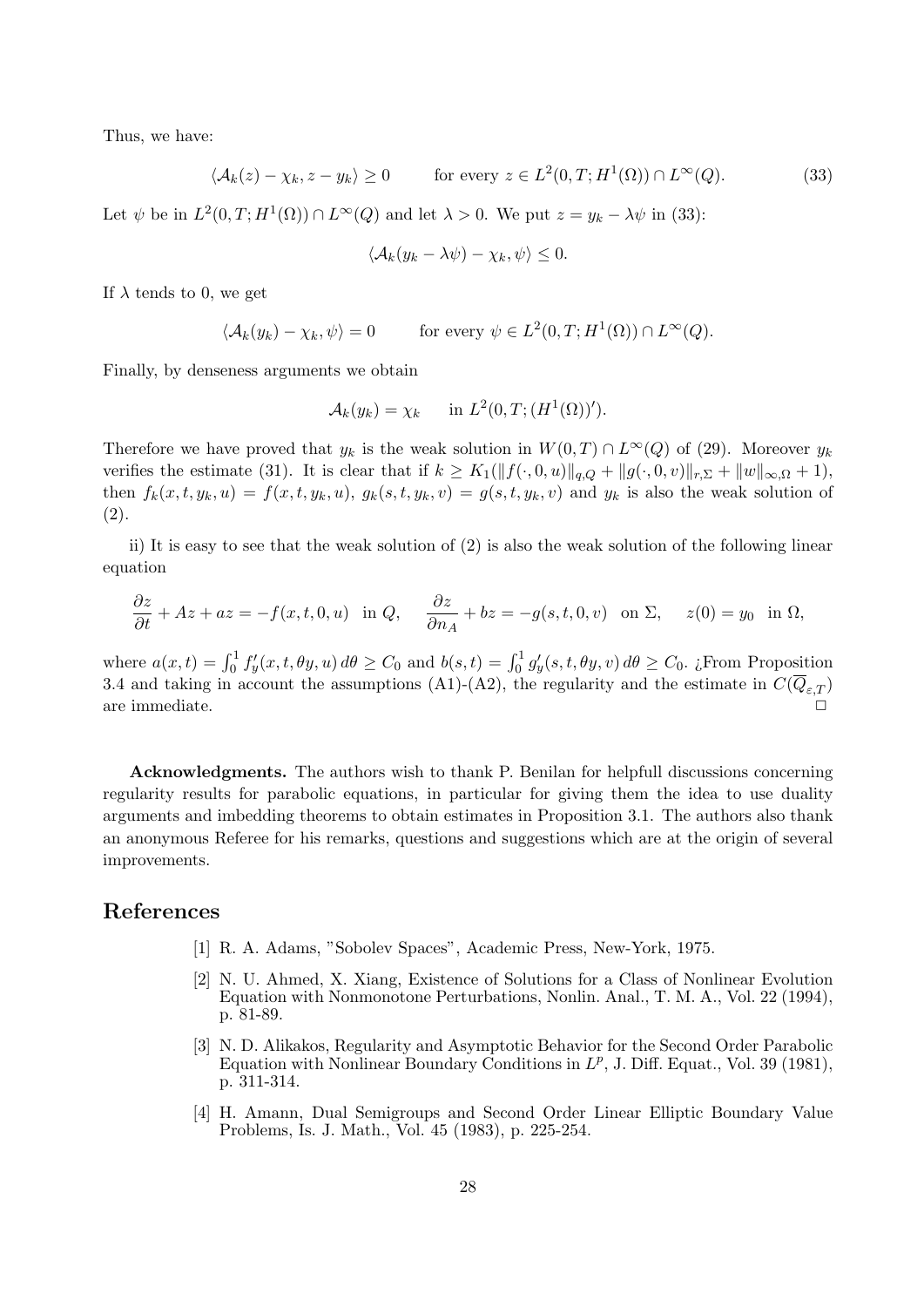- [5] V. Barbu, Analysis and Control of Nonlinear Infinite Dimensional Systems, Academic Press, Boston/San Diego/New York, 1993.
- [6] J. F. Bonnans, E. Casas, Un Principe de Pontryagine pour le Contrôle des Systèmes Semilinéaires Elliptiques, J. Diff. Eq., Vol. 90 (1991), p. 288-303.
- [7] J. F. Bonnans, E. Casas, A Boundary Pontryagin's Principle for the Optimal Control of State Constrained Elliptic Systems, in Proc. French-Romanian Conference on Optimization, Optimal Control and Partial Equations, V. Barbu et al. Eds., Birkhaüser, Basel, 1992, p. 241-249.
- [8] J. F. Bonnans, E. Casas, An Extension of Pontryagin's Principle for State Constrained Optimal Control of Semilinear Elliptic Equations and Variational Inequalities, SIAM J. Cont. and Optim., Vol. 33 (1995).
- [9] J. F. Bonnans, D. Tiba, Pontryagin's Principle in the Control of Semilinear Elliptic Variational Equations, Appl. Math. Optim., Vol. 23 (1991), p. 299-312.
- [10] E. Casas, Pontryagin's Principle for State-Constrained Boundary Control Problems of Semilinear Parabolic Equations, to appear.
- [11] E. DiBenedetto, Degenerate Parabolic Equations, Springer-Verlag, New York, 1993.
- [12] H. O. Fattorini, The Maximum Principle for Nonlinear Nonconvex Systems in Infinite Dimensional Spaces, in "Distributed Parameter Systems", F. Kappel et al. Eds, Springer-Verlag, Berlin/Heidelberg/New-York, 1985, p. 162-178.
- [13] H. O. Fattorini, Optimal Control Problems for Distributed Systems Governed by Semilinear Parabolic Equations in  $L^1$  and in  $L^{\infty}$  Spaces, in "Optimal Control of Partial Differential Equations", Springer-Verlag, Berlin/Heidelberg/New-York, 1991, p. 68-80.
- [14] H. O. Fattorini, Optimal Control Problems for Distributed Parameter Systems in Banach Spaces, Appl. Math. Optim., Vol. 28 (1993), p. 215-257.
- [15] H. O. Fattorini, Nonlinear Infinite Dimensional Optimal Control Problems with State Constraints and Unbounded Control Sets, to appear.
- [16] H. O. Fattorini, H. Frankowska, Necessary Conditions for Infinite-Dimensional Control Problems, Math. Control, Signals and Systems, Vol. 4 (1991), p. 41-67.
- [17] H. O. Fattorini, T. Murphy, Optimal Control Problems for Nonlinear Parabolic Boundary Control Systems: The Dirichlet Boundary Condition, Diff. and Integ. Equat., Vol 7 (1994), p. 1367-1388.
- [18] H. O. Fattorini, T. Murphy, Optimal Problems for Nonlinear Parabolic Boundary Control Systems, SIAM J. Control and Optim., Vol. 32 (1994), p. 1577-1596.
- [19] A. Friedman, Partial Differential Equations of Parabolic Type, Prentice-Hall, Inc., Englewood Cliffs, N. J., 1964.
- [20] A. Friedman, Partial Differential Equations, Holt, Rinehart and Winston, New York, 1969.
- [21] D. Henry, Geometric Theory of Semilinear Parabolic Equations, Springer-Verlag, Berlin/Heidelberg/New-York, 1981.
- [22] O. A. Ladyženskaya, V. A. Solonnikov, and N. N. Ural'ceva, "Linear and Quasilinear Equations of Parabolic Type," Translations of Mathematical Monographs, Vol. 23, Amer. Math. Soc., Providence, R. I., 1968.